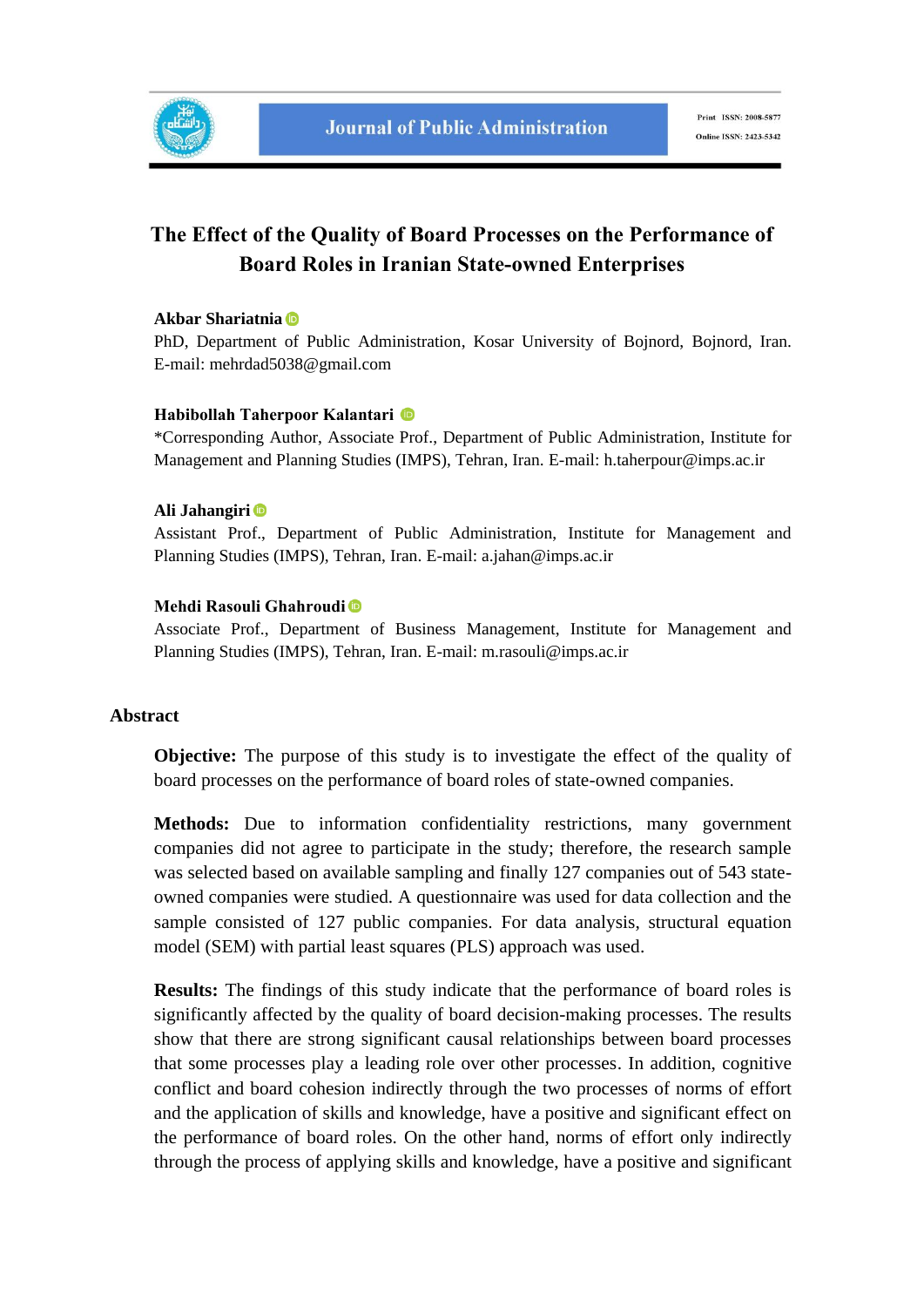effect on the performance of the strategic role, while norms of effort, both directly and indirectly have a positive and significant effect on the other two roles. Also, the process of applying skills and knowledge has the most direct impact on the performance of board roles, and other processes through the strong mediating role of this process have affected the performance of board roles.

**Conclusion:** The present study tries to show new aspects of the functional behavior of board members in the boardroom by developing a process model. The results of the study show that the behavior of managers at both individual and group levels should be evaluated and strengthened to improve the performance of board roles.

**Keywords:** Corporate governance, Performance of board roles, Board processes, State-owned enterprises

**Citation:** Shariatnia, Akbar; Taherpoor Kalantari, Habibollah, Jahangiri, Ali and Rasouli Ghahroudi, Mehdi (2021). The Effect of the Quality of Board Processes on the Performance of Board Roles in Iranian State-owned Enterprises. *Journal of Public Administration*, 13(2), 277-308. (*in Persian*)

Journal of Public Administration, 2021, Vol. 13, No.2, pp. 277-308 Article Type: Research Paper https://doi.org/10.22059/JIPA.2021.317535.2889 Received: January 30, 2021

© Akbar Shariatnia, Habibollah Taherpoor Kalantari, Ali Jahangiri and Mehdi Rasouli Ghahroudi

Accepted: June 05, 2021



Published by University of Tehran, Faculty of Management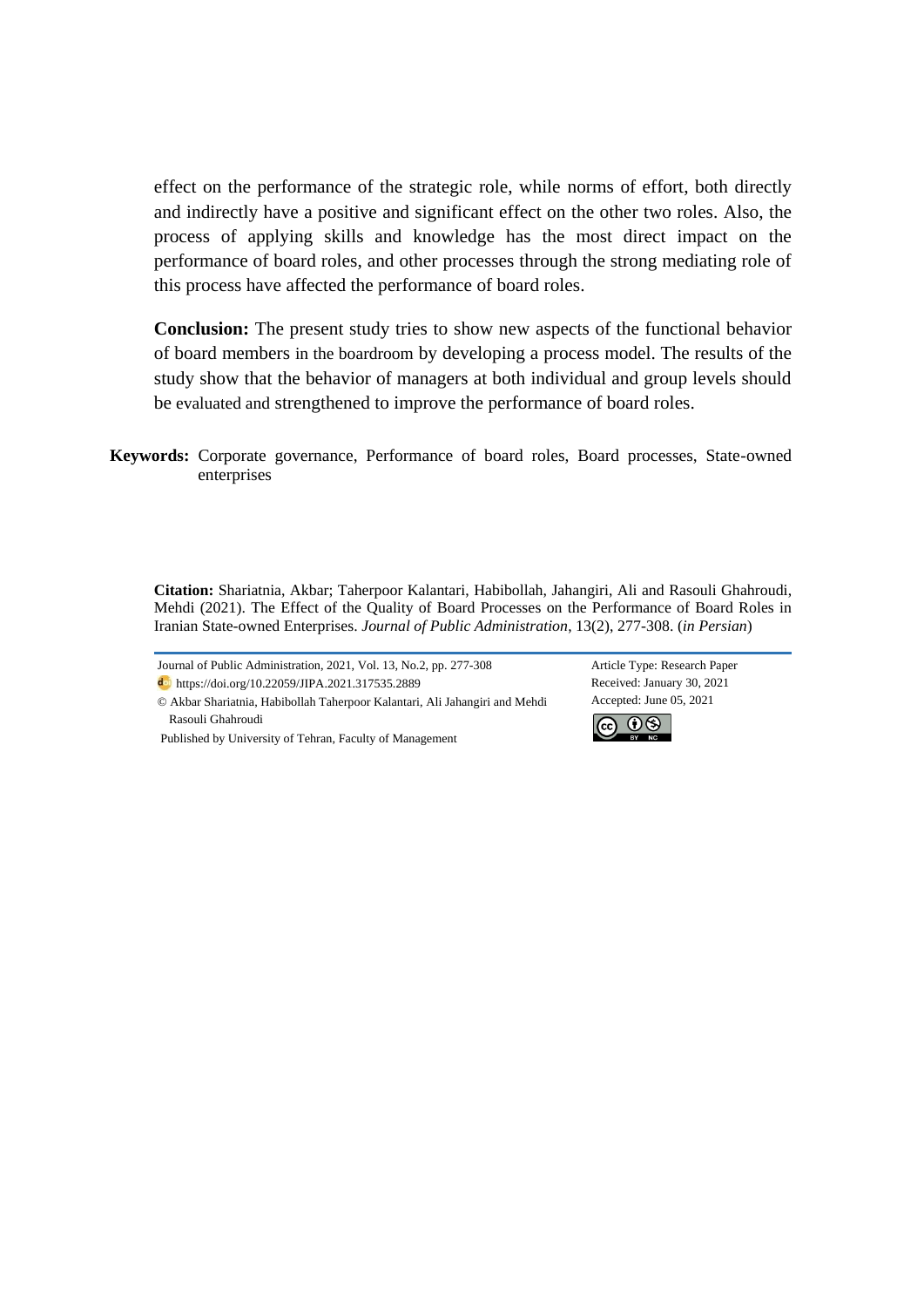

مديريت دولتي

#### **اكبر شريعتنيا**

دكتري، گروه مديريت دولتي، حوزه پژوهش و فناوري، دانشگاه كوثر بجنورد، بجنورد، ايران. رايانامه: mehrdad5038@gmail.com

### **حبيباله طاهرپور كلانتري**

\* نويسنده مسئول، دانشيار، گروه مديريت دولتي، مؤسسـه عـالي آمـوزش و پـژوهش مـديريت و برنامـهريـزي، تهـران، ايـران. رايانامـه: h.taherpour@imps.ac.ir

#### **علي جهانگيري**

استاديار، گروه مديريت دولتي، مؤسسه عالي آموزش و پژوهش مديريت و برنامهريزي، تهران، ايران. رايانامه: ir.ac.imps@jahan.a

## **مهدي رسولي قهرودي**

دانشيار، گروه مديريت بازرگاني، مؤسسه عالي آموزش و پژوهش مديريت و برنامهريزي، تهران، ايران. رايانامه: m.rasouli@imps.ac.ir

### **چكيده**

**هدف:** اين پژوهش با هدف بررسي تأثير كيفيت فرايندهاي هيئتمديره بر عملكرد نقشهاي هيئتمديره شركتهاي دولتي اجرا شده است.

**روش:** پژوهش حاضر از نظر هدف، كاربردي و از نوع تحقيقات توصيفي است كه بهصورت پيمايش اجرا شده است. نمونهگيري پـژوهش، بر اساس نمونهگيري در دسترس بود كه از ميان 543 شركت دولتي، 127 شركت براي بررسي انتخاب شد. بـراي تحليـل دادههـا از مـدل معادلات ساختاري (SEM) با رويكرد حداقل مربعات جزئي (PLS) استفاده شد. بـراي انـدازهگيـري «تعـارض شـناختي» هيئـتمـديره، از پرسشنامه چينگ هوآت (2004)، براي سنجش فرايندهاي «انسجام هيئتمديره»، «هنجارهـاي تـلاش» و «بـهكـارگيري مهـارتهـا و دانش»، سه پرسشنامه با لحاظكردن پرسشنامههاي تحقيقات پيشين و اعمال نظر خبرگان طراحي شد. همچنين، براي ارزيابي «عملكرد نقشهاي هيئتمديره» از پرسشنامه اصلاحشده ماگوبيا (2016) استفاده شد.

**يافتهها:** عملكرد نقشهاي هيئتمديره، بهطور معناداري از طريق كيفيت فرايندهاي گروهي تصميمگيري هيئتمديره تحـت تـأثير قـرار ميگيرد. همچنين، مشخص شد كه بين فرايندهاي هيئتمديره روابط علّي معنادار و قوي برقرار است. افزون بر ايـن، تعـارض شـناختي و انسجام هيئتمديره بهطور غيرمستقيم و بهواسطه دو فرايند هنجارهاي تلاش و بهكارگيري مهـارتهـا و دانـش، بـر عملكـرد نقـشهـاي هيئتمديره تأثير مثبت و معنادار دارند. از سوي ديگر، هنجارهاي تلاش، فقط بهطور غيرمستقيم و بهواسطة فرايند بهكارگيري مهارتهـا و دانش بر عملكرد نقش استراتژيك هيئتمديره تأثير مثبت و معنادار ميگذارد، در حاليكه هنجارهاي تلاش، هـم بـهطـور مسـتقيم و هـم غيرمستقيم بر عملكرد دو نقش كنترل و تأمين منابع و خدمات تأثير مثبت و معنادار دارد. بر اسـاس نتـايج آزمـون فرضـيههـاي پـژوهش، فرايند بهكارگيري مهارتها و دانش، بيشترين تأثير را بر عملكرد هر يك از نقشهاي هيئتمديره ميگذارد.

**نتيجهگيري:** اين پژوهش با آشكار ساختن زواياي جديدي از رفتار عملكردي اعضاي هيئتمديره، بر ضرورت بـازنگري و اصـلاح رفتـار مديران در سطح فردي و گروهي در اتاق هيئتمديره تأكيد ميكند.

**كليدواژهها:** حاكميت شركتي، عملكرد نقشهاي هيئتمديره، فرايندهاي هيئتمديره، شركتهاي دولتي

**استناد:** شريعتنيا، اكبر؛ طاهرپور كلانتري، حبيباله؛ جهانگيري، علي و رسولي قهرودي، مهدي (1400). تبيين تأثير كيفيـت فراينـدهاي هيئتمديره بر عملكرد نقش هاي هيئتمديره در شركتهاي دولتي ايران. *مديريت دولتي،* ١٢(٢)، ٢٧٧- ٣٠٨.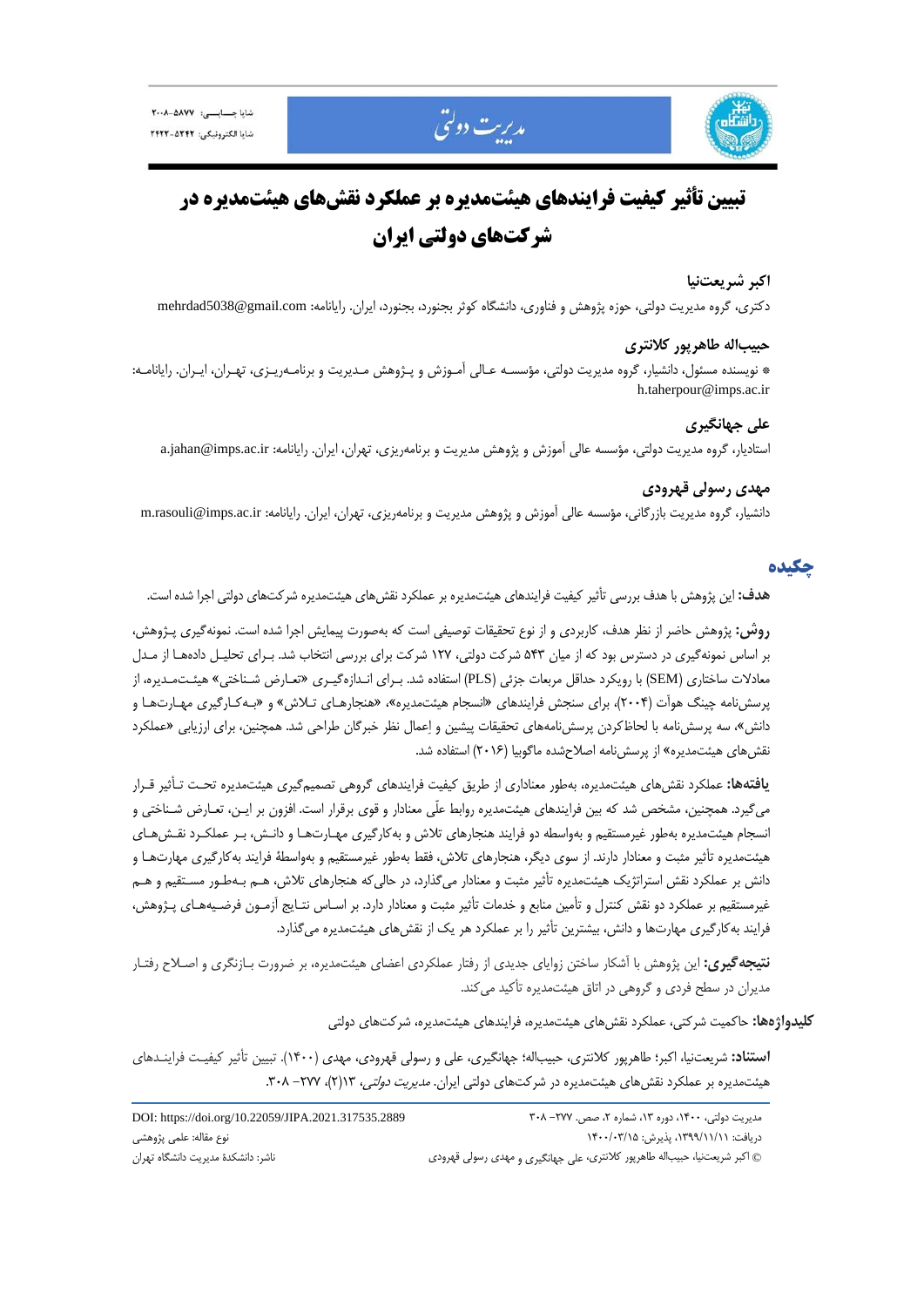#### **مقدمه**

در بسياري از كشورهاي جهان، كماكان شركتهاي دولتي بخش مهمي از توليد ناخالص ملي، اشتغال و بـازار سـرمايه را در اختيار دارند و صاحب صنايع مادر و زيرساخت نظير انرژي، حمل ونقل و ارتباطات هستند. عملكرد اين صنايع، بر همـه بخشها نظير، صنعت و بازرگاني تأثير بسيار مهمي دارد. به گفته بسياري از صـاحبنظـران و سياسـتمـداران، وضـعيت شركتهاي دولتي در ايران، چه از جنبة بهرهوري و چه از جنبة درآمدي و نحوة ادارة آنها، وضعيت مناسبي ندارد و در اين زمينه به بازنگري عميق نياز دارد (طبقچي اكبـري، بابـازاده، سـامعي و آخونـدزاده يوسـفي، 1399؛ نيكـو اقبـال، 1396؛ غلامحسيني، 1395؛ طيبنيا، 1395). اضطرار توجه به بازنگري راهبرهاي حاكميت شـركتي در شـركتيهـاي دولتـي تـا حدي است كه ادامة وضعيت اين شركتها در درازمدت، باعث بيكار شدن هزاران نفر ميشـود و در نهايـت بـا توجـه بـه محدوديت مالي، اين شركتها از فعاليت بازمي مانند.

لورچ و مك|يور` (١٩٩٠) معتقدند كه ريشة اصلي مشكلات شركتها، به كمتوجهي آنان در نحوة طراحـي و تبيـين مناسب نقش هاي هيئتمديره در شر كتهايشان بازمي گردد (زهرا و پيـرس <sup>۲</sup>، ١٩٨٩؛ اسـتايلز و تيلـور <sup>ت</sup>ا ٢٠٠١؛ جانسـون، ديلي و السترند ، 1996). در اين راستا، از اوايل قرن بيستويكم، صاحبنظران مختلفي بر ارزيابي عملكرد هيئـتمـديره، <sup>4</sup> بهعنوان پديدهاي جديد، تأكيد كردهاند (اينگلي و ون در والـت °، ٢٠٠١؛ كيـل و نيكلسـون ۶ ،٢٠٠۵). پژوهشـگران فوايـد زيادي را براي ارزيابي عملكرد هيئتمديره مطرح كردهاند. با ارزيابي عملكرد هيئتمديره، اين احتمال كه پاسخگويي آنها نيز افزايش يابد و سطح استانداردهاي بالاتري براي فعاليتهاي هيئتمديره تنظيم شود، بيشتر ميشود. همچنين، پاداش هيئتمديرهها بر اساس معيارهاي تعريفشدهتر و دقيقتري محاسبه و پرداخت ميشود (كاظمي، علوي، اصانلو و نجمـي، 1393). در بعضي از مطالعات خارجي، عملكرد هيئتمديره ارزيابي شده است؛ اما هيچ تحقيق داخلي به آن نپرداخته است.

همان طور كه اعضاي هيئتمديره در جلسههاي دورهاي شـركت مـيكننـد، ايـن احتمـال وجـود دارد كـه فراينـد هيئتمديره شكل نگيرد (استاينر `، ١٩٧٢). به موجب فقدان تعامل مناسب اعضا، هيئتمديره نمىتوانـد از همـه پتانسـيل خود استفاده كند و همواره امكان طفرورفتن اجتماعي^ (بيهودهكاري) افراد در گروهها و كاهش بهكارگيري توانمنديهاي اعضاي هيئتمديره وجود دارد. در مواقعي اين اعضا فكر ميكنند كه در انجام كار گروهي ميتوانند به ساير اعضـا تكيـه ، 1981). <sup>9</sup> كنند (ويليامز، هاركينز و لاتان

يكي از عوامل مهم مؤثر بر عملكرد هيئتمديره در ايفاي نقشهايشان، فراينـدهاي هيئـتمـديره اسـت. در واقـع، فرايندهاي هيئتمديره، به چگونگي تعامل و رفتار اعضاي هيئتمديره با يكديگر در جهت ايفاي نقشها و وظـايف خـود

- 4. Johnson, Daily & Ellstrand
- 5. Ingley & Van Der Walt
- 6. Kiel & Nicholson
- 7. Steiner
- 8. Social Loafing
- 9. Williams, Harkins & Latane

<sup>1.</sup> Lorsch & MacIver

<sup>2.</sup> Zahra and Pearce

<sup>3.</sup> Stiles & Taylor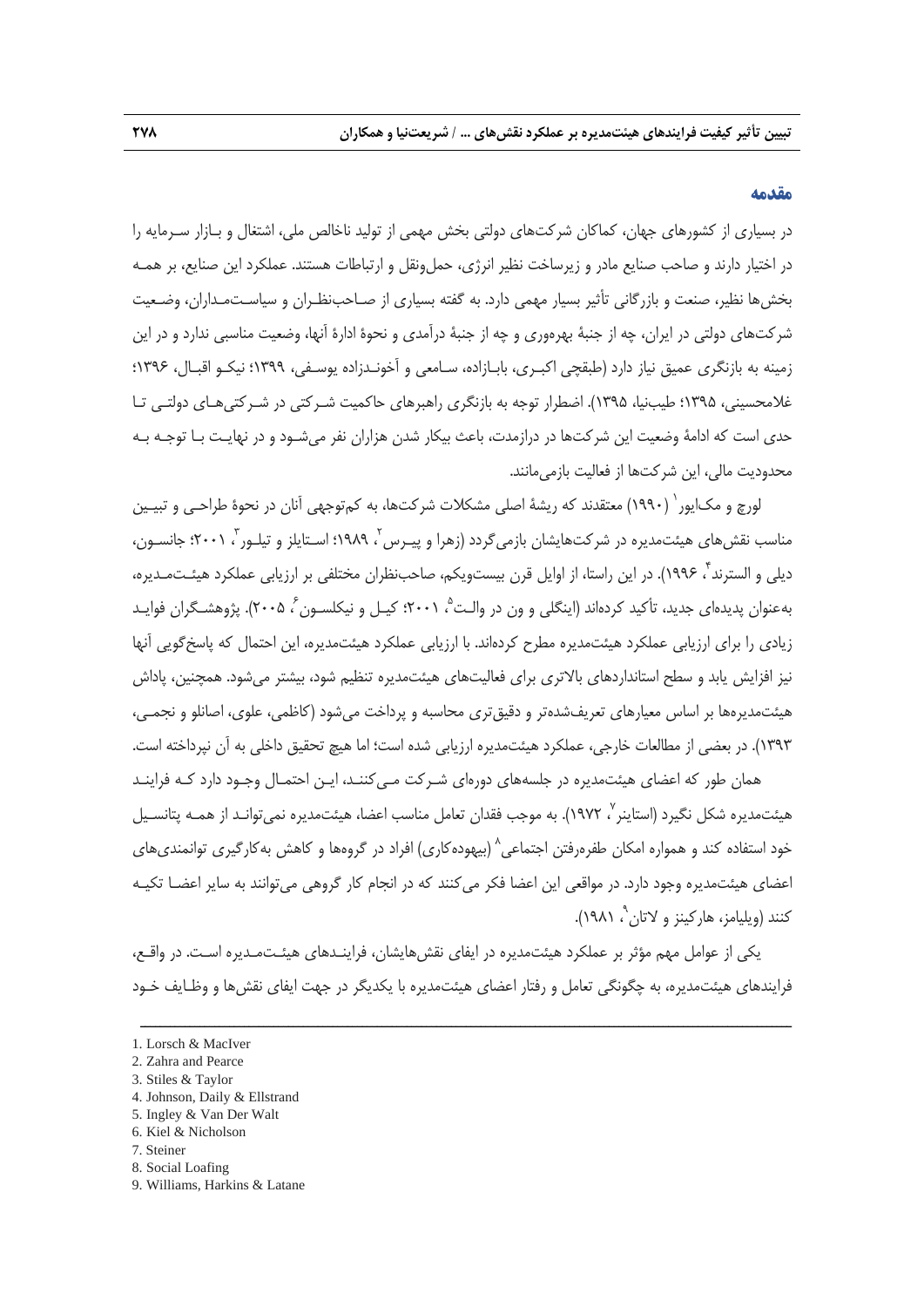اطلاق مي شود (فينكلستاين و موني `، ٢٠٠٣). به بيان ديگر، عملكرد هيئتمديره تا حد زيادي به فراينـدهاي اجتمـاعي ـ رواني و بهويژه موضوعات مشاركت، تعامل، تبادل اطلاعات و بحثهاي انتقادي، مربوط مـي شـود (بـاتلر \، ١٩٨١). بـراي اينكه اين اتفاق رقم بخورد، بايد هيئتمديره از سرماية انساني مناسب، توانمند، افراد مستقل با زمينههاي مختلف مهارتي و تمايلات متنوع فرهنگي و سياسي تشكيل شده باشد (آندرسون و آنتوني 3 .(1988 ،

شركت هاي دولتي با توجه به ماهيت و ويژگي هاي خود با مشكلات مختلفي مواجهند. اهـداف متعـارض ذيiفعـان يكي از مسائل مهمي است كه در كانون توجه قرار گرفته است. شركتهاي دولتي علاوه بر در نظر داشتن اهداف تجاري و كسب سود متعهد، در جهت رفع مشكلات اجتماعي و تحقق اهداف اجتماعي تلاش ميكنند تا از اين طريق منافع عامه مردم جامعه تأمين شود، بنابراين در كنار هدف سودآوري، بايستي اهـداف عمـومي را از طريـق اقـدامهـايي نظيـر ايجـاد اشتغال، ارائه خدمات عمومي و تأمين كالاهاي عمومي و ضروري پيگيري كننـد (ابراهيمـي، مـرادي و جعفـري، 1399 و بيگي، 1394). بدين ترتيب، هيئتمديره شركتهاي دولتـي بـا ايفـاي نقـشهـاي اساسـي خـود، از طريـق فراينـدهاي تصميمگيري گروهي، بهويژه فرايندهاي مرتبط به همكاري (بهكارگيري مهارت و دانش)، مشاركت گروهـي (هنجارهـاي تلاش)، انسجام اعضا و بحثهاي باز (تعارض شناختي) بر حل مسائل، پيشبرد اهداف و اثربخشي ايـن شـركتهـا تـأثير می2ذارند (بانکویتز ً، ۲۰۱۶؛ مینی چیلی و همکاران ْ، ۲۰۱۲؛ فوربس و میلیکن ً، ۱۹۹۹؛ زونا و زاتونی ْ، ۲۰۰۷).

سالهاست كه ديدگاه سنتي، رفتار هيئتمديره را از طريـق تجزيـهوتحليـلهـاي كمـي رابطـة بـين ويژگـيهـاي هيئتمديره و عملكرد شركت توضيح داده است. ماحصل بررسي اين تحقيقات نشان مـيدهـد كـه پژوهشـگران در ايـن روش به نتايج متناقض و مبهمي دست يافتهاند (ديلي، دالتون و كانلا<sup>^</sup>، ٢٠٠٣؛ هوس`، ٢٠٠۵).

به اذعان زونا و زاتوني (2007) هيئتمديره شركتها از طريق فرايندهاي خوب بر اثربخشي شركت تأثير ميگذارند (دالتون، الستراند و جانسـون ``، ۲۰۰۸). همچنـين بسـياري از محققـان بـه بررسـي فراينـدهاي گروهـي تصـميمگيـري هيئتمديره با هدف درك عميقتر چگونگي تأثيرگذاري اين فرايندها بر عملكرد نقشهاي هيئتمـديره تأكيـد كـردهانـد (وستفال و بدنار ``، ۲۰۰۵؛ پتيگرو `` ، ۱۹۹۲). با توسعه ايـن ديـدگاههـا، جريـان ديگـرى از تحقيقـات، بررسـي رفتارهـا و تعاملهاي درون هيئتمديره را آغاز كردند.

- 5. Minichilli, Zattoni, Nielsen, & Huse
- 6. Forbes & Milliken
- 7. Zona & Zattoni
- 8. Daily, Dalton, & Cannella
- 9. Huse
- 10. Dalton, Ellstrand & Johnson
- 11. Westphal & Bednar
- 12. Pettigrew

<sup>1.</sup> Finkelstein & Mooney

<sup>2.</sup> Butler

<sup>3.</sup> Anderson & Anthony

<sup>4.</sup> Bankewitz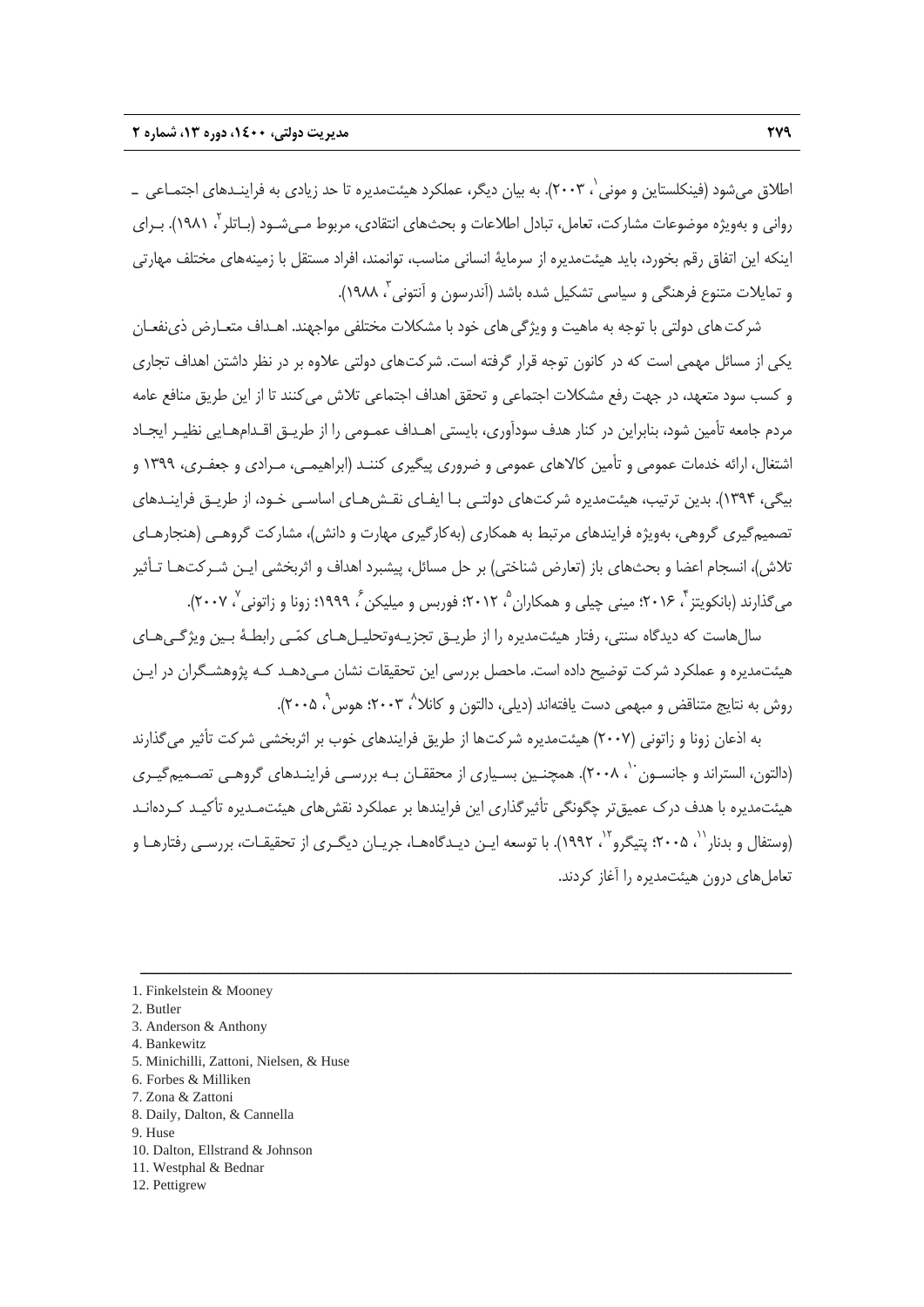اين مقاله با ارائه تجزيهوتحليل دقيقتر رابطة بين فرايندهاي هيئتمديره (تعارض شناختي، انسـجام هيئـتمـديره، هنجارهاي تلاش و بهكارگيري مهارتها و دانش) با عملكرد نقشهاي هيئتمديره (استراتژيك، كنترل و تأمين منـابع و خدمات)، خلأ موجود در مطالعات حاكميت شركتي در حوزه هيئتمديره شركتهاي دولتي در ايران را پاسخ ميدهـد. بـر اساس مدل گروه تصميمگيري فوربس و ميليكن (1999) ميان فرايندهاي هيئتمديره روابـط علـي وجـود دارد. بـر ايـن اساس، بهمنظور توسعه مدلي براي تبيين رفتارهاي اعضا، بايد هيئتمديره را بهعنـوان يـك گـروه كـاري در قالـب يـك سيستم اجتماعي كامل كه درون يك سازمان وظايفي را انجام مـيدهنـد، در نظـر گرفـت (بتنهـاوزن 1 ، 1991). بنـابراين تأثيرات دروني فرايندهاي هيئتمديره با يكديگر علاوه بر بررسـي تـأثير كيفيـت فراينـدهاي هيئـتمـديره بـر عملكـرد نقشهاي هيئتمديره در اين پژوهش مدنظر قرارگرفته است. پژوهشگران در مطالعه حاضر تلاش كردهاند بعد از توسـعه مدل مناسب، با آزمون كردن آن در ميان شركتهاي دولتي ايران بتواند گامي آغازين در جهت كشف راز جعبه سياه اتاق هيئتمديره اين شركتها بردارند.

## **مباني نظري پژوهش**

## **نقشهاي هيئتمديره**

با همه مسائلي كه جدايي مالكيت از بخش مديريت شركت در ادارة شركت ايجاد ميكنـد، تمـام محققـان در موضـوعي انكارناپذير توافق دارند و آن اين است كه بنگاه اقتصادي بايد بتواند بهطور كارآمد به فعاليت اقتصادي پايـدار خـود ادامـه دهد. رابرت آنتونی<sup>۲</sup> (۱۹۶۵) استدلال میکند برای آنکه سازمان بتواند به حیات خود ادامه دهد، لازم اسـت کـه مـدیریت سازمان در انجام دو وظيفه عملكرد بسيار خوبي داشته باشد كه اين دو وظيفه عبـارتانـد از: برنامـهريـزي اسـتراتژيك و كنترل (مديريتي و عملياتي). اين تقسيمبندي وظايف مديريت در بسياري از منابع علمي، يكي از پـارادايمهـاي مـديريت نامبرده شده است كه اين خود بر ارزش و غناي اين دستهبندي ميافزايد. برنامهريـزي اسـتراتژيك، مسـتلزم تمركـز بـر اهداف (بلندمدت و كوتاهمدت) سازمان، سياستها و تصميمگيري براي روشهاي دستيابي به منابع و تأمين شركت است. اين نقش مهمترين نقش در سلسلهمراتب مديريتي است و تصميمهايي كه مديران در شركت اتخاذ ميكنند، بر سـازمان تأثير بسيار زيادي ميگذارد.

وظيفة كنترل مديريتي، اين است كه منابع براي دستيابي به اهداف سازمان بهطـور مـؤثر و كارآمـد اسـتفاده شـود. مديران در اين نقش، از سلسلهمراتب برنامهريزي استراتژيک راهنمايي ميگيرند و فعاليتهاي سازمان را كنترل مي كنند؛ بهگونهاي كه اهداف و سياستهاي تعيينشده از سطح بالاتر به روشي كارآمد و اثربخش حاصل شـود. بـر اسـاس مـدل آنتوني (1965)، كنترل عملياتي، بر مسئوليت اجراي دستورالعملها و وظايف خاص و روزمره تأكيد دارد. براي اجراي بهتر در اين سطح، بايد شاخصها و معيارهاي تصميم، روشن و مشخص باشد. مديريت در اين سطح كمترين چالش را دارد.

ــــــــــــــــــــــــــــــــــــــــــــــــــــــــــــــــــــــــــــــــــــــــــــــــــــــــــــــــــــــــــــــــــــ

1. Bettenhausen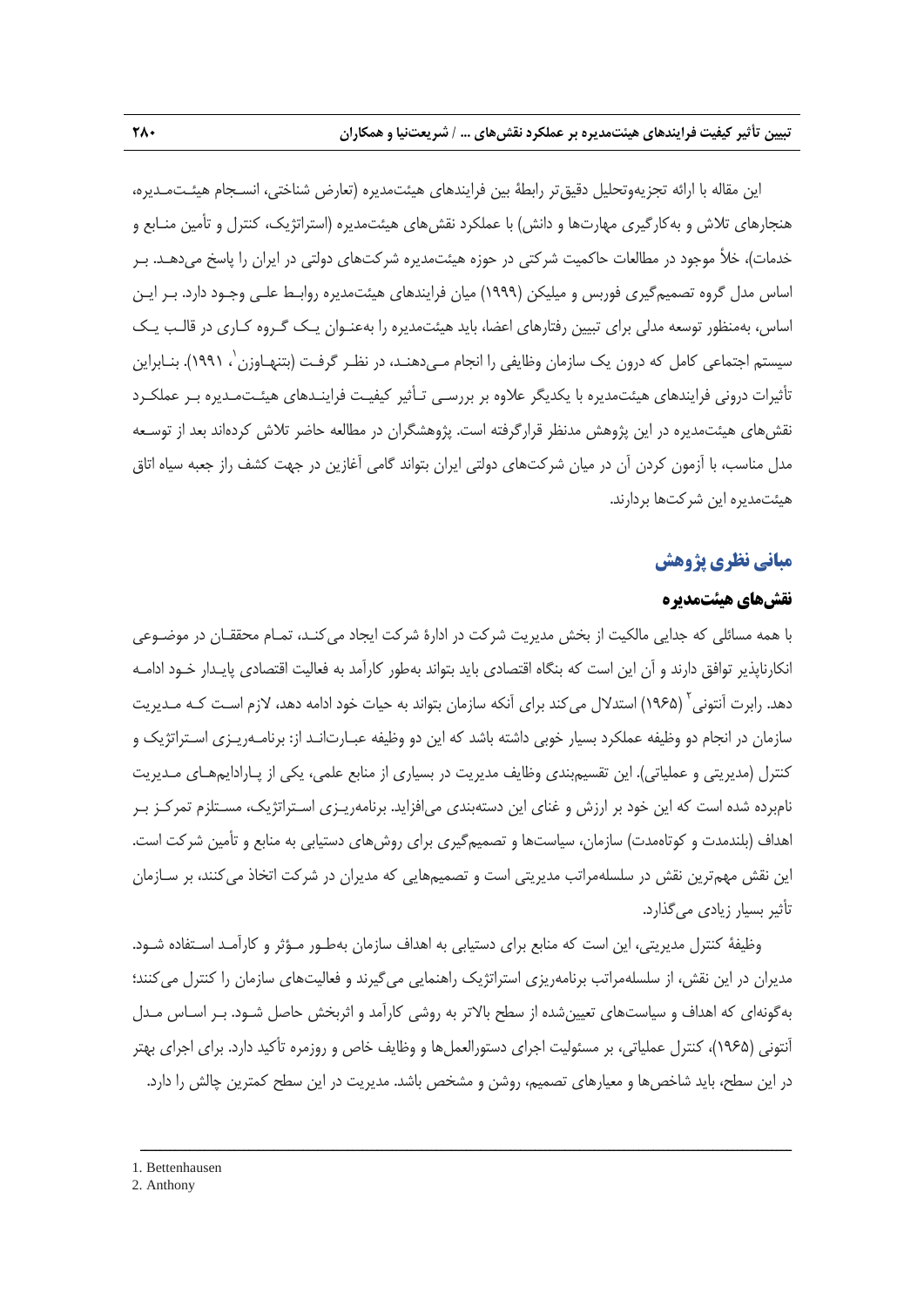

**شركت وظايف مديريت شكل.1 و** منبع: آنتوني (١٩۶۵)

با الهام از طبقهبندی رابرت اَنتونی (۱۹۸۶)، نقش اصلی حاکمیت شرکت با در نظر گرفتن هیئـتمـدیره (بـهعنـوان گروهی متمركز شامل مديران در يک هيئت)، دو وظيفهٔ راهبری (تصـميمگيـری بـرای حمايـت از منـافع سـهامداران) و مديريت هماهنگي فعاليتهاي تجاري، در كارآمدترين روش براي دسـتيابي بـه اهـداف و اجـراي سياسـتهـا بـود؛ امـا همانطور كه بحث شد، مسئلهاى كه در شركتها مشاهده مىشود، اين است كه مديران با داشتن اسـتقلال بـيش|زحـد، می توانند از دانش و تجربه خود استفاده کنند؛ اما خطر عدم فعالیت به نفع سهامداران بهصورت بالقوه وجود دارد. در مقابل گر صاحبان يا نمايندگان أنها مديران را با دقت كنترل كنند، مديران نمىتوانند از دانش و تجربه خود بهطور كامـل بهـره ببرند. آندرسون و آنتوني (١٩٨٤) در كتابي با عنوان *مديران جديد شركتها: بينشي براي اعضاي هيئتمـديره و مـديران* /*جرايي* نشان ميدهند كه چگونه معناي عضويت در هيئتمديره و مسئوليت مديران، طي سالها از «مواضـع افتخـاري» كه در گذشته داشته، تغيير يافته است. همچنين، اين كتاب به فعاليتهاى مديران شركتهايى مىپردازد كه هيئتمـديره فعال دارند. با پررنگترشدن نقش هیئتمدیره در شـرکتهـا، پژوهشـگران بـر ضـرورت تعریـف و واکـاوی نقـش@عای هيئتمديره، بهعنوان مسئول اصلي راهبري شركت كه عملكرد شركت را تحت تأثير قرار ميدهد، تأكيد كردنـد (كيـل و نيكلسون، ٢٠٠٣؛ وستفال و بدنار، ٢٠٠۵؛ ساننفلد'، ٢٠٠٢). در اين ارتباط، لورچ و مـك|يــور (١٩٨٩) معتقدنـد كـه ريشــهٔ 'صلی مشکلات شرکتها، بی توجهی آنان به نحوه طراحی و تبیین مناسب نقشهای هیئتمدیره در شرکتهایشان است. یشتر نقشهای ذکرشده برای هیئتمدیره در ادبیات را می¤وان در تئوریهای حاکمیت شرکتی ردیابی کرد. در واقع، هر نقشی يا از تئوری مشخص يا از چندين نظريه نشئت میگيرد. برای مثال، هونگ<sup>۲</sup> (۱۹۹۸) تلاش كرد نقش هـای اصـلی هيئتمديره را كه از تئورىهاى مشخصى نشئت گرفته است، شناسايى كند.

ــــــــــــــــــ

ــــــــــــــــــ

ــــــــــــــــــ

ــــــــــــــــــ

ـــــــــ

1. Sonnenfeld

ــــــــــــــــــ

ــــــــــــــــــ

ــــــــــــــــــ

2. Hung

ــــــ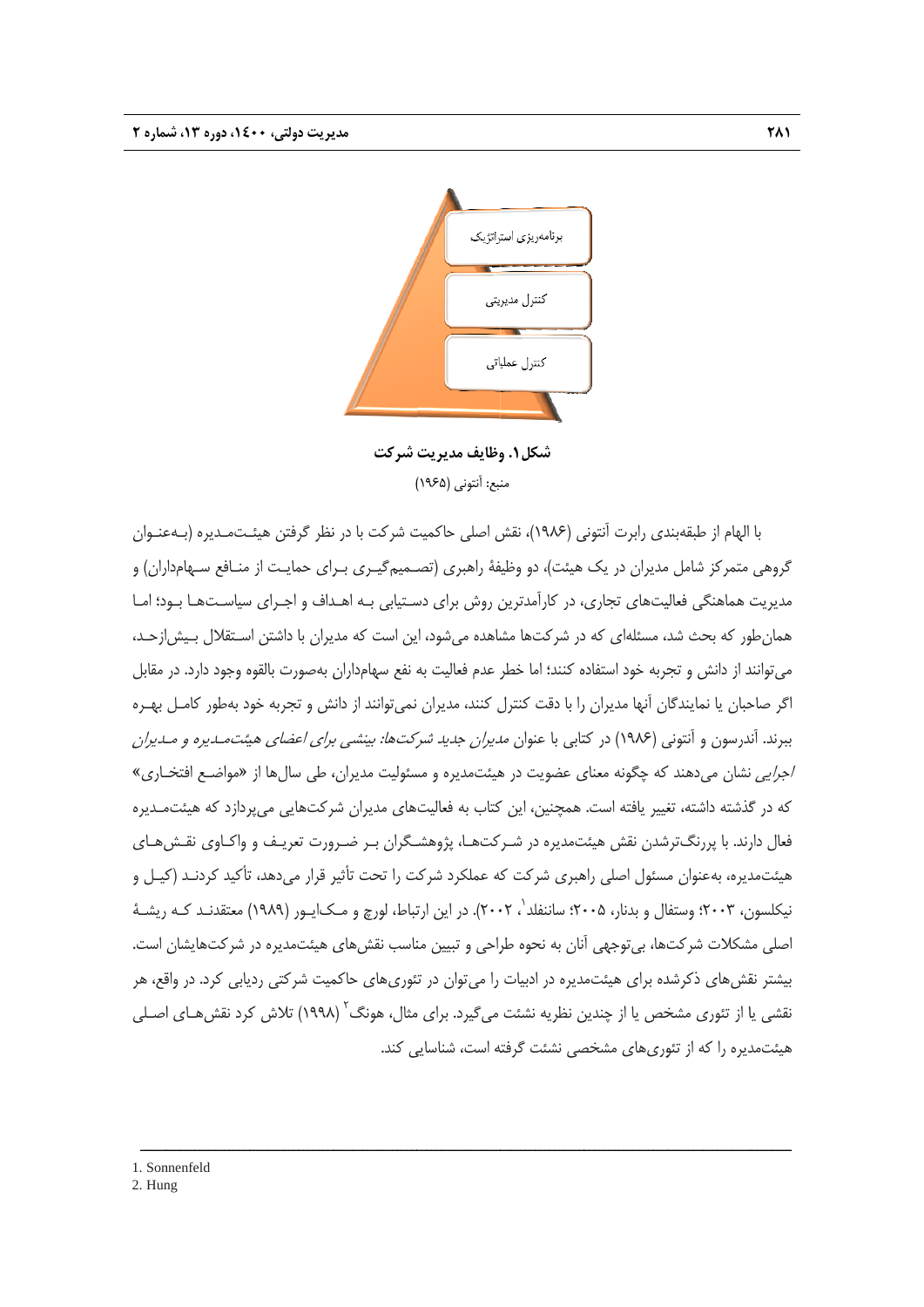

**شكل .2 نقشهاي هيئتمديره** 

منبع: هونگ (١٩٩٨: ١٠۵)



**شكل .3 الگوي نظري نقشهاي هيئتمديره**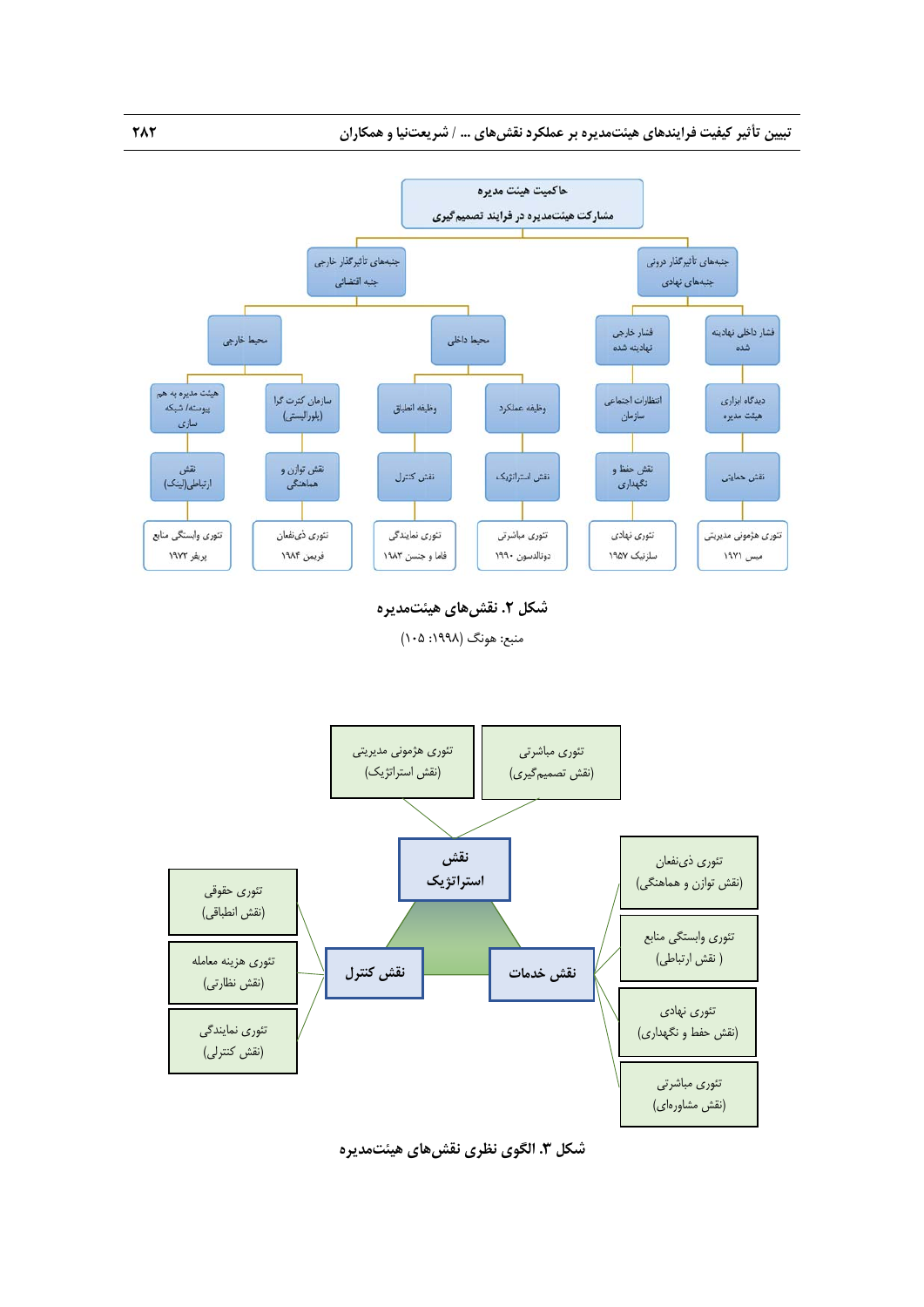زهرا و پيرس (1989)، چند نقش كنترل، استراتژي و خدمات را در سطوح مختلف در چنـدين تئـوري، طبقـهبنـدي كردهاند. بسياري از پژوهشگران ديگر سعي ميكنند با تركيبي از تئوريهاي مختلف، به توضيح نقشهـاي هيئـتمـديره بپردازند (گابريلسون و همكاران '، ۲۰۰۷؛ اسـتايلز و تيلـور، ۲۰۰۱). در نهايـت، پـس از بررسـي ادبيـات، الگـوي نظـري نقشهای هیئتمدیره در پژوهش حاضر، در قالب شكل ۳ تبيين شد (لئوراو و ون دن برگ<sup>۲</sup>، ۲۰۰۷).

### **فرايندهاي هيئتمديره**

«فرايند هيئتمديره<sup>"</sup>»، به نحوهٔ تعامل و رفتار اعضاي هيئتمديره با يكديگر، در جهت ايفـاي نقـشαـا و وظـايف خـود اطلاق ميشود (فينكلستاين و موني، 2003). فرايندهاي هيئتمديره را ميتوان با فراينـدهاي گـروههـاي تصـميمگيـري مرتبط دانست. مطالعات نشان ميدهـد بـا توجـه بـه ملاقـات دورهاي هيئـتمـديره، هميشـه احتمـال از دسـترفـتن و شكل نگرفتن فرايند هيئتمديره وجود دارد و بهموجب فقدان تعامل مناسب، هيئتمديره نمي تواند از همـه پتانسـيل خـود استفاده كند. بنابراين اثربخشي هيئتمديره تا حد زيادي به فرايندهاي اجتماعي رواني، بهويـژه مشـاركت، تعامـل، تبـادل اطلاعات و بحثهاي انتقادي، مربوط ميشود (ميليكن و وولراث ً، ١٩٩١؛ باتلر، ١٩٨١).

بهطوركلي، فرايندهاي مهم هيئتمديره عبارتاند از: هنجارهاي تلاش، انسجام هيئتمديره، بهكارگيري مهارتها و دانش و تعارض شناختي (بانكويتز، 2016؛ ميني چيلي و همكاران، 2012؛ فوربس و ميليكن، 1999؛ زونا و زاتوني، 2007؛ هوس، 2007؛ لئوراو و ون دن برگ، 2007؛ استايلز و تيلور، 2001؛ زاتوني، 2015).

## **پيشينه پژوهش**

در حوزة حاكميت شركتي، موضوع عملكرد هيئتمديره، مدت كمي پس از توسعة مفاهيم حاكميت شـركتي مطـرح شـد، بهويژه اين مطالعات در پاسخ به تقلبهاي گسترده در شركتهاي بزرگ، ماننـد انـرون در آمريكـا و همچنـين، افـزايش آگاهي عمومي در خصوص اهميت استانداردهاي بالاي حاكميت شركتي در نحوة اداره شركتهـا در كـانون توجـه قـرار گرفت و گسترش يافت (بارتون و وانگ  $\degree$  ۲۰۰۶).

برخلاف ساختار هيئتمديره، مطالعات اندكي وجود دارد كه فرايندهاي هيئتمديره را با جزئيات بررسي كرده باشـند (شريعت نيا، طاهرپور كلانتري، جهانگيري و رسولي قهرودي، 1398). ميكان و راجـر در مطالعـهاي (2000) بـه بررسـي ويژگيهاي تيمهاي اثربخش در ادبيات موجود پرداختهاند. آنها براي تحليل بهتـر، دو مـدل سـاده در سـطح فـردي و در سطح تيمي ارائه دادهاند. در سطح مشاركت فردي، ويژگيهاي چهارگانه بـه متغيرهـاي دانـش فـردي، اعتمـاد، تعهـد و انعطافپذيري اشاره مي كند و در سطح فرايندهاي تيمي، ويژگي هاي ارتباطات، انسجام، روابط اجتماعي، مديريت تعـارض و بازخورد عملكرد مدنظر قرار گرفته است كه كارآمدي تيم را ضمانت ميكند.

<sup>1.</sup> Gabrielsson, Huse, & Minichilli

<sup>2.</sup> Levrau & Van den Berghe

<sup>3.</sup> Board Process

<sup>4.</sup> Milliken & Vollrath

<sup>5.</sup> Barton & Wong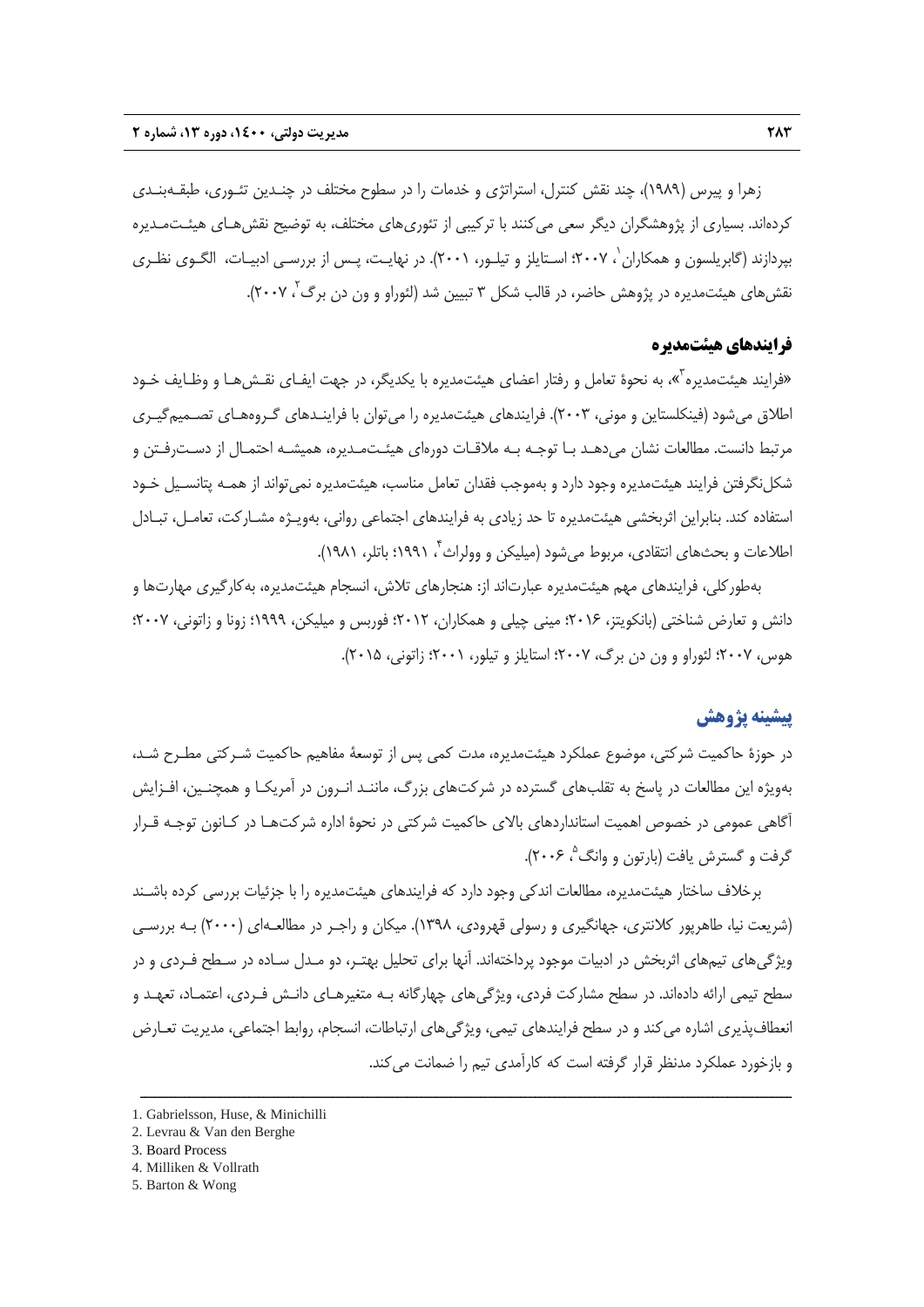يكي از پژوهشهاي مهم در خصوص شناسايي عناصر تأثيرگذار بر عملكرد هيئتمديره، پـژوهش لئـوراو و ون دن برگ در سال 2007 است كه اعضاي هيئتمديرة شركتهاي عضو بورس بلژيك را بررسي كرده است. در ايـن مطالعـه، عوامل تأثيرگذار متنوعي بررسي شده است كه عبارتاند از: تركيب هيئتمديره، فرهنگ هيئتمديره، روابط هيئتمديره با مديريت، روابط اعضاي هيئتمديره با يكديگر، نرمهاي فردي، تصميمگيري و مذاكره، فعاليتهاي هيئتمديره، نقشهاي هيئتمديره و وظايف هيئتمديره. نتايج مطالعه آنها و تحقيقات مشابه، ميزان اهميت مطالعه فراينـدهاي هيئـتمـديره و چگونگي تأثيرگذاري آن بر عملكرد نقشهاي هيئتمديره را نشان ميدهد.

برخي از محققان با تأكيدهاي مختلفي به هيئتهاي مديره، بهعنوان گروههاي تصميمگيري نگاه ميكنند (فـوربس و میلیکن، ۱۹۹۹؛ کارپنتر و وستفال $'$ ، ۲۰۰۱). فوربس و میلیکن (۱۹۹۹) بر اساس ادبیات گروههای تصمیمگیـر کوچـک، مدلي ارائه داده است. در اين زمينه، مي توان به آثار كوهن و بيلي آ (١٩٩٧) و گيست و همكاران (١٩٨٧) نيز اشاره كرد كه بهطور خلاصه مدلي از فرايندهاي هيئتمديره است كه بهوسيله تلاش هر فرد هيئتمديره بـر انجـام وظـايف فراينـدي تعريف ميشود، مانند درگيري شناختي اعضاي هيئتمديره و استفاده از دانش و مهارتها.

در مطالعة ديگري لئوراو و ون دن برگ (2007) با توسعه مدلي استدلال مـيكننـد كـه چگونـه سـه متغيـر فراينـد گروهی (انسجام، مذاکره و نرمهای تعارض)<sup>۳</sup> بر عملکرد وظايف هيئتمديره تـأثير مـ*ي گ*ـذارد. بـر ايـن اسـاس، اعضـای هيئتمديره بايد بتوانند در جهت موفقيت كار تيمي، در هيئتمديره با يكديگر كار كنند و همچنين، انسجام بـين آنهـا بـه بهبود عملكرد رفتاري آنها در فرايندهاي ديگر منجر شود. انسجام هيئتمديره، سطح جذابيت (نزديكي) اعضا نسـبت بـه هم و ماندگاري آنها تعريف ميشود. خروجي در سطح هيئتمديره با نتايج در سطح شركت در ارتباط است.

فارکوهار ٌ (۲۰۱۱) در تز دکتری خود طی مطالعهای تجربی، به بررسی اثر فراینـدهای هیئـتمـدیره بـر عملکـرد و اثربخشي نقش هيئتمديره در شركتهاي عضو بورس و اوراق بهادار انگلسـتان پرداختـه اسـت. بـر اسـاس مطالعـة او، تحقيقات بسياري فرايندهاي تيمي (انسجام، همكاري، ارتباط، تعارض، هنجارهاي تـلاش، اعتمـاد و اسـتفاده از دانـش و مهارتها) را كه براي اثربخشي تيم مؤثرند، شناسايي كردهاند (بيل و همكاران <sup>۵</sup> ۲۰۰۳؛ گوزو و ديكسون <sup>۶</sup> ۱۹۹۶؛ كيفن – پيترسون ٌ، ۲۰۰۴؛ لپين و همكاران ُ، ۲۰۰۸؛ واگمن ْ، ۱۹۹۵).

مطالعات مختلفي با ديدگاههاي گوناگون و بهويژه از ديد جنبههاي رفتاري، آنچه در هيئتمديره ميگـذرد، بررسـي كردهاند. بعضي از مطالعات با طرح اصطلاح فرهنـگ هيئـتمـديره، ويژگـيهـاي آن از جملـه انسـجام يـا هـمبسـتگي

- 3. Cohesiveness, Debate And Conflict Norms
- 4. Farquhar
- 5. Beal, Cohen, Burke, & McLendon
- 6. Guzzo & Dickson
- 7. Kiffen-Peterson
- 8. LePine, Piccolo, Jackson, Mathieu, & Saul
- 9. Wageman

<sup>1.</sup> Carpenter and Westphal

<sup>2.</sup> Cohen & Bailey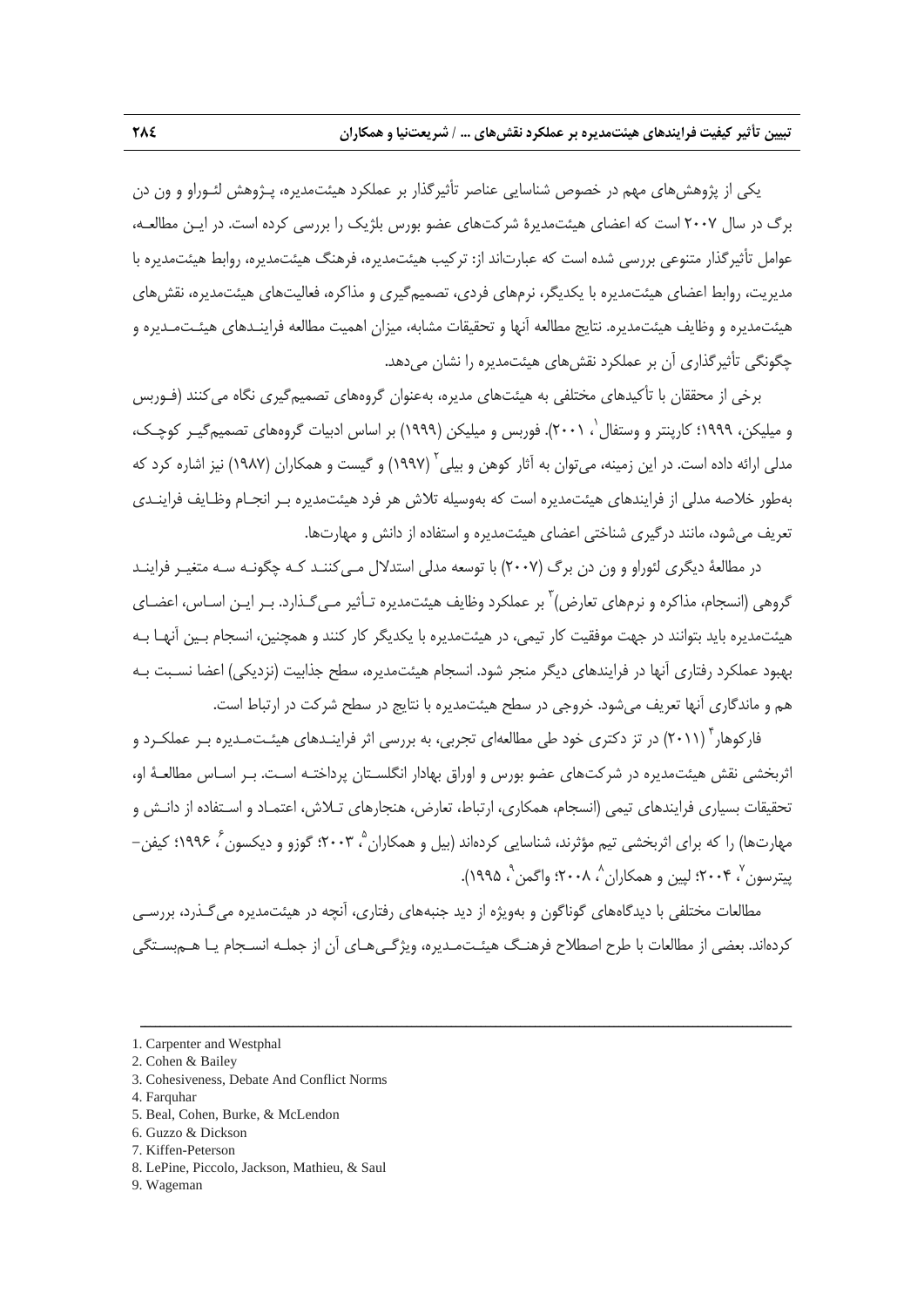هيئتمديره، كار تيمى، احترام و اعتماد، روش فكرى`، مشاركت فعال، اجتناب از منازعه پرداختهانـد (فـوربس و ميلـيكن، ١٩٩٩: نادلر<sup>۲</sup>، ٢٠٠۶؛ لئوراو و ون دن برگ، ٢٠٠٧؛ هيروتو، كوبو و مياجيما <sup>٣</sup>، ٢٠٠٨؛ يوسف و فوزيه <sup>٢</sup>، ٢٠١٠).

زونا و زاتوني (2007)، با در نظر گرفتن هيئتمديره بهعنوان يك گروه كاري، مدلي كمي براي تبيـين ارتبـاط بـين فرايندهاي روانشناختي و اجتماعي گروهي هيئتمديره با عملكـرد سـه نقـش هيئـتمـديره، يعنـي خـدماتي، نظـارت و شبكهسازي ارائه كردهاند. يافتههاي آنان در 301 شركت بزرگ توليدي در ايتاليا به ايـن نتـايج رسـيد: الـف) فراينـدهاي هيئتمديره و تا حدي نيز متغيرهاي جمعيتشناختي هيئتمديره، بر عملكرد وظـايف هيئـتمـديره تأثيرگـذار اسـت؛ ب) فرايندهاي هيئتمديره بر عملكرد نقشهاي هيئتمديره تأثيرهاي متفاوتي دارد؛ ج) عملكرد وظايف هيئتمديره بسته به ويژگيهاي شركت و صنعت متفاوت است.

لئوراو و ون دن برگ (2007) با مطالعة 104 عضو هيئتمديره در شركتهاي عضـو بـورس بلژيـك، بـه شناسـايي عوامل تأثيرگذار بر اثربخشي هيئتمديره پرداختند. در اين مطالعه، عوامل تعيينكنندة متنوعي اعم از تركيب هيئتمديره، فرهنگ هيئتمديره، روابط هيئتمديره با مديريت، روابط اعضاي هيئتمديره با يكديگر، نرمهاي فردي، تصميمگيـري و مذاكره، فعاليتهاي هيئتمديره، نقشهاي هيئتمديره و وظايف هيئتمديره شناسايي شده است. نتايج ايـن مطالعـه بـر اهميت ويژگيهاي ساختاري و فرايندهاي هيئتمديره بر اثربخشي هيئتمديره تأكيد دارد. ايـن دو محقـق در مطالعـهاي ديگر كه در همان سال صورت گرفت، استدلال كردند كه فرايندهاي گروهي هيئتمديره (انسجام هيئتمديره، مذاكره و نرمهاي تعارض) ْ، در ارتباط بين ويژگي هاي ساختاري هيئتمـديره (انـدازه، اسـتقلال و تنـوع هيئـتمـديره) و عملكـرد نقشهاي هيئتمديره (كنترلي، خدماتي و استراتژي)، نقش ميانجي دارد. به بيان آنان، اعضاي هيئتمـديره بـراي انجـام وظايف خود بايد بتوانند با يكديگر كار كنند و از انسجام مطلوبي برخوردار باشند. آنان مدل خود را بـهطـور كمـي آزمـون نكردهاند؛ اما مدل توسعهيافته آنان، از مطالعات سنتي حاكميت شركتي فراتر است.

مطالعه بانكويتز (2016) بر پاية پاسخ به پرسش بنا شد كه چه چيزي باعث ميشود اعضاي هيئتمديره از مهارتها و دانش خود در جهت تأمين خدمات مشورتي به مديران ارشد در موضوعات مختلف استفاده كنند؟. در مدل طراحيشـده، كيفيت بهكارگيري مهارتها و دانش، بهعنوان ميانجي رابطة علي فرايندهاي هيئتمديره و وظايف مشورتي هيئتمـديره در نظر گرفته شده است. اين ديدگاه، بر اهميت فرايندهاي هيئتمديره، بهويژه نقـش بـهكـارگيري مهـارتهـا و دانـش اعضاي هيئتمديره، تأكيد ميكند و استدلال ميكند كه چگونه انسـجام، هنجارهـاي ارتبـاطي و رهبـري هيئـتمـديره ميتواند از طريق بهكارگيري مهارتها و دانش، بر وظيفه تأمين خدمات مشاوره هيئتمديره تأثير بگذارد.

اوگبه چاي<sup>۲</sup> (۲۰۱۲)، به بررسي تأثير ويژگـي هـاي سـاختاري هيئـتمـديره و فراينـدهاي هيئـتمـديره (انسـجام، تصميمگيري و فعاليتهاي هيئتمديره) بر عملكرد نقشهاي هيئتمديره پرداخته است. محققان بر اين عقيدهاند كه يك

<sup>1.</sup> Openness

<sup>2.</sup> Nadler

<sup>3.</sup> Hirota, Kubo & Miyajima

<sup>4.</sup> Yusoff & Fauziah

<sup>5.</sup> Cohesiveness, Debate and Conflict norms

<sup>6.</sup> Ogbechie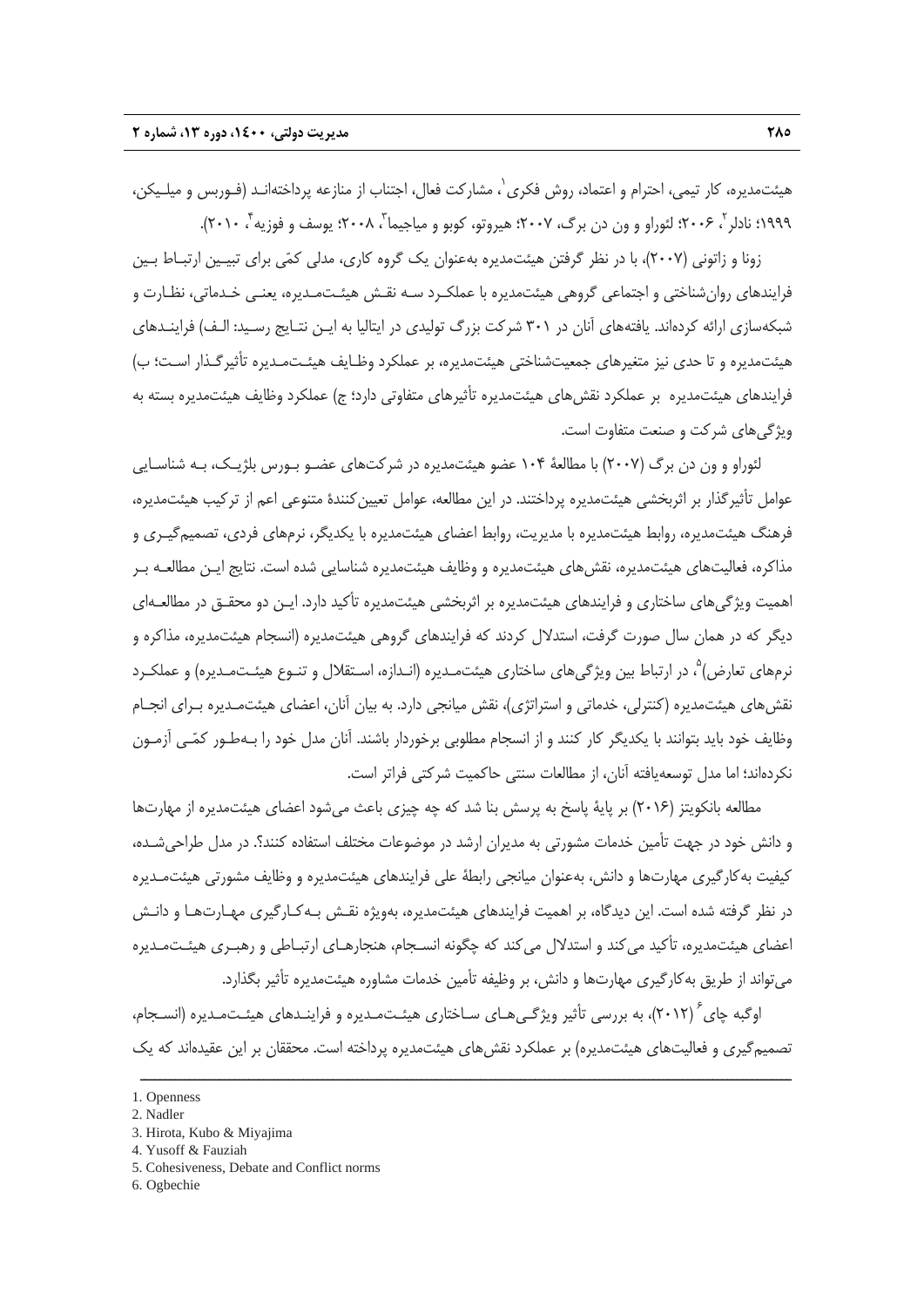سطح حداقلي از انسجام ميان اعضاي هيئتمديره، براي كار گروهي و اثربخشي هيئتمديره الزامي است. اگر هيئتمديره بهعنوان يك گروه تصميمگيري در نظر گرفته شود، انتظار ميرود كه اعضا قبل از اتخاذ تصميمها، بتوانند با يكديگر وارد تعامل و مذاكره سازنده شوند. به بيان آنها، زماني كه هيئتمديره بهدنبال بهترين روش براي انجـام وظـايف خـود اسـت، تعارض شناختي افزايش مييابد. بر اين اساس، هنجارهاي متعارض ميتواند ميان ويژگـيهـاي هيئـتمـديره و مـذاكره، نقش تعديل كننده ايفا نمايد.

هاشمي، معينيان و نرگسيان (1399) در مطالعهاي با رويكرد رفتاري، نشان دادند كه تمركز مالكيـت بـا بـرهم زدن توازن قدرت و اختلاط مالكيت و نيز با تأثير مخرب بر توازن اعتماد و جو احساسـي و تـوازن تضـاد شـناختي، اثربخشـي تصميمگيري استراتژيك را كاهش ميدهد. همچنين، نهادهاي نظارتي ميتوانند رابطه منفي بين تمركز مالكيت و تـوازن قدرت را تعديل كنند. آنها تلاش كردند كه نقش ساختار مالكيت را در فرايند تصميمگيري استراتژيك هيئتمديره در محـيط نهادي ايران بررسي كنند. آنها در اين پژوهش، به چگونگي تأثيرگذاري اين فرايندها بر عملكرد هيئتمديره نپرداختند.

به گفتهٔ فوربس و میلیکن (۱۹۹۹) و هاکمن و موریس` (۱۹۷۵) بهکارگیری مهارت و دانش، در واقع توانایی اعضای هيئتمديره را براي بهكارگيري مهارتها و دانش خود در انجام وظايف هيئتمديره نشـان مـيدهـد. تحقيقـات بسـياري روشهاي مختلف رابطه فرايندهاي هيئتمديره با عملكرد نقشهاي هيئتمديره را بررسي كردهاند. نتايج نشان ميدهـد كه در مقايسه با مطالعات سنتي كه بيشتر بر متغيرهاي ساختاري و تركيب هيئتمديره تأكيد كردهاند، اين نوع تحقيقـات در تبيين آنچه بهواقع در اتاق هيئتمديره براي انجام وظايف هيئتمديره ميگذرد، قدرت تبيـين قـويتـري دارد (مينـي چيلي و همكاران، 2012؛ زاتوني، 2015).

| يافتهها                                                                                                                                                                                                                                            | نويسندگان                    | نام فرايند        |
|----------------------------------------------------------------------------------------------------------------------------------------------------------------------------------------------------------------------------------------------------|------------------------------|-------------------|
| فرایند به کارگیری مهارتها و دانش هیئتمدیره، بر عملکرد دو نقش کنترل و خدماتی هیئتمدیره<br>تأثير مثبت ميگذارد.                                                                                                                                       | فوربس و میلیکن، ۱۹۹۹         |                   |
| بهطور کلی فرایندهای هیئتمدیره توانسته است که بیشتر از ویژگیهای سـاختاری هیئـتمـدیره،<br>عملکرد نقش های هیئتمدیره را تحت تأثیر قرار دهد. همچنین فراینـد بـه کـارگیری مهـارتهـا و<br>دانش، تأثیر مثبتی بر نقشهای نظارت، استراتژی و تأمین منابع دارد. | هوت ٌ، ۲۰۰۴                  |                   |
| بین به کارگیری مهارتها و دانش و سایر فرایندهای هیئتمدیره و عملکرد نقشهای هیئتمـدیره<br>مانند نظارت، خدماتی و تدوین استراتژی رابطه مثبتی وجود دارد.                                                                                                 | وان و اونگ ٢٠٠٥              | بەكارگىرى مھارتىھ |
| به کارگیری مهارتها و دانش، بهطور معناداری بر عملکرد دو وظیفه نظارت، خدماتی و شبکهسازی<br>هیئتمدیره تأثیر دارد.                                                                                                                                     | زونا و زاتوني، ۲۰۰۷          | $\frac{3}{4}$     |
| اثر مثبت فرایند به کارگیری مهارتها و دانش بر وظایف کنترل و مشاوره هیئتمدیره تأیید شد.                                                                                                                                                              | مینی چیلی و همکاران،<br>۲۰۱۲ |                   |
| به کارگیری مهارتها و دانش بر عملکـرد دو نقـش مشـاوره و کنتـرل هیئـتمـدیره تـأثیر مثبـت<br>ميگذارد.                                                                                                                                                 | زاتونی و همکاران، ۲۰۱۵       |                   |

ــــــــــــــــــــــــــــــــــــــــــــــــــــــــــــــــــــــــــــــــــــــــــــــــــــــــــــــــــــــــــــــــــــ

**جدول .1 مطالعات انجامشده (ارتباط فرايندهاي هيئتمديره با عملكرد نقشهاي هيئتمديره)** 

3. Wan & Ong

<sup>1.</sup> Hackman & Morris

<sup>2.</sup> Huat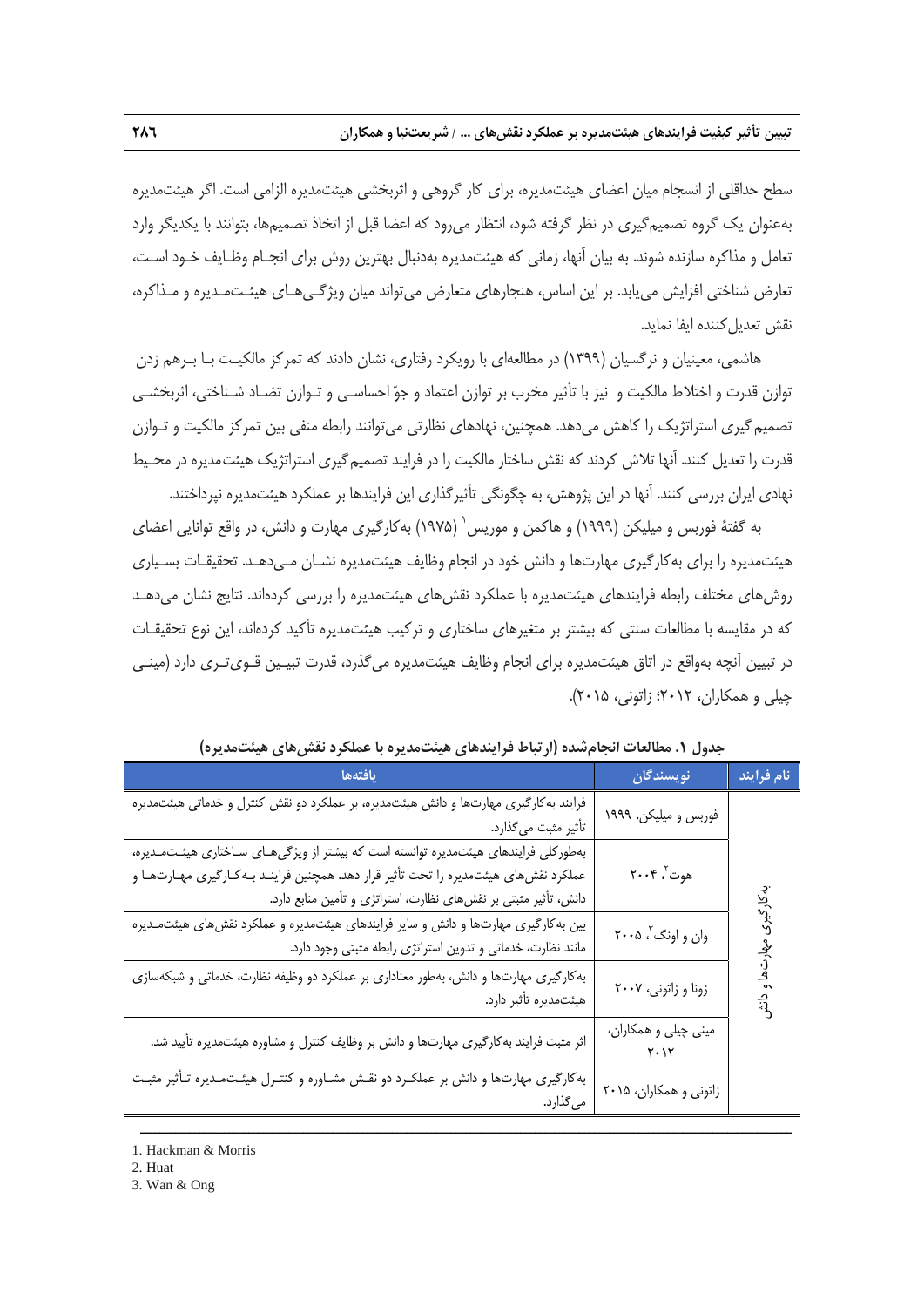| يافتهها                                                                                                                                                                                                                                                                                        | نويسندگان                                           | نام فرايند             |
|------------------------------------------------------------------------------------------------------------------------------------------------------------------------------------------------------------------------------------------------------------------------------------------------|-----------------------------------------------------|------------------------|
| عملکرد ضعیف هیئتمدیره با فقدان تلاش اعضا در ارتباط است.                                                                                                                                                                                                                                        | لورش، ۱۹۸۹                                          |                        |
| فرایند هنجارهای تلاش هیئتمدیره بر عملکرد دو وظیفه کنتـرل و خـدماتی هیئـتمـدیره تـأثیر<br>مثبت ميگذارد.                                                                                                                                                                                         | فوربس و میلیکن، ۱۹۹۹                                |                        |
| بهطور کلی، فرایندهای هیئتمدیره میتواند بیشتر از ویژگیهای ساختاری هیئـتمـدیره، عملکـرد<br>نقشهای هیئتمدیره را تحت تأثیر قرار دهد. همچنین فرایند هنجارهای تـلاش  بـر نقـشهـای<br>نظارت، استراتژی و تأمین منابع تأثیر مثبتی دارد.                                                                 | هوت، ۲۰۰۴                                           |                        |
| پس از آزمون تجربی، بین فرایند هنجارهای تلاش هیئتمدیره و سایر فرایندهای هیئـتمـدیره و<br>عملکرد نقشهای هیئتمدیره، مانند نظارت، خدمات و تدوین استراتژی رابطه مثبت یافتند.                                                                                                                        | وان و اونگ، ۲۰۰۵                                    |                        |
| هنجارهای تلاش بهطور معناداری بر عملکرد دو وظیفه نظارت، خدمات و شبکهسازی هیئتمدیره<br>تأثير دارد.                                                                                                                                                                                               | زونا و زاتونى، ٢٠٠٧                                 | ىنجارهاى تلاش هيئتمدير |
| هنجارهای تلاش هیئتمدیره بر دو نقش کنترلی و خدماتی تأثیر مثبت میگذارد.                                                                                                                                                                                                                          | فاركوهار، ٢٠١١                                      |                        |
| فرایند هنجارهای تلاش هیئتمدیره با وظایف کنترل و مشاوره هیئتمدیره رابطه دارد.                                                                                                                                                                                                                   | مینی چیلی و همکاران،<br>$\mathbf{Y}\cdot\mathbf{Y}$ |                        |
| میزان هنجارهای تلاش بر عملکرد دو نقش مشاوره و کنترل هیئتمدیره تأثیر مثبت مـی٤لذارد.<br>همچنین بین عملکرد نقش استراتژیک هیئتمدیره و عملکرد مالی شرکت رابطـه هـمسـو برقـرار                                                                                                                      | زاتونی و همکاران، ۲۰۱۵                              |                        |
| ویژگیهای ساختاری مانند اندازه هیئتمدیره، تنوع هیئـتمـدیره بـر انسـجام هیئـتمـدیره تـأثیر<br>میگذارد.                                                                                                                                                                                           | استيگليتز، ۱۹۹۱                                     |                        |
| انسجام و هم ستگی هیئتمدیره بر عملکرد دو وظیفه کنترل و خدماتی هیئتمـدیره تـأثیر مثبـت<br>میگذارد. از طرف دیگر، ارتقای هم بستگی به ارتقای سطح هنجارهای تلاش در هیئتمدیره منجر<br>مي شود.                                                                                                         | فوربس و میلیکن، ۱۹۹۹                                |                        |
| انسجام تیمی، انگیزهٔ اعضای گروه و همچنین، تمایل به همکاری در جهت دستیابی بـه سـطوح<br>بالاتر عملكرد را افزايش مىدهد. در اين پژوهش مشخص شد كه سه مؤلفه انسجام، يعنـى جاذبـه<br>بین فردی، غرور گروهی و تعهد وظیفهای با عملکرد تیمی در ارتباط است.                                                | بیل و همکاران، ۲۰۰۳                                 |                        |
| الف) یک سطح حداقلی از انسجام برای انجام کار تیمی و حفظ اثربخشـی هیئـتمـدیره ضـروری<br>است. ب) انسجام هیئتمدیره بر عملکرد وظایف استراتژی و کنترلـی هیئـتمـدیره تـأثیر دارد. ج)<br>هیئتمدیره بزرگ بر انسجام هیئتمدیره تأثیر منفی میگذارد. د) با افزایش استقلال هیئتمـدیره<br>انسجام کاهش مییابد. | لئورا و ون دن برگ،<br>$\mathbf{y} \cdot \mathbf{y}$ | نسجام هيئت مدير        |
| انسجام هیئتمدیره بر نقشهای کنترلی، خدماتی هیئتمدیره تأثیر مثبت دارد.                                                                                                                                                                                                                           | فاركوهار، ٢٠١١                                      |                        |
| بین انسجام هیئتمدیره و نقش خدماتی هیئتمدیره ارتبـاط معنـادار وجـود دارد، امـا ارتبـاط بـین<br>انسجام و دو نقش استراتژیک و کنترل رد شد.                                                                                                                                                         | اوگ بیچای، ۲۰۱۲                                     |                        |

**ادامة جدول 1**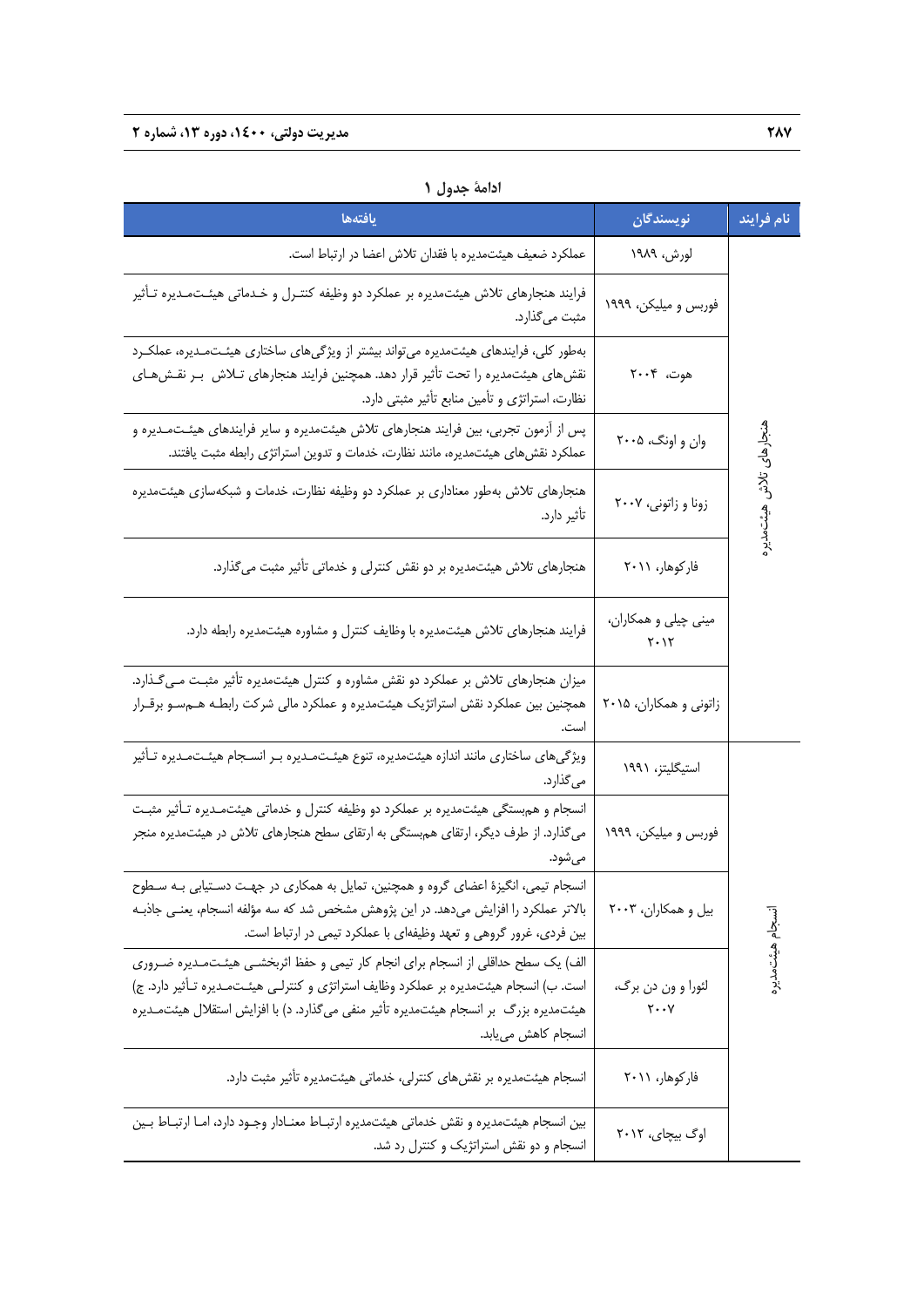| يافتهها                                                                                                                                                                                    | نويسندگان                                           | نام فرايند    |
|--------------------------------------------------------------------------------------------------------------------------------------------------------------------------------------------|-----------------------------------------------------|---------------|
| تعارض شناختي بر عملكرد وظايف كنترل و خدمات هيئـتمـديره تـأثير مثبـت دارد؛ امـا افـزايش<br>تعارض شناختی به کاهش سطح هم بستگی هیئتمدیره منجر می شود.                                         | فوربس و میلیکن، ۱۹۹۹                                |               |
| تعارض شناختی بر نقش استراتژی هیئت مدیره تأثیر مثبتی دارد.                                                                                                                                  | هوت، ۲۰۰۴                                           |               |
| تعارض شناختی هیئتمدیره بر عملکرد استراتژی هیئتمدیره تأثیر مثبت داشته دارد. همچنـین، در<br>تبیین عملکرد هیئت مدیره، بر نقش فرایندهای هیئتمدیره بیش از ویژگیهـای سـاختاری تأکیـد<br>شده است. | لئورا و ون دن برگ،<br>$\mathbf{y} \cdot \mathbf{y}$ |               |
| نتایج این پژوهش نشان داد که تعارض شناختی بر عملکرد دو وظیفه نظارت و شبکه سازی هیئت<br>مديره تأثير مثبت دارد.                                                                               | زونا و زاتونى، ٢٠٠٧                                 | تعارض شناختمى |
| تعارض شناختی هیئت مدیره بر نقشهای کنترل و خدمات هیئت مدیره تأثیر مثبت دارد.                                                                                                                | فاركوهار، ٢٠١١                                      |               |
| بین فرایند تعارض شناختی هیئتمدیره با عملکرد کنترل هیئتمدیره رابطه مثبتی وجود دارد.                                                                                                         | مینی چیلی و همکاران،<br>$Y \cdot Y$                 |               |
| چگونگی تأثیر تعارض شناختی و تعارض عاطفی بر کیفیت تصمیمگیـری تیمـی نشــان داده شــده                                                                                                        |                                                     |               |
| است. همچنین، مشخص شده است که اندازه تیم بـر سـطح تعـارض تیمـی تـأثیر دارد و کیفیـت                                                                                                         | کلرکین و جونز، ۲۰۱۳                                 |               |
| تصمیم گیری گروهی را نیز تحت تأثیر قرار میدهد.                                                                                                                                              |                                                     |               |
| این پژوهشگران دریافتند کـه تعـارض شـناختی هیئـتمـدیره  بـر عملکـرد وظـایف اسـتراتژیک<br>هیئتمدیره تأثیر مثبتی دارد.                                                                        | زاتونی و همکاران، ۲۰۱۲                              |               |

**ادامة جدول 1** 

مطالعات انجامشده، عليرغم توجه به نقش محوري فرايندهاي هيئتمديره بـر عملكـرد نقـشهـاي هيئـتمـديره، نتوانستهاند روابط علّي و عميق ميان فرايندهاي هيئتمديره را شناسايي و بررسي كنند. بر اين اسـاس، بـهمنظـور تبيـين رفتارهاي مديران، بايد هيئتمديره را بهعنوان گروه كاري در قالب سيستم اجتماعي كامل در نظر گرفـت؛ زيـرا تـأثيرات دروني فرايندهاي هيئتمديره با يكديگر، علاوه بر بررسي تأثير كيفيت فرايندهاي هيئتمـديره بـر عملكـرد نقـشهـاي هيئتمديره بسيار حائز اهميت است. از سوي ديگر، جامعة آمـاري اغلـب تحقيقـات انجـامشـده، در زمينـة هيئـتمـديره شركتهاي خصوصي يا عضو بورس كشورها بوده است، بنابراين ضـرورت تعريـف و واكـاوي نقـشهـاي هيئـتمـديره بهعنوان مسئول اصلي راهبري شركتهاي دولتي در ايران، كاملاً مشهود است. بر اين اساس، محقق بـا در نظـر گـرفتن زمينه تحقيق (شركتهاي دولتي ايران) از طريق تركيب تئوريهاي اساسي حاكميت شركتي، الگوي نظـري نقـشهـاي هيئتمديره در شركتهاي دولتي را تدوين كرده است. در نهايت، با توجه به مطالب فوق، مدل مفهومي پژوهش در قالب شكل 4 طراحي شده است.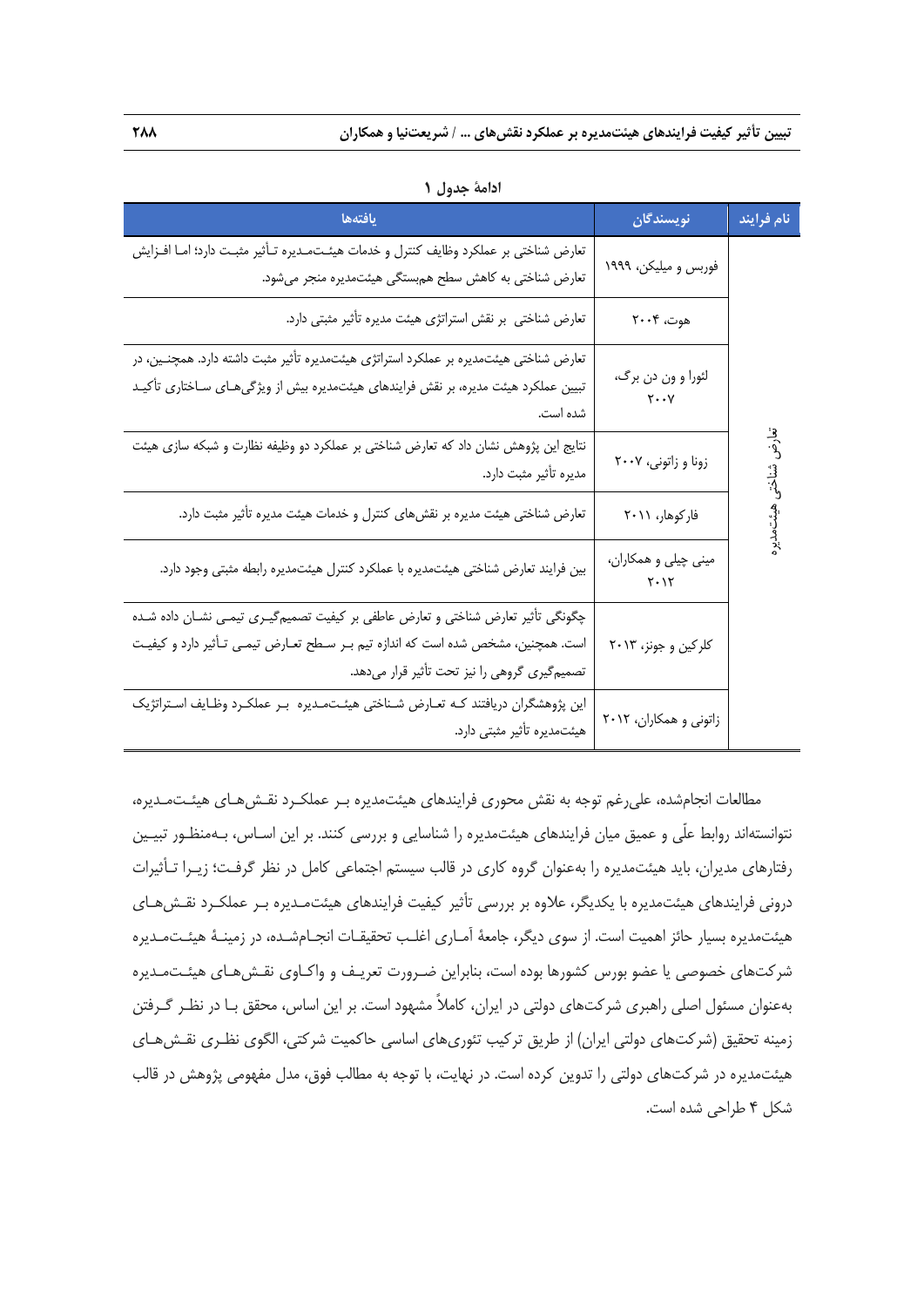

**شكل .4 مدل مفهومي پژوهش** 

با توجه به مدل مفهومي، فرضيههاي پژوهش مطرح ميشود: فرضية .1 تعارض شناختي بر عملكرد نقش استراتژيك هيئتمديره تأثير دارد. فرضية ٢. تعارض شناختي بر عملكرد نقش كنترل هيئتمديره تأثير دارد. فرضية ٣. تعارض شناختي بر عملكرد نقش تأمين منابع و خدمات هيئتمديره تأثير دارد. فرضية .4 انسجام بر عملكرد نقش استراتژيك هيئتمديره تأثير دارد. فرضية .5 انسجام بر عملكرد نقش كنترل هيئتمديره تأثير دارد. فرضية .6 انسجام بر عملكرد نقش تأمين منابع و خدمات هيئتمديره تأثير دارد. فرضية ٧. هنجارهاي تلاش بر عملكرد نقش استراتژيك هيئتمديره تأثير دارد. فرضية ٨. هنجارهاي تلاش بر عملكرد نقش كنترل هيئتمديره تأثير دارد. فرضية .9 هنجارهاي تلاش بر عملكرد نقش تأمين منابع و خدمات هيئتمديره تأثير دارد. فرضية .10 بهكارگيري مهارتها و دانش در عملكرد نقش استراتژيك هيئتمديره تأثير دارد. فرضية .11 بهكارگيري مهارتها و دانش بر عملكرد نقش كنترل هيئتمديره تأثير دارد. فرضية .12 بهكارگيري مهارتها و دانش بر عملكرد نقش تأمين منابع و خدمات هيئتمديره تأثير دارد.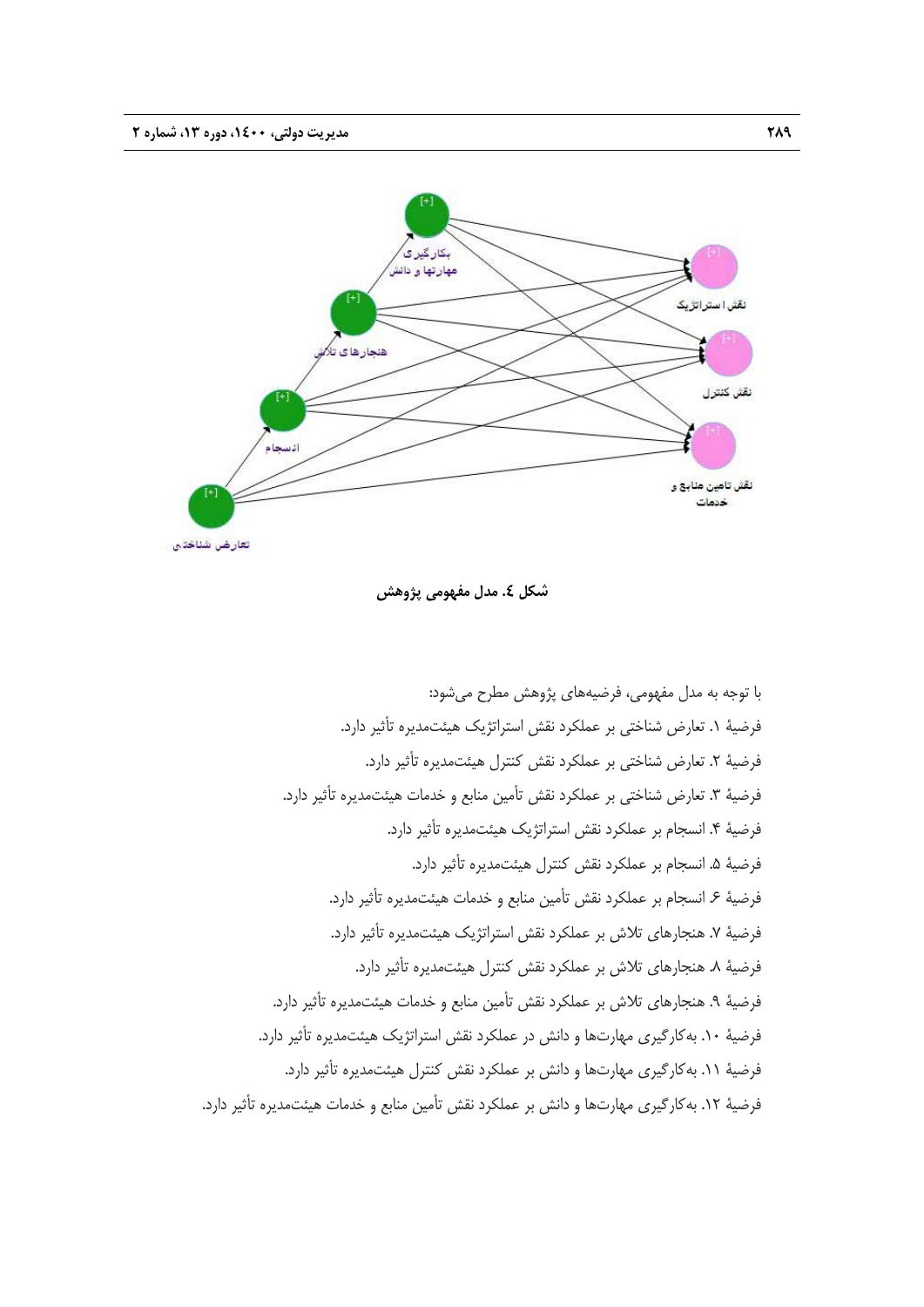## **روششناسي پژوهش**

تحقيقات كمي در علوم انساني، از ديدگاه اثباتگرايي به پديدهها ريشه گرفته است. پژوهش حاضر بهدنبـال دسـتيابي بـه هدفي عملي براي تدوين راهبردهاي حاكميت شركتي در شركتهاي دولتي است؛ از اين رو كاربردي محسوب ميشـود. از سوي ديگر، به لحاظ جمعآوري دادهها، در حوزه مطالعات توصيفي پيمايشي قرار ميگيرد. اين تحقيق به بررسي روابـط بين متغيرها ميپردازد و در پي تأييد وجود اين رابطهها بر اساس دادههاي جمعآوريشده است، بنابراين ميتوان پـژوهش حاضر را از نوع علّي دانست.

در آغاز براي اخذ مجوز همكاري، با وزارتخانهها و سازمانهاي متولي شركتهاي دولتـي مكاتبـات رسـمي انجـام پذيرفت. بهدليل عدم همكاري برخي از وزارتخانهها و سازمانهاي متولي شركتهاي دولتـي بـراي توزيـع و جمـعآوري پرسشنامه پژوهش، در ادامه فرايند تحقيق، روش نمونهگيري در دسترس انجام شد. نتايج اين مذاكرات، نشان داد كه در سرشت علمي وزارتخانهها و سازمانهاي دولتي و عمومي ايران، رفتار بخشي حاكم است؛ بهطوري كه اغلب محرمـانگي اطلاعات و مسائل حراستي هيئتمديره شركتها را دليل عدم امكان همكاري با طرح حاضر بيان كردند؛ امـا در مقابـل، سازمانهاي بسياري از پژوهش استقبال كرده و در پيشبرد پيمايش ميداني اين تحقيق بهطور اثربخش عمل كردند.

چالشهاي متعددي در ارزيابي فرايندهاي هيئتمديره وجود دارد؛ اما مهمتـرين مسـئله ايـن اسـت كـه هـيچكـس بهغيراز خود هيئتمديره نميتواند ارزيابي را انجام دهد (ميني چيلي، 2012) و يكي از دلايل آن، وابسـتگي بخـشهـاي مختلف ارزيابي به يكديگر است. كيل و نيكلسون (2005) همانند ميني چيلـي و همكـاران (2007)، معتقدنـد كـه تعيـين هدف ارزيابي هيئتمديره، مهمترين سؤالي است كه در ابتدا پرسيده ميشود و كليه تصميمهاي بعدي به آن وابسته است. تجربة تحقيقات مختلف بر هيئتمديره، نشان ميدهد كه ارزيابي كل هيئتمديره در مقايسه با ساير ارزشـيابيهـا (بـراي مثال ارزشيابي فردي) با مقاومت كمتري روبهرو ميشود. بهطوركلي، نميتوان شيوهاي از ارزيابي را بر ساير شيوهها ارجح دانست؛ زيرا هر يك ضعفها و قوتهاي خاص خود را دارند. شايان ذكر است كه برخلاف ارزيابي عملكرد فـردي اعضـا كه بيشتر بر ويژگيهاي فردي آنان تأكيد ميشود، در ارزيابي كل هيئتمديره، اغلـب بـه سـاختارها، فراينـدها و وظـايف هيئتمديره توجه ميشود (لگزيان به نقل از علوي، 1390).

در وهله اول، 543 شركت در تمامي وزارتخانههاي دولت، بهعنوان جامعه آمـاري مطالعـه شـناخته شـد كـه بعـد از مكاتبات رسمي صورت گرفته، بهدليل عدم همكاري سازمانهاي متولي شركتها، ايـن تعـداد بـه 265 شـركت كـاهش يافت. بر اين اساس، پرسشنامه تحقيق به هيئتمديره 265 شركت ارسال شد كه در نهايـت 127 پرسـشنامـه صـحيح (ميزان بازگشت 49درصد) دريافت شد. گفتني است كه معمولاً ميزان بازگشت پژوهشهاي حـوزه هيئـتمـديره پـايين و اغلب كمتر از 20درصد است (پتيگرو، 1992؛ ميني چيلي، 2012).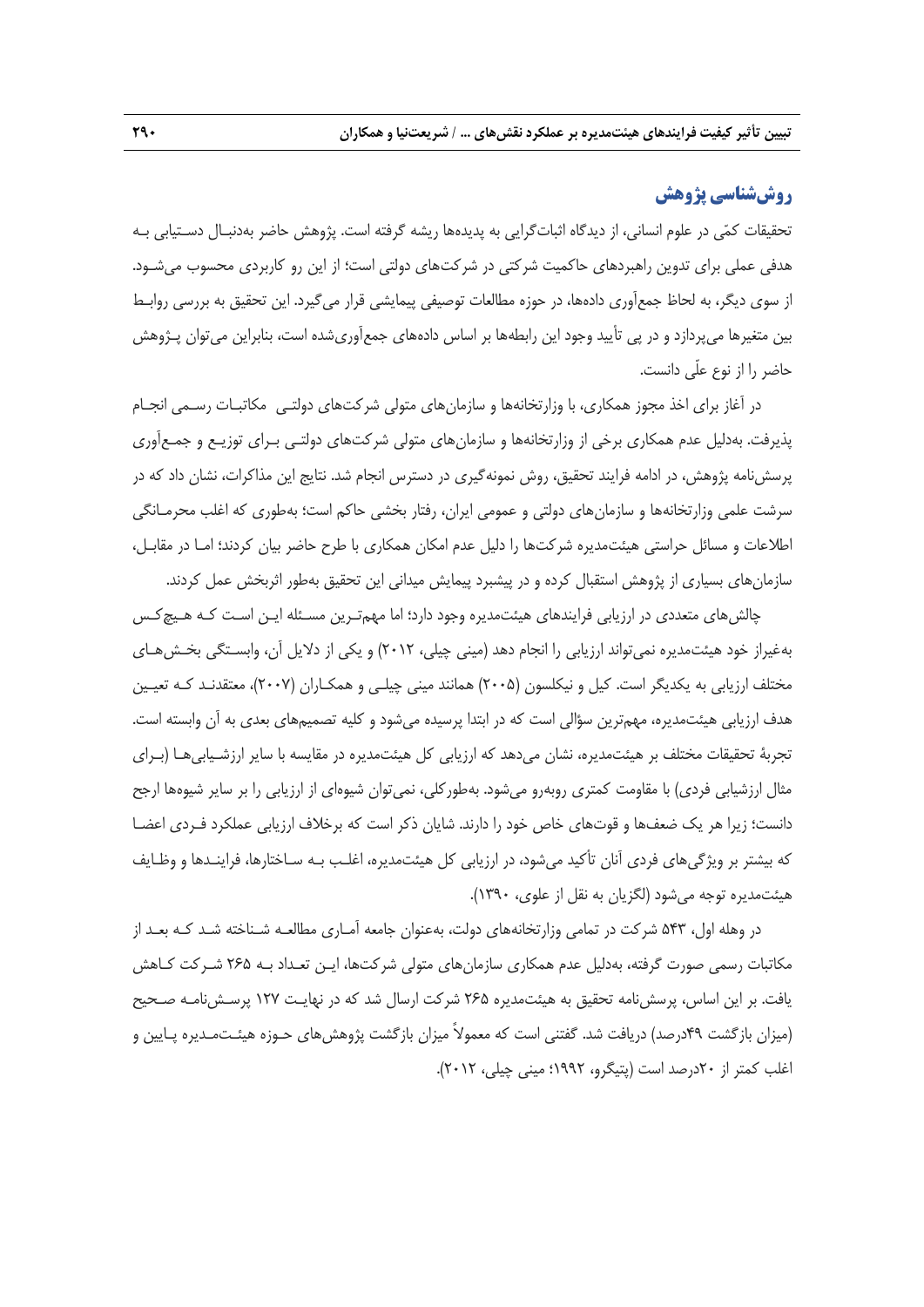| جمع کل | تعداد شركتها  | سازمان متولى                           | عنوان وزار تخانه               |                                    |  |
|--------|---------------|----------------------------------------|--------------------------------|------------------------------------|--|
|        | ۱۴            | شركت مديريت منابع أب ايران             |                                |                                    |  |
| ۴۱     | ۲۱            | شركت مادر تخصصي آب و فاضلاب ايران      | وزارت نيرو                     |                                    |  |
|        | ۶             | شرکت مادر تخصصی مدیریت برق حرارتی      |                                |                                    |  |
| ۱۳     | ۱۳            | سازمان گسترش و نوسازی صنایع            | وزارت صنعت، معدن و تجارت       |                                    |  |
|        | $\mathcal{N}$ | شركت نفت و گاز پتروشيمي تأمين (تاپيكو) |                                |                                    |  |
|        | ۴             | شرکت سرمایهگذاری صبا جهاد              |                                | وزارت كار، تعاون و رفاه<br>اجتماعي |  |
| ۴۳     |               | شركت سرمايهگذاري دارو تأمين            | سازمان تأمين<br>اجتماعي و شستا |                                    |  |
|        | ۱۳            | شركت صنايع عمومي تأمين                 |                                |                                    |  |
|        | ۴             | سایر شرکتهای سازمان تأمین اجتماعی      |                                |                                    |  |
| ٣٠     | ٣٠            | شركت ملي گاز ايران                     |                                | وزارت نفت                          |  |

**جدول .2 شركتهاي مطالعهشده در پژوهش (به تفكيك سازمان متولي)** 

شايان ذكر است كه واحد تحليل پژوهش حاضر، سازمان (شركت) است. بهمنظور سنجش انسجام هيئـتمـديره، در مرحله اول، با الهام از اگبي چاي (2012) و فاركوهار (2011)، پرسشنامهاي با 13 گويه طراحي شد كه در مراحل بعـدي بعد از اعمال اصلاحات و تعديلات لازم بـا نظـر خبرگـان، 10 گويـه نهـايي شـد. بـراي انـدازهگيـري تعـارض شـناختي هيئتمديره از پرسشنامه معتبر تعارض شناختي هوت (2006) با 3 گويه استفاده شد.

براي ارزيابي ميزان هنجارهاي تلاش اعضاي هيئتمديره، پرسشنامهاي متشكل از 5 گويه با الهام از پرسـشنامـه هنجارهاي تلاش فاركوهار (2011) طراحي و در مراحل بعد، پرسشنامه با 3 گويه تأييد شد. همچنين براي ارزيابي فرايند بهكارگيري مهارتها و دانش در مرحله اول، پرسشنامهاي محقق ساخته با 34 گويه طراحي و در مراحـل بعـدي، بعـد از اصلاح و تعديلات لازم با نظر خبرگان، با 25 گويه نهايي شد. تمام سؤالهاي پرسشنامه، بر اساس مقياس پنج گزينهاي ليكرت طراحي شد.

همچنين براى ارزيابى عملكرد هيئتمديره با الهام از پرسشiامه ماگوبيا` (۲۰۱۶) پرسشiامهاى با ۴۸ گويه طراحى گرديد و با نظر خبرگان با 42 گويه نهايي شد. اين پرسشنامه به ترتيب شامل بعد استراتژيك با 9 گويه، بعد كنترلـي بـا 16 گويه و بعد تأمين منابع و خدمات با 17 گويه است.

## **آمار توصيفي متغيرها**

گزارش آمار توصيفي متغيرهاي پژوهش، شامل چهار فرايند هيئتمديره، يعني تعارض شناختي، همبستگي هيئـتمـديره، هنجارهاي تلاش و بهكارگيري مهارتها و دانش، در جدول 3 ارائه شده است. با توجه به اين نتايج، بـالاترين امتيـاز بـا ميانگين 3/81 براي فرايند بهكارگيري مهارتها و دانش بهدستآمده است.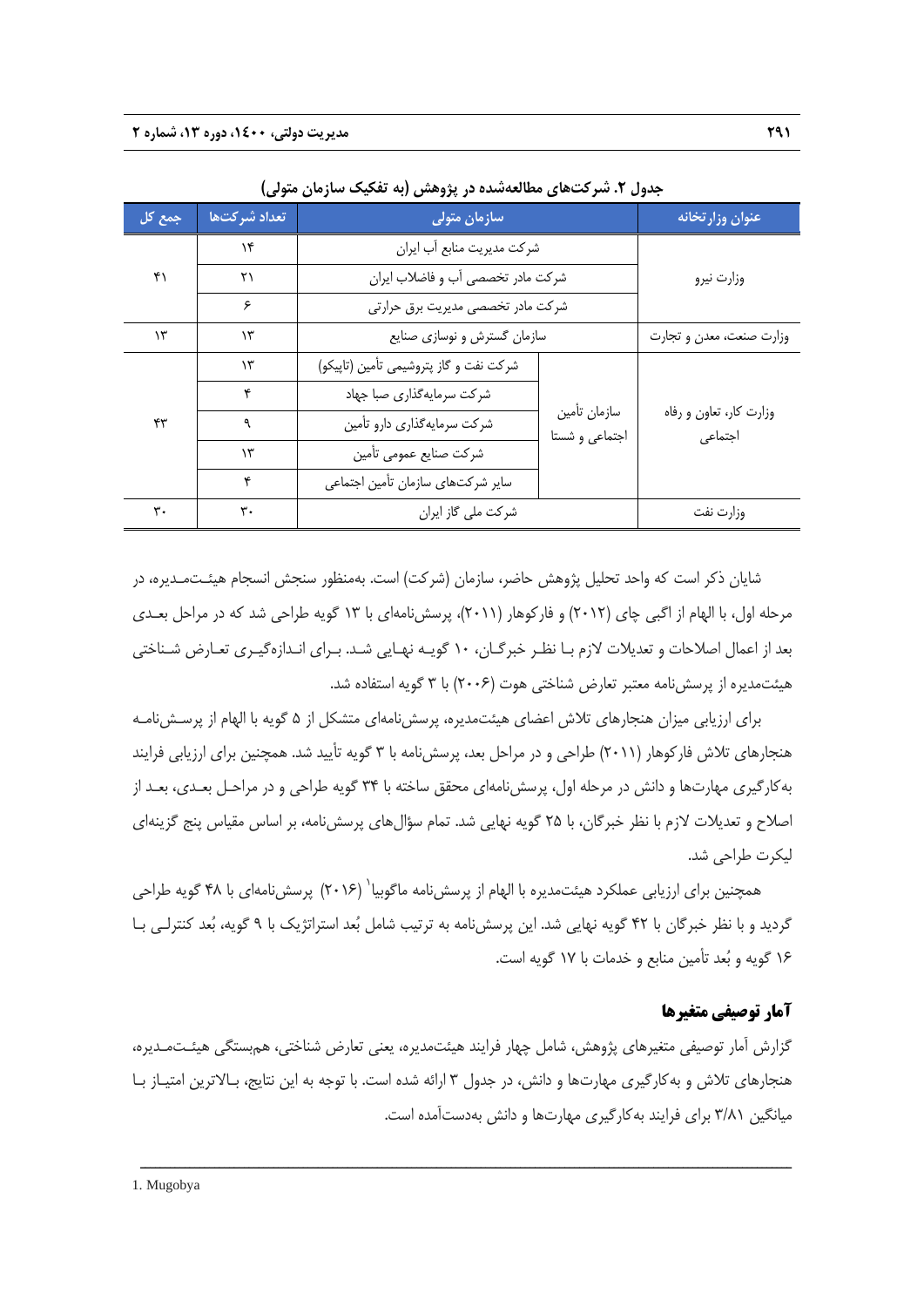| فقدان<br>داده | انحراف<br>استاندارد    | بيشينه                    | ميانگين                 | مىانە                             | كمينه         | نام شاخص در مدل      | نام شاخص                          |
|---------------|------------------------|---------------------------|-------------------------|-----------------------------------|---------------|----------------------|-----------------------------------|
|               | $\cdot$ /۶۱            | $\mathcal{F}/\mathcal{A}$ | $\mathsf{r}/\mathsf{r}$ | $\mathsf{r}/\mathsf{r}$           | ۲             | Coherensiveness      | انسجام هيئتمديره                  |
| ٠             | $\cdot$ / $\gamma\tau$ | ۵                         | ۳۱۶                     | $\frac{8}{2}$                     | ۱/۵           | CognitiveConflict    | تعارض شناختى                      |
| ٠             | $\cdot$ /Y)            | ۵                         | $\Upsilon/\Upsilon$     | ۳/۶۶                              | $\frac{1}{5}$ | <b>Effort Norms</b>  | هنجارهای تلاش                     |
| ۲             | .755                   | ۵                         | $\mathsf{r}/\mathsf{r}$ | $\mathsf{r}/\mathsf{r}$           | $\sqrt{5}$    | UseSkills & kNowlege | به کارگیری مهارتها و دانش         |
| ٠             | .15 <sub>A</sub>       | ۵                         | $\frac{1}{2}$           | $\mathbf{r}/\mathbf{v}\mathbf{v}$ | $\frac{1}{2}$ | StrategicRole        | عملکرد نقش استراتژیک              |
| ۴             | .159                   | ۵                         | $\mathbf{y}/\mathbf{y}$ | $\frac{1}{2}$                     | $1/\Delta$ .  | ControlRole          | عملكرد نقش كنترلى                 |
| ٣             | ۱۶۵.                   | ۵                         | $\frac{y}{5}$           | Y/YY                              | 1/95          | ServiceRole          | عملكرد نقش تأمين منابع و<br>خدمات |

**جدول .3 اطلاعات آمار توصيفي فرايندهاي هيئتمديره** 

## **روش تحليل دادهها**

مدلسازي معادلات ساختاري، يكي از انواع ابزارهاي قوي آماري است كه ارتباطات ميان چندين متغيـر در يـك مـدل را بررسي ميكند. قدرت اين فن در توسعه نظريهها، باعث كاربرد وسيع آن در علوم مختلف از قبيل بازاريابي، مديريت منابع انساني، مـديريت اسـتراتژيک و سيسـتمهـاي اطلاعـاتي شـده اسـت (هئـر و همکـاران`، ۲۰۱۳). مـدل يـابي معـادلات ساختارى، داراى دو نوع نسل ليزرل<sup>٬</sup> و حداقل مربعات جزئي <sup>۳</sup> است. ليزرل كه نسل اول مدل معادلات ساختارى شـناخته شده است، در مواقعي كاربرد دارد كه حجم نمونه بالا و متغيرها حالت نرمال دارند و براي محقق، مدل اندازهگيري (روابط بين متغيرهاي مكنون و متغيرهاي مشاهدهگر) نسبت به مدل ساختاري (روابط بين متغيرهاي مكنـون) اهميـت بيشـتري دارد. همچنين با توجه به تعداد نسبتاً زياد متغيرها در مرحله توسـعهيـافتگي مـدلهـاي فراينـدي در مطالعـات حاكميـت شركتي، پيالاس ميتواند روش مناسبي باشد. در اين پژوهش از نسخة 3.2.8 v نرمافزار پيالاس براي تجزيـهوتحليـل دادهها استفاده شده است. بر اساس الگوريتم تحليل دادهها در روش پيالاس (داوري و رضازاده، 1396) مراحل زير بايـد طي شود:

- .1 بررسي برازش مدل پژوهش: شامل سه مرحلة الف) بررسي برازش مدلهاي اندازهگيـري؛ ب) بررسـي بـرازش مدل ساختاري؛ ج) بررسي برازش مدل كلي
	- .2 آزمودن فرضيههاي پژوهش

## **برازش مدلهاي اندازهگيري**

براي بررسي برازش مدلهاي اندازهگيري، از شاخصهاي پايايي و روايي استفاده شده اسـت. پايـايي ابـزار انـدازهگيـري، مشخص ميسازد كه ابزار اندازهگيري در صورت اجرا در شرايط يكسان تا چه اندازه نتايج يكساني دارد. در ايـن مطالعـه،

<sup>1.</sup> Hair, Hult, Ringle, & Sarstedt

<sup>2.</sup> LISREL

<sup>3.</sup> PLS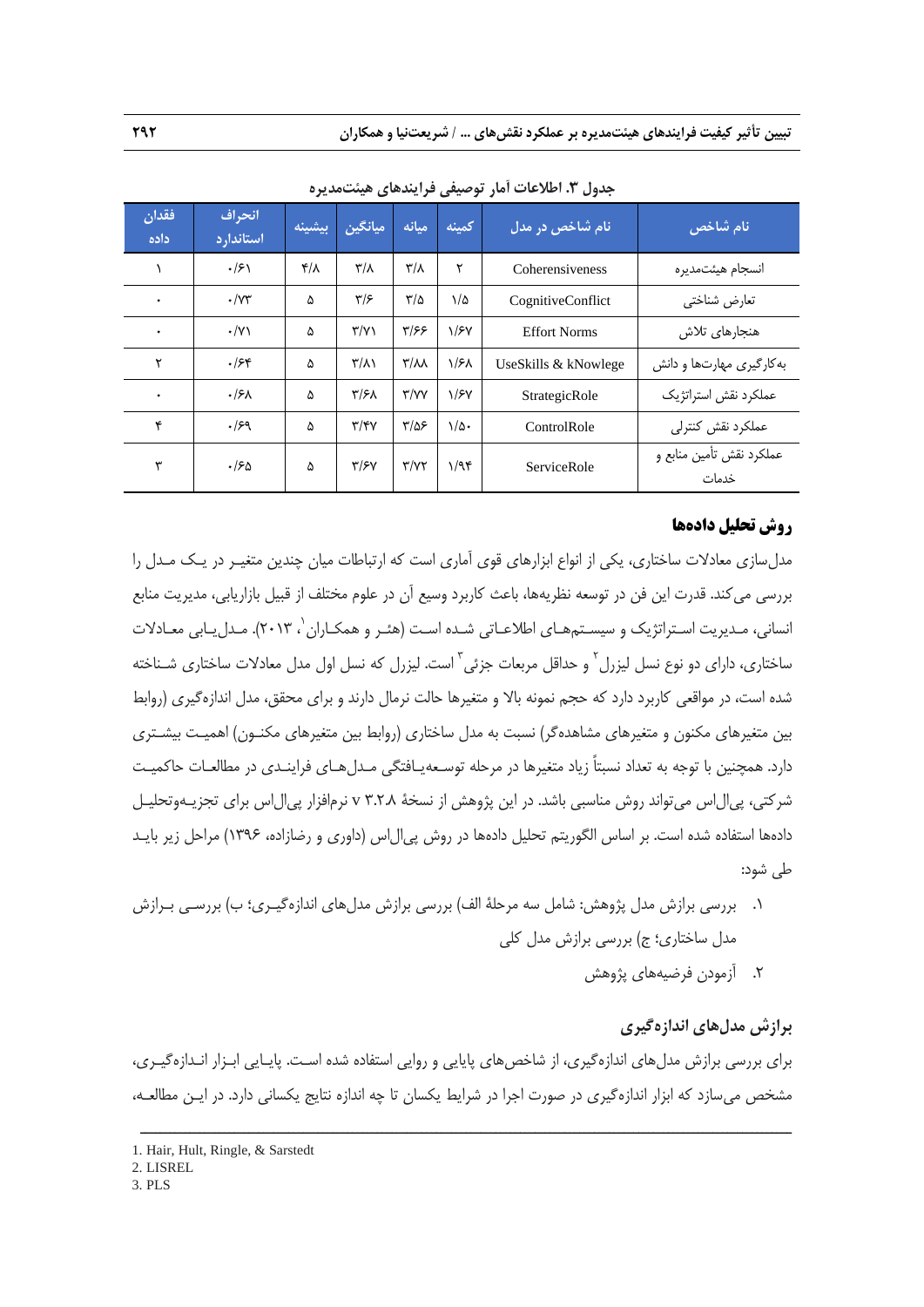براي بررسي پايايي ابزار اندازهگيري از روش آلفاي كرونباخ ، پايايي تركيبي (CR (و سنجش بارهاي عاملي استفاده شـده است. روايي همگرا معيار ديگري است كه براي بررسي برازش مدلهـاي انـدازهگيـري در روش پـيالاس بـهكـار بـرده ميشود. معيار AVE نشاندهنده ميانگين واريانس به اشتراك گذاشتهشده بين هر سازه با شاخصهاي خود است (باركلي و همكاران` ، ۱۹۹۵). فورنل و لاركر<sup>٬</sup> (۱۹۸۱) مقدار بحراني ۱⁄۵ را حداقل مقدار قابل قبول براى ايـن شــاخص معرفــى كردهاند. همانطور كه در جدول 4 مشاهده ميشود، تمامي متغيرهاي پنهان، مقدار آلفاي كرونباخ و پايايي تركيبي تقريبـاً برابر يا بيشتر از 0/7 دارند كه نشان ميدهد مدل، پايايي مناسبي دارد. همچنين مقدار روايـي هـمگـرا بـراي متغيرهـاي پنهان، همگي تقريباً مقداري بالاتر از 0/5 است.

| روایی همگرا<br>$(AVE \geq \cdot / \circ)$ | ضریب پایایی ترکیبی<br>$(CR \geq \cdot / \nu)$ | ضريب ألفاي كرونباخ<br>$(Alpha \geq \star/\nu)$ | متغير پنهان                    |
|-------------------------------------------|-----------------------------------------------|------------------------------------------------|--------------------------------|
| $\cdot$ /Y۶                               | .18                                           | .1591                                          | تعارض شناختي                   |
| .78                                       | .91                                           | $\cdot$ /9.                                    | انسجام هيئتمديره               |
| .19.                                      | $\cdot/\lambda\tau$                           | .15V                                           | هنجارهای تلاش                  |
| $\cdot$ /YA                               | $\cdot$ /9 $\cdot$                            | ۹۶.                                            | به کارگیری مهارتها و دانش      |
| $\cdot$ /۶۱                               | .79                                           | .91                                            | عملکرد نقش استراتژیک           |
| $\cdot/\Delta$                            | .798                                          | $\cdot$ /95                                    | عملكرد نقش كنترل و نظارت       |
| $\cdot$ /۴۹                               | .79                                           | $\cdot$ /95                                    | عملكرد نقش تأمين منابع و خدمات |

**جدول .4 گزارش شاخصهاي آلفاي كرونباخ، پايايي تركيبي و روايي همگرا** 

در روش پيالاس، براي بررسي روايي واگراي مدل اندازهگيري از دو روش استفاده شده است: روش بارهاي عاملي متقابل ً و روش فورنل و لاركر. در اين پژوهش، از هر دو روش براي بررسي روايـي مـدلِ هـاي انـدازهگيـري انعكاسـي استفاده شده است؛ اما بهدليل تعداد زياد شاخصها (سؤالهـاي پـژوهش)، گـزارش جزئيـات روش اول در مقالـة حاضـر امكانپذير نيست.

به بيان فورنل و لاركر (1981)، زماني روايي واگرا در سطح قابل قبولي است كه ميزان جذر AVE براي هر سـازه، از واريانس اشتراكي بين آن سازه و سازههاي ديگر بيشتر باشد. همانگونه كه در ماتريس جدول 5 مشخص است، جـذر AVE هرسازه از ضرايب همبستگي آن سازه با سازههاي ديگر بيشتر شده كه اين حاكي از قابلقبول بودن روايي واگراي سازههاست. البته در سه سازه (نقش استراتژيك، نقش كنترل و نقش تأمين منابع و خدمات هيئتمديره) مقـدار واريـانس اشتراكي بين هر يک از سازههاي مذكور با شاخص هايش از همبستگي آن سازه با دو سازه ديگر كمتـر شـده اسـت؛ امـا

ــــــــــــــــــــــــــــــــــــــــــــــــــــــــــــــــــــــــــــــــــــــــــــــــــــــــــــــــــــــــــــــــــــ

3. Cross-loadings

<sup>1.</sup> Barclay, Higgins, & Thompson

<sup>2.</sup> Fornell & Larcker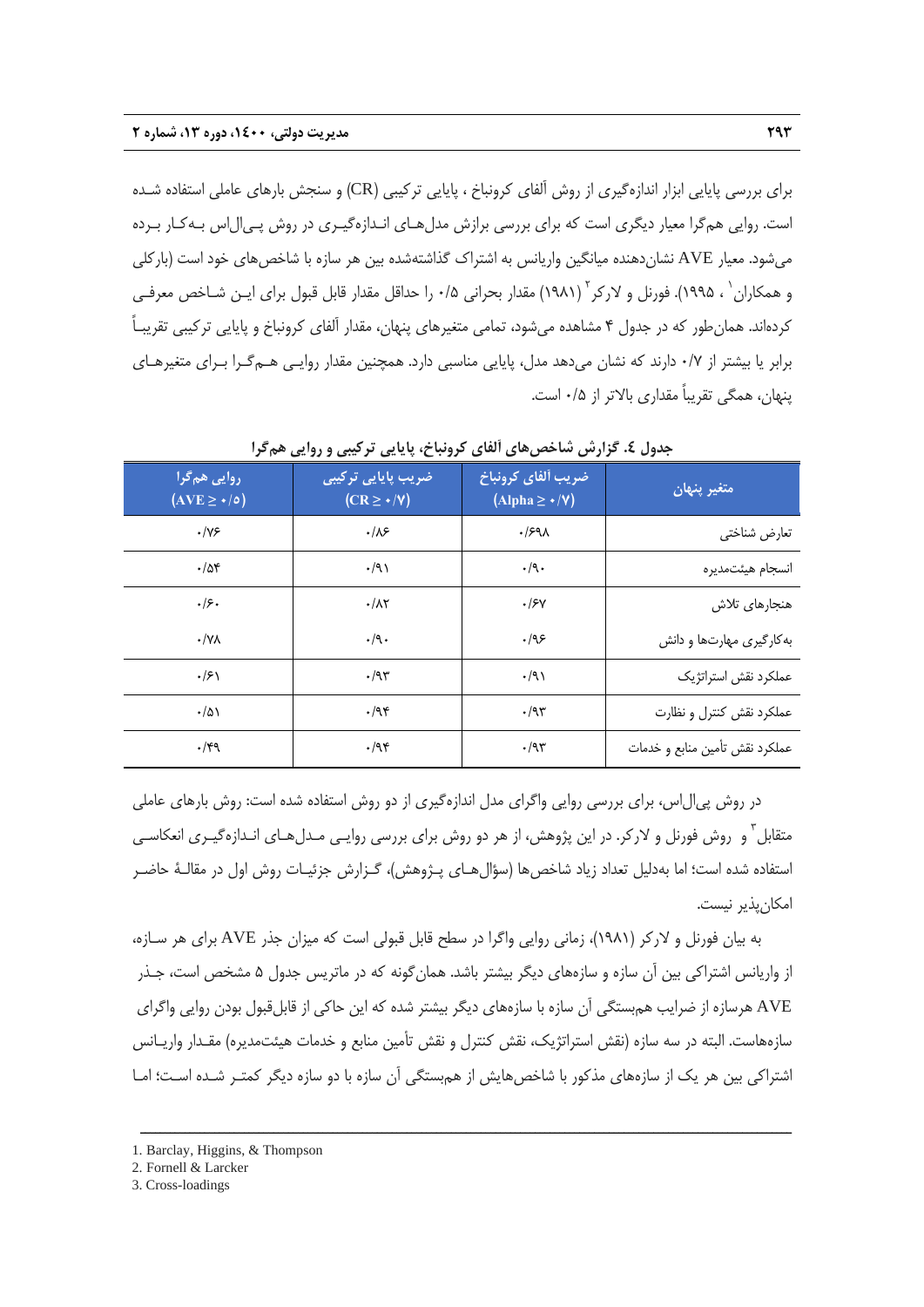ميتوان با كمي چشمپوشي بهدليل عدم حذف سؤال بيشتر و همچنين در يك مورد ناچيز بودن اين تفاوت ميتـوان ايـن معيار را قابل قبول دانست (داوري، رضازاده، 1393).

| تعارض ثسناختى           | عملكرد نقش<br>استراتژیک | تفكر استراتزيك        | عملكرد نقش خدمات  | هنجارهای تلاثن                   | نتيجه گرايى        | مهارت فنی                                     | مهارت ارتباطی          | مهارت انسانی            | مهارت ادراكى               | عملكرد نقش كنترل  | انسجام            | تفكر تحليلى                         |                      |
|-------------------------|-------------------------|-----------------------|-------------------|----------------------------------|--------------------|-----------------------------------------------|------------------------|-------------------------|----------------------------|-------------------|-------------------|-------------------------------------|----------------------|
|                         |                         |                       |                   |                                  |                    |                                               |                        |                         |                            |                   |                   | $\boldsymbol{\cdot}/\lambda\lambda$ | تفكر تحليلى          |
|                         |                         |                       |                   |                                  |                    |                                               |                        |                         |                            |                   | $\cdot/\gamma$ ۴  | $\cdot/\Upsilon f$                  | انسجام               |
|                         |                         |                       |                   |                                  |                    |                                               |                        |                         |                            | $\cdot/\Upsilon$  | $\cdot/\Delta r$  | $\cdot$ /۶ $\cdot$                  | عملكرد نقش كنترل     |
|                         |                         |                       |                   |                                  |                    |                                               |                        |                         | $\cdot/\Lambda f$          | $\cdot$ /۴٧       | $\cdot$ /۶۸       | $\cdot/\Upsilon$                    | مهارت ادراكى         |
|                         |                         |                       |                   |                                  |                    |                                               |                        | $\cdot/\Lambda f$       | $\cdot/\gamma f$           | $\cdot/\Delta f$  | $\cdot$ /۶۸       | $\cdot/\gamma$ ٩                    | مهارت انسانى         |
|                         |                         |                       |                   |                                  |                    |                                               | $\cdot/\lambda\lambda$ | $\cdot/\gamma$ $\Delta$ | $\cdot$ /<br>$\lor \gamma$ | $\cdot/\Delta f$  | .159              | $\cdot/\Lambda$ ۳                   | مهارت ارتباطي        |
|                         |                         |                       |                   |                                  |                    | $\boldsymbol{\cdot}/\boldsymbol{\mathcal{M}}$ | $\cdot/\Upsilon$       | $\cdot/\Upsilon$        | $\cdot$ / $\approx$        | .709              | .759              | $\cdot/\gamma$ ۶                    | مهارت فني            |
|                         |                         |                       |                   |                                  | $\cdot$ /95        | $\cdot$ /۶۸                                   | $\cdot/\Delta\Delta$   | $\cdot/\Delta V$        | $\cdot$ /۶\                | $\cdot$ /۶۸       | .49.              | .754                                | نتيجه گرايي          |
|                         |                         |                       |                   | $\boldsymbol{\cdot}$ /<br>Y<br>Y | .709               | $\cdot/\Delta\Lambda$                         | $\cdot/\Delta\Delta$   | $\cdot/\Delta\Delta$    | .709                       | .49.              | $\cdot$ /۶ $\vee$ | $\cdot$ /۶۲                         | هنجارهای تلاش        |
|                         |                         |                       | $\cdot/\gamma$ .  | $\cdot$ / $\mathcal{F}$ ۳        | $\cdot$ /۶۸        | $\cdot$ /۶۳                                   | $\cdot$ /۶۷            | .199                    | $\cdot$ / $\gamma$         | $\cdot/\Lambda$ ۴ | $\cdot$ /۶۵       | .199                                | عملكرد نقش خدمات     |
|                         |                         | $\cdot/\lambda\Delta$ | $\cdot/\forall f$ | .709                             | $\cdot$ /۶۸        | $\cdot$ / $\approx$                           | $\cdot/\gamma$ .       | $\cdot/\Upsilon$        | $\cdot$ /۶۹                | ۰/۶۶              | .159              | $\cdot/\gamma$ ۶                    | تفكر استراتژيك       |
|                         | $\cdot/\gamma\lambda$   | .754                  | $\cdot/\lambda$   | .709                             | $\cdot$ / $5$ ۳    | $\cdot$ / $\mathcal{F}$ ۳                     | $\cdot$ 160            | .754                    | .185                       | $\cdot/\lambda$ . | .19.              | .754                                | عملكرد نقش استراتژيك |
| $\cdot/\lambda\Upsilon$ | $\cdot/\tau$            | $\cdot$ /۴۴           | $\cdot$ /۴۵       | .49.                             | $\cdot/\tau\wedge$ | $\cdot/\Delta$                                | $\cdot/\Delta$         | $\cdot$ /۴۳             | $\cdot$ /۴۸                | $\cdot$ /٣٢       | $\cdot/\Delta$    | $\cdot$ /۴۷                         | تعارض شناختي         |

جدول ٥. هم بستگی های متغیر های مکنون مرتبه اول و جذر مقادیر AVE آنها

# **برازش مدل ساختاري**

پس از بررسي روايي و پايايي مدلهاي اندازهگيري، مدل ساختاري از طريق روابط بين متغيرهاي پژوهش، ارزيـابي شـد. در پژوهش حاضر، براي سنجش ميزان برازش مدل ساختاري، از چهـار معيـار اعـداد معنـاداري t، ضـريب تعيـين (K<sup>۲</sup>)، ضريب قدرت پيش بيني  $(Q^{\tau})$  و معيار Redundancy استفاده شده است. مقدار t بيشتر از ۱/۹۶ گوياي صحت رابطهٔ بين سازهها و در نتيجه تأييد فرضيههاى پژوهش در سطح اطمينان ۹۵درصد است. چين` (١٩٩٨)، سـه مقـدار ٠/١٩، ٠/٣٣ ۰/۶۷ را به عنوان ملاک مقادير ضعيف، متوسط و قوى  $R^{\gamma}$  معرفى كرده است. بر اين اساس، با توجه به نتـايج جـدول ع، مقادير R۲ براي متغيرهاي درونزاي مدل مناسب و نشاندهندهٔ برازش ساختاري قابل قبول در مدل پژوهش است.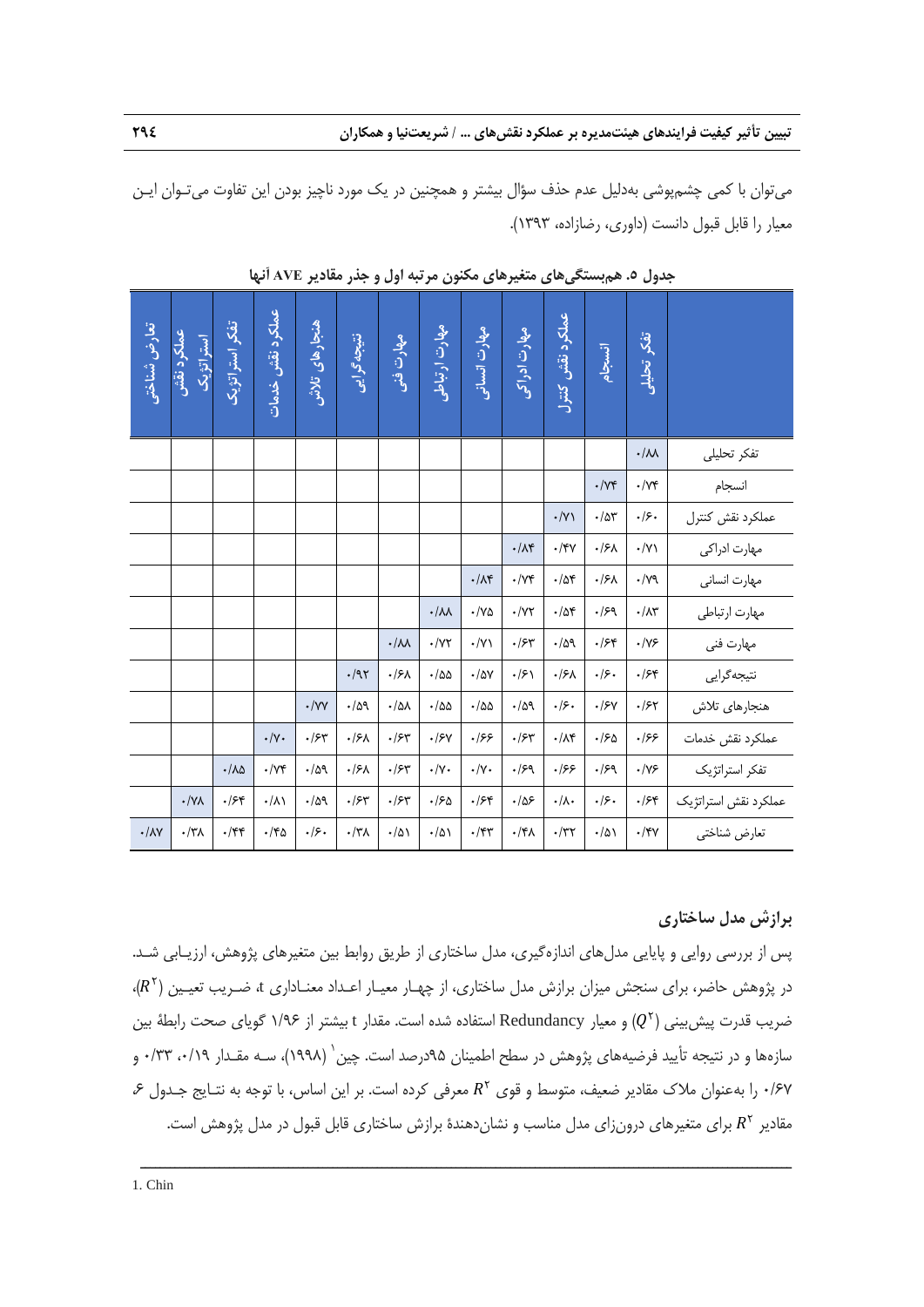

**شكل .5 مدل اجراشدة پژوهش (در حالت معناداري و ضريب مسير)** 

معيار ً $Q^\intercal$  كه توسط استون و گيزر <sup>(</sup> (١٩٧۵) معرفي شد، قابليت پيشربيني مدل را مشخص ميسازد. نتايج اين معيـار در جدول ۹، نشان میدهد که با توجه به پژوهش هنسلر و همکاران<sup>۲</sup> (۲۰۰۹)، قدرت پیش بینی شاخص *هـ*ای سـازههـای برونزاي مدل پژوهش در حد نسبتاً قوي قرار دارد، بنابراين از اين طريق برازش ساختاري مدل پژوهش تأييد ميشود.

 $R^\chi$  آخرین معیار برازش مدل ساختاری یعنی Redundancy، از حاصل $\dot{\tilde{z}}$  مقادیر اشتراکی $^{\tilde{z}}$  سـازههـا در مقـادیر مربوط به آنها به دست ميآيد و نشانگر مقدار تغييرپذيري شاخصهاي يك سازة درونزا است كه از يك يا چنـد سـازة برونزا تأثير ميپذيرد. در مورد ملاك ،Red، عددي ذكر نشده، اما هرچه اين معيار مقداري بيشتر باشد، نشــان از بـرازش مناسبتر بخش ساختاري مدل پژوهش است.

ــــــــــــــــــــــــــــــــــــــــــــــــــــــــــــــــــــــــــــــــــــــــــــــــــــــــــــــــــــــــــــــــــــ

1. Stone & Geisse

3. Communality

<sup>2.</sup> Henseler, Ringle, & Sinkovics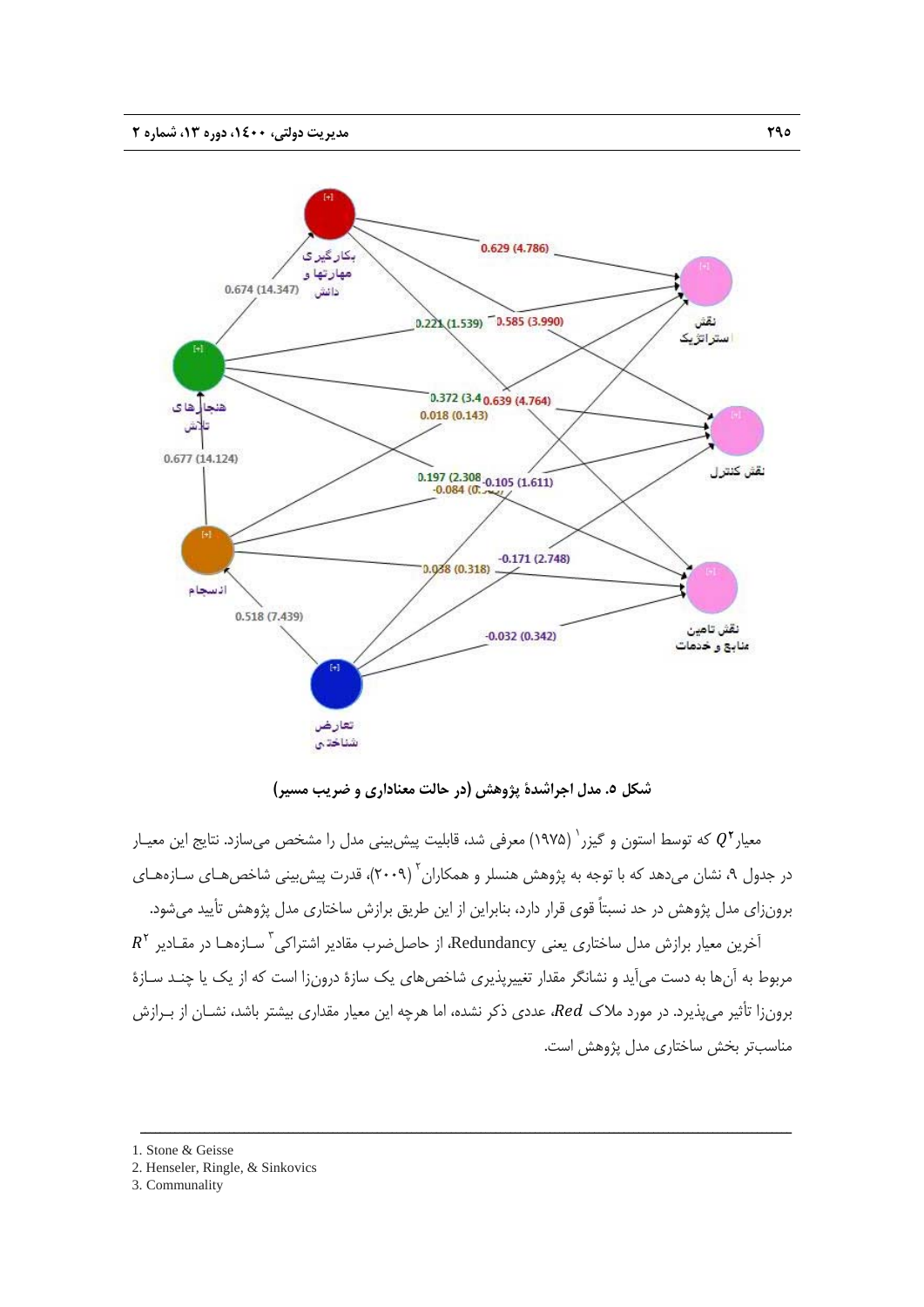**تبيين تأثير كيفيت فرايندهاي هيئتمديره بر عملكرد نقشهاي ... / شريعتنيا و همكاران 296** 

| Red                       | $Q^{\dagger}$          | $R^{\Upsilon}$         | نام سازه مکنون                 |
|---------------------------|------------------------|------------------------|--------------------------------|
| ۰/۳۵                      | $\cdot/\tau$           | $\cdot/\Delta$ ۶       | عملكرد نقش استراتژيك           |
| $\cdot$ /۲۸               | $\cdot$ /۲۴            | $\cdot/\Delta\Upsilon$ | عملكرد نقش كنترل               |
| $\cdot/\tau\tau$          | $\cdot/\tau\wedge$     | ۰/۶۴                   | عملكرد نقش تأمين منابع و خدمات |
| $\cdot/\tau$ .            | $\cdot/\Upsilon$       | $\cdot$ /۲۷            | انسجام هيئتمديره               |
| $\cdot/\mathbf{r}$ .      | $\cdot$ /۲۶            | ۰/۴۶                   | هنجارهای تلاش                  |
| $\cdot/\mathfrak{r}\cdot$ | $\cdot$ /۲۳            | ۰/۴۵                   | به کارگیری مهارتها و دانش      |
| $\cdot/\mathfrak{r}$      | ۰/۴۶                   | $\cdot/\Delta V$       | رويكرد نتيجهگرايي              |
| $\cdot$ /۶۵               | $\cdot$ /۶۲            | $\cdot/\lambda$        | تفكر تحليلى                    |
| $\cdot$ /۶۳               | $\cdot/\Delta$ 9       | $\cdot/\lambda\tau$    | مهارت ارتباطي تعاملي           |
| $\cdot/\text{d}\lambda$   | $\cdot/\Delta\Upsilon$ | $\cdot$ /YY            | تفكر استراتژيك                 |
| $\cdot/\Upsilon$          | $\cdot$ /۴۹            | $\cdot$ /9)            | مهارتهای مدیریتی               |
| $\cdot/\text{d}\lambda$   | $\cdot/\Delta f$       | $\cdot/\lambda$ ۲      | مهارت انساني                   |
| $\cdot/\Delta$ 9          | $\cdot/\Delta\Delta$   | $\cdot/\lambda$ ۲      | مهارت ادراكى                   |
| $\cdot/\Delta V$          | $\cdot/\Delta f$       | $\cdot/\forall f$      | مهارت فني                      |

**،** ܌܍܀ **2 ،** ۿ **<sup>2</sup> جدول .6 گزارش معيارهاي برازش مدل ساختاري،** ܀

## **برازش كلي مدل**

جهت ارزيابي ميزان برازش بخش كلي مدل معادلات ساختاري، از معيار GOF استفاده شده است (تننهاوس و همكاران، 2004). اين معيار طبق فرمول زير محاسبه ميشود:

# $60F = \sqrt{\overline{Communalities}} \times \overline{R^2} = \sqrt{0.584 \times 0.641} = 0.611$

نه مطوري كه  $\overline{communalities}$  نشانهٔ ميانگين مقادير اشتراكي هر سازهٔ مرتبـه اول مـدل انـدازهگيـري انعكاسـي هست و  $\overline{R^\tau}$ ، ميانگين مقادير  $R^\tau$  سازههاي درونزاي مرتبه اول يا دوم يا بيشتر مدل است. وتـزلس ٰ و همكـاران (٢٠٠٩) سه مقدار ٠/٦، ٠/٢٥ و ٠/٣۶ را بهعنوان مقادير ضعيف، متوسط و قوى براي برازش كلي مدل معرفي كردهاند. از اين رو، مقدار 0/61 نشان از برازش كلي بسيار قوي مدل پژوهش است.

# **يافتههاي پژوهش**

# **آزمون فرضيهها**

مطابق با الگوريتم تحليل دادهها در روش پيالاس، پس از بررسي برازش مدلهاي اندازهگيري، ساختاري و مـدل كلـي، به تعيين آزمون فرضيههاي مستقيم و غيرمستقيم پژوهش و اثر كل آنها پرداخته شده است. جدول 7 نتايج فرضيههـاي پژوهش را با جزئيات نشان مي دهد.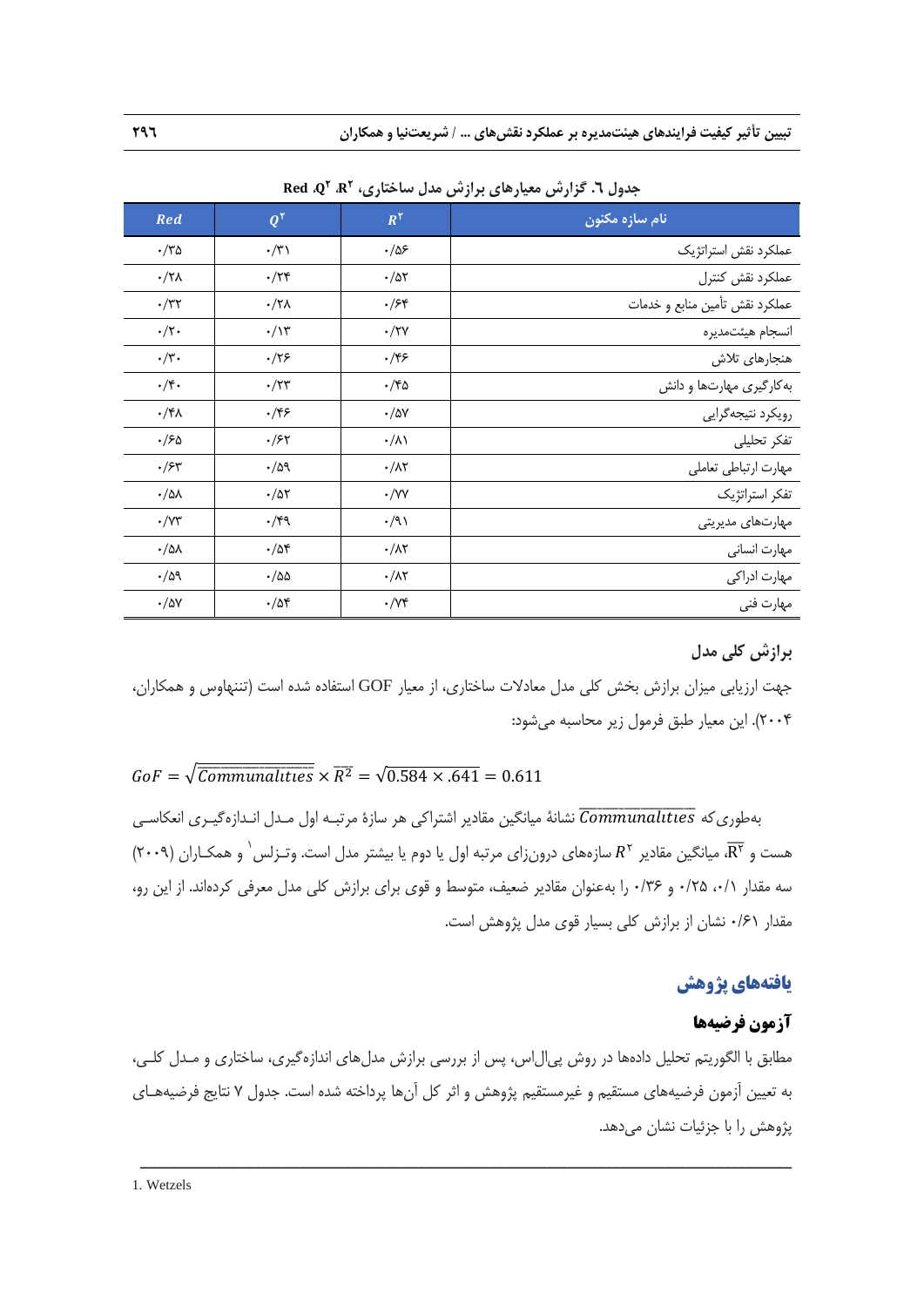| وضعيت | t-values                             | ضريب اثر                                                  | ميانجىھا                                             | َنوع تأثير  | ش فرعی       | فرضيه                                                            |
|-------|--------------------------------------|-----------------------------------------------------------|------------------------------------------------------|-------------|--------------|------------------------------------------------------------------|
| رد    | 1/51                                 | $-\cdot/\!\setminus\!\cdot\!\!\!\!\circ$                  | بىواسطه                                              | مستقيم      | a            |                                                                  |
| رد    | $\cdot$ / $\uparrow\uparrow\uparrow$ | $\boldsymbol{\cdot}/\boldsymbol{\cdot}$ )                 | انسجام                                               | غيرمستقيم ١ | b            |                                                                  |
| رد    | ۱/۶۳                                 | $\cdot/\cdot$ YY                                          | انسجام، هنجارهای تلاش                                | غيرمستقيم ٢ | $\mathbf c$  | ۱) تعــارض شـــناختي بـــر                                       |
| تأييد | $\Upsilon/\Lambda\Upsilon$           | $\cdot/\backslash\Delta$                                  | انسجام، هنجارهای تلاش و<br>به کارگیری مهارتها و دانش | غيرمستقيم ٣ | d            | عملكــرد نقــش اســتراتژيك<br>هیئتمدیره تأثیر دارد.              |
| تأييد | $f/\rightarrow$                      | $\cdot/\tau$ ۳                                            | اثر كل غيرمستقيم                                     |             | e            |                                                                  |
| تأييد | $Y/Y\Lambda$                         | $\cdot/\gamma$                                            |                                                      | اثر کل      |              |                                                                  |
| تأييد | Y/YY                                 | $-\cdot/\gamma$                                           | بىواسطه                                              | مستقيم      | a            |                                                                  |
| رد    | $\cdot/\Delta$ ۴                     | $-\cdot/\cdot$ ۴                                          | انسجام                                               | غيرمستقيم ١ | b            |                                                                  |
| تأييد | $\mathbf{y}/\mathbf{y}$              | $\cdot/\gamma$                                            | انسجام، هنجارهای تلاش                                | غيرمستقيم ٢ | c            | ٢) تعـــارض شـــناختي بـــر                                      |
| تأييد | <b>T/SV</b>                          | $\cdot/\mathcal{N}$                                       | انسجام، هنجارهای تلاش و<br>به کارگیری مهارتها و دانش | غيرمستقيم ٣ | d            | عملكـــــــرد نقـــــش كنتـــــــــرل<br>هیئتمدیره تأثیر دارد.   |
| تأييد | $\mathbf{y}/\mathbf{y}$ .            | $\cdot$ /۲۲                                               | اثر كل غيرمستقيم                                     |             | e            |                                                                  |
| رد    | $\cdot/\lambda\lambda$               | $\cdot/\cdot$ $\Delta$                                    |                                                      | اثر کل      |              |                                                                  |
| رد    | $\cdot$ /٣۴٢                         | $-\cdot/\cdot$ $\!\!$                                     | بىواسطه                                              | مستقيم      | a            |                                                                  |
| رد    | $\cdot$ /٣١٢                         | $\cdot/\cdot \tau$                                        | انسجام                                               | غيرمستقيم ١ | b            |                                                                  |
| تأييد | $\mathbf{y}/\mathbf{y}$              | $\boldsymbol{\cdot}/\boldsymbol{\cdot}$ $\mathsf{\gamma}$ | انسجام، هنجارهای تلاش                                | غيرمستقيم ٢ | $\mathbf c$  | ۳) تعـــارض شـــناختي بـــر                                      |
| تأييد | $\mathbf{y}/\mathbf{y}$ .            | $\cdot/\backslash\Delta$                                  | انسجام، هنجارهای تلاش و<br>به کارگیری مهارتها و دانش | غيرمستقيم ٣ | d            | عملكرد نقش تأمين منــابع و<br>خـدمات هيئـتمـديره تـأثير<br>دارد. |
| تأييد | $f/\cdot 5$                          | $\cdot$ /٢۴                                               | اثر كل غيرمستقيم                                     |             | e            |                                                                  |
| تأييد | $\gamma/\gamma$                      | $\cdot/\tau$                                              |                                                      | اثر کل      |              |                                                                  |
| رد    | $\cdot/\gamma\gamma$                 | $\cdot/\cdot$ \ $\lambda$                                 | بى واسطه                                             | مستقيم      | a            |                                                                  |
| رد    | 1/5V                                 | $\cdot/\backslash\Delta$                                  | هنجارهاي تلاش                                        | غيرمستقيم ٢ | $\mathbf b$  |                                                                  |
| تأييد | $\mathbf{y}/\mathbf{y}$              | $\cdot/\gamma$ ٩                                          | هنجارهاي تلاش و<br>به کارگیری مهارتها و دانش         | غيرمستقيم ٣ | $\mathbf c$  | ۴) انسجام بر عملکرد نقش<br>استراتژیک هیئتمدیره تـأثیر<br>دارد.   |
| تأييد | $Y/Y$ ۶                              | $\cdot$ /۴۴                                               | اثر كل غيرمستقيم                                     |             | d            |                                                                  |
| تأييد | ۴/۵۵                                 | ۰/۴۵                                                      |                                                      | اثر کل      |              |                                                                  |
| رد    | $\cdot$ /550                         | $-\cdot/\cdot\Lambda f$                                   | بى واسطه                                             | مستقيم      | a            |                                                                  |
| تأييد | $\gamma/\gamma\lambda$               | $\cdot$ /۲۵                                               | هنجارهای تلاش                                        | غيرمستقيم ٢ | b            |                                                                  |
| تأييد | $\mathbf{r}/\cdot \mathbf{v}$        | $\cdot$ /۲۷                                               | هنجارهای تلاش و<br>به کارگیری مهارتها و دانش         | غيرمستقيم ٣ | $\mathbf{C}$ | ۵) انسجام بر عملکرد نقش<br>كنترل هيئتمديره تأثير دارد.           |
| تأييد | $5/\Delta\lambda$                    | $\cdot/\Delta\Upsilon$                                    | اثر كل غيرمستقيم                                     |             | d            |                                                                  |
| تأييد | $\frac{1}{2}$                        | $\cdot$ /۴۳                                               |                                                      | اثر کل      |              |                                                                  |

**جدول .7 نتايج فرضيههاي پژوهش**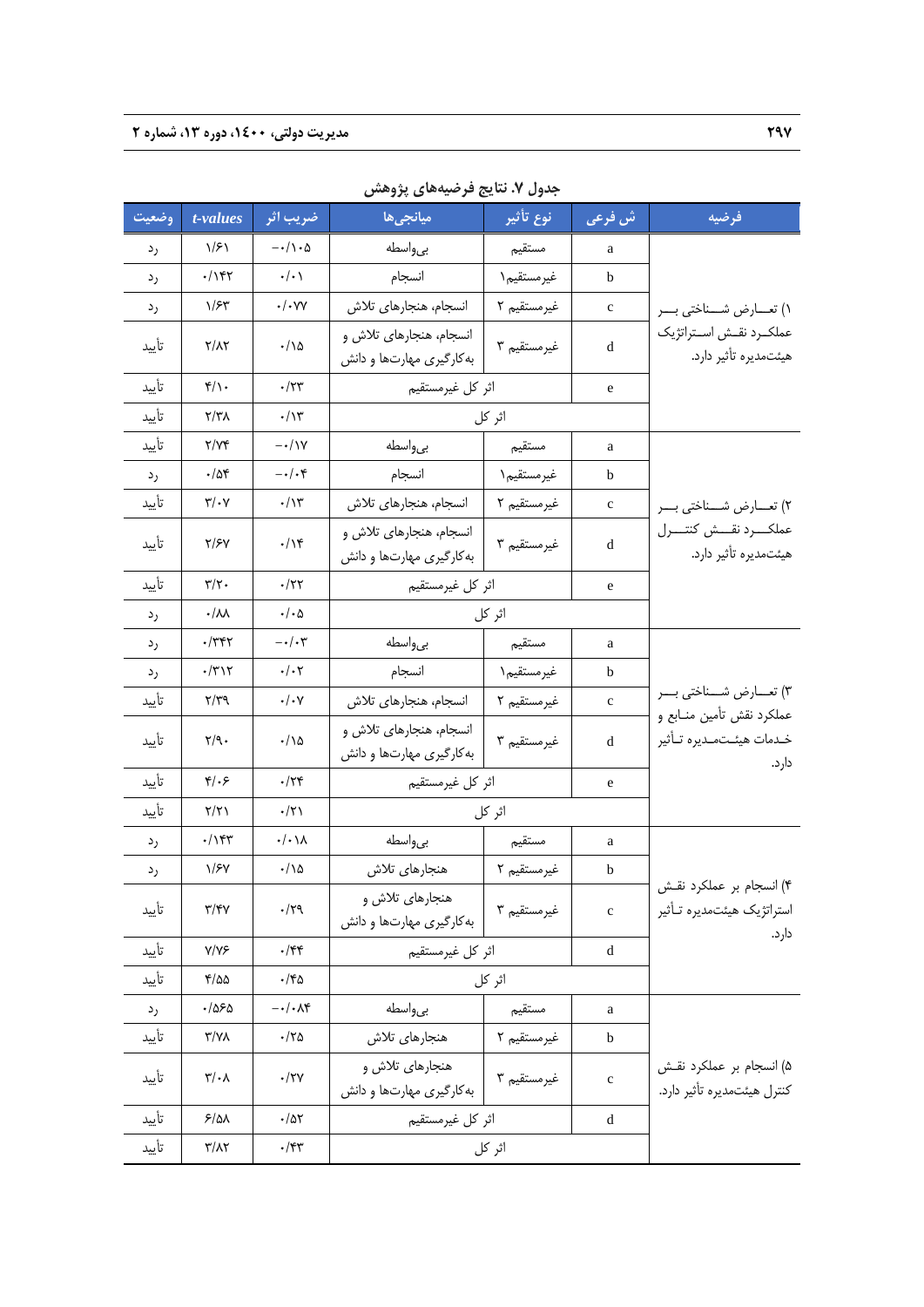| وضعيت | t-values                                        | ضريب اثر          | ميانجىھا                                     | نوع تأثير   | ش فرعي       | فرضيه                                                                                        |
|-------|-------------------------------------------------|-------------------|----------------------------------------------|-------------|--------------|----------------------------------------------------------------------------------------------|
| رد    | $\cdot/\tau\backslash\Lambda$                   | $\cdot/\cdot\tau$ | بىواسطه                                      | مستقيم      | a            |                                                                                              |
| تأييد | ۲/۴۶                                            | $\cdot/\gamma$    | هنجارهاي تلاش                                | غيرمستقيم ٢ | b            |                                                                                              |
| تأييد | ۳۱۶۰                                            | ۰/۲۹              | هنجارهای تلاش و<br>به کارگیری مهارتها و دانش | غيرمستقيم ٣ | $\mathbf{C}$ | ۶) انسجام بر عملکرد نقش<br>تــأمين منـــابع و خـــدمات<br>هیئتمدیره تأثیر دارد.              |
| تأييد | 5/77                                            | ۰/۴۲              | اثر كل غيرمستقيم                             |             | d            |                                                                                              |
| تأييد | 4/۶۷                                            | ۰/۴۶              |                                              | اثر کل      |              |                                                                                              |
| رد    | ۱/۵۴                                            | $\cdot$ /٢٢       | بىواسطه                                      | مستقيم      | a            |                                                                                              |
| تأييد | $f/\rightarrow$                                 | ۰/۴۲              | غیرمستقیم ۲   بهکارگیری مهارتها و دانش       |             | b            | ٧) هنجارهای تلاش بر                                                                          |
| تأييد | $f/\cdot$                                       | ۰/۴۲              | اثر كل غيرمستقيم                             |             | $\mathbf c$  | عملكرد نقش استراتژيك<br>هیئتمدیره تأثیر دارد.                                                |
| تأييد | $\mathsf{Y}/\boldsymbol{\cdot} \mathsf{\Delta}$ | ۶۴۰.              |                                              | اثر کل      |              |                                                                                              |
| تأييد | ۳/۵۰                                            | ۰/۳۷۲             | بىواسطه                                      | مستقيم      | a            |                                                                                              |
| تأييد | ۳/۵۰                                            | $\cdot$ /۳۹       | غیرمستقیم ۲   به کارگیری مهارتها و دانش      |             | b            | ٨) هنجارهای تلاش بر                                                                          |
| تأييد | ۳/۵۰                                            | ۰/۳۹              | اثر كل غيرمستقيم                             |             | $\mathbf{C}$ | عملكرد نقش كنتسرل<br>هیئتمدیره تأثیر دارد.                                                   |
| تأييد | ۷/۶۴                                            | $\cdot$ /YY       |                                              | اثر کل      |              |                                                                                              |
| تأييد | $\mathbf{Y}/\mathbf{Y}$ .                       | ۰/۱۹۷             | بىواسطه                                      | مستقيم      | a            | ۹) هنجارهـای تــلاش بــر                                                                     |
| تأييد | ۴/۱۱                                            | ۰/۴۳              | به کارگیری مهارتها و دانش                    | غيرمستقيم ٢ | b            | عملكرد نقش تأمين منـابع و                                                                    |
| تأييد | ۴/۱۱                                            | ۰/۴۳              | اثر كل غيرمستقيم                             |             | $\mathbf{C}$ | خـدمات هيئـتمـديره تـأثير                                                                    |
| تأييد | ۷/۳۶                                            | ۰/۶۳              |                                              | اثر کل      |              | دارد.                                                                                        |
| تأييد | ۴/۷۸                                            | ۰/۶۳              | بى واسطه                                     | مستقيم      |              | ۱۰) به کارگیری مهارتها و دانش در عملکرد<br>نقش استراتژیک هیئتمدیره تأثیر دارد.               |
| تأييد | ۳/۹۹                                            | ۰/۵۸              | بى واسطه                                     | مستقيم      |              | ١١) به كارگيري مهارتها و دانش بر عملكرد<br>نقش كنترل هيئتمديره تأثير دارد.                   |
| تأييد | ۴/۷۶                                            | ۰/۶۴              | بىواسطه                                      | مستقيم      |              | ۱۲) به کارگیری مهارتها و دانش بر عملکرد<br>نقش تأمين منابع و خدمات هيئتمديره تـأثير<br>دارد. |

**ادامة جدول 7** 

# **نتيجهگيري**

در اين پژوهش، اثر كيفيت فرايندهاي هيئتمديره، شامل فرايندهاي اجتماعي، رواني و رفتاري اعضاي هيئـتمـديره بـر عملكرد نقشهاي هيئتمديره، شامل نقشهاي استراتژيك، كنترل و تأمين منابع و خدمات، بررسـي شـد. نتـايج آزمـون فرضيههاي مدل پژوهش نشان داد كه بين فرايندهاي هيئتمديره، روابط علّي معناداري استوار است كـه بعضـي از ايـن فرايندها بر ديگري تقدم بيشتري دارد. در اين ارتباط، در مطالعـه حاضـر اثـر مسـتقيم فراينـد انسـجام هيئـتمـديره بـر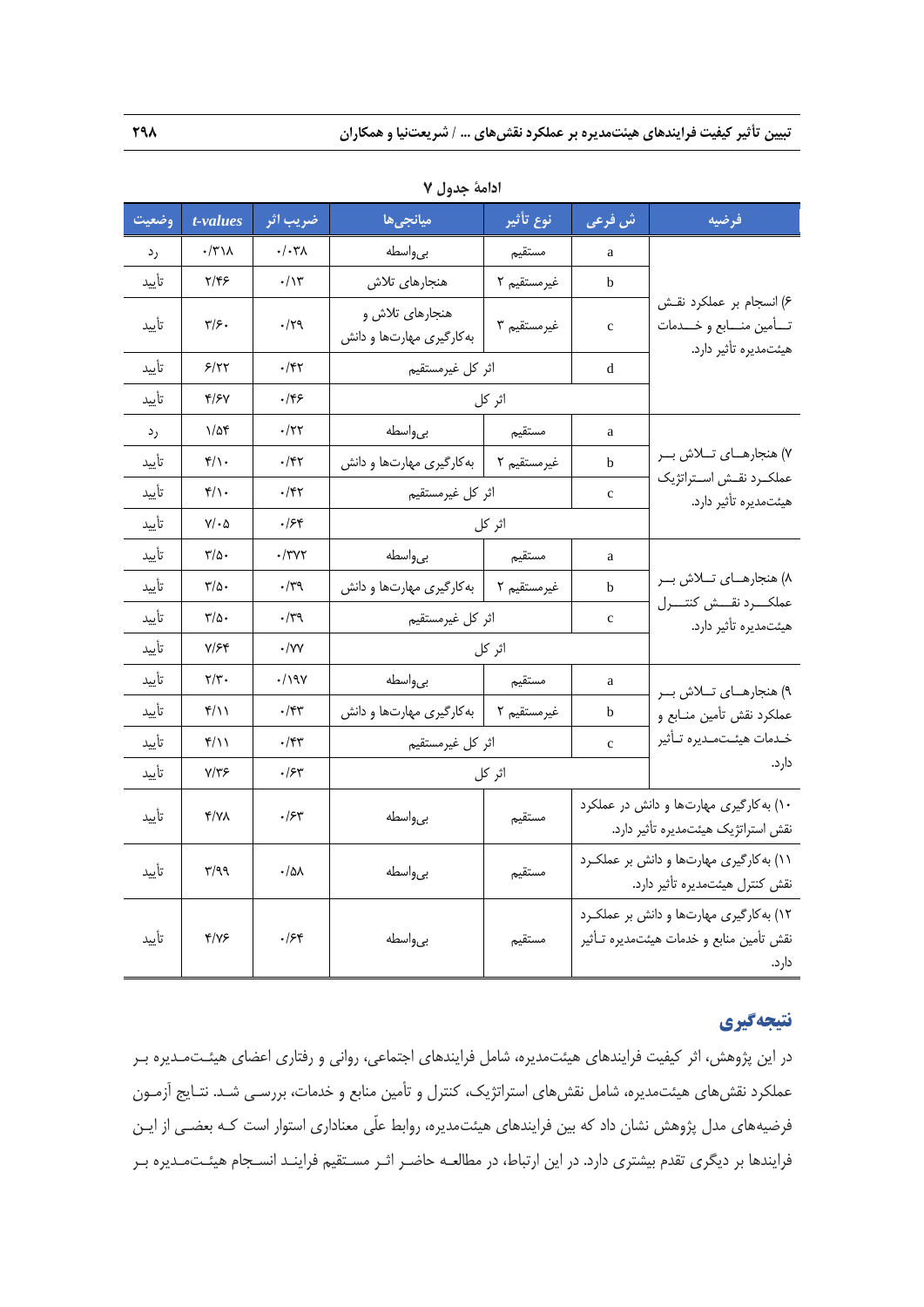هنجارهاي تلاش هيئتمديره با اندازه 0/68 تأييد شد. از سوي ديگر، انسجام هيئتمديره بر فرايند بهكارگيري مهارتهـا و دانش از طريق فرايند هنجارهاي تلاش، اثر غيرمستقيمي با ضريب 0/45 دارد. در نهايت، هنجارهـاي تـلاش بـهطـور مستقيم ميتواند بر فرايند بهكارگيري مهارتها و دانش با ضريب 0/67 بهطور معنادار تأثيرگذار باشد (شكل 5). اين نتايج با مدل هيئتمديرة فوربس و ميليكن (1999) كه هيئتمديره را گروه تصميمگيري ميشمارند، همراستا است. بر اين مبنا، عملكرد هيئتمديره تا حد زيادي به فرايندهاي اجتماعي ـ رواني و بهويـژه فراينـدهايي بسـتگي دارد كـه بـه مشـاركت، تعامل، تبادل اطلاعات و بحثهاي انتقادي در هيئتمديره مرتبط است (ميليكن و وولراث، 1992).

بهطور ويژه، يافتههاي آزمون مدل معادلات ساختاري پژوهش دربارة چگونگي تأثيرگذاري فرايند تعـارض شـناختي بر هر يك از نقشهاي هيئتمديره، در زير خلاصه شده است:

- تأثير معنادار فرايند تعارض شناختي اعضاي هيئتمديره بر عملكرد نقش استراتژيك هيئتمديره شـركتهـاي دولتي تأييد شد. يافتههاي مطالعات هوت (2004)، لئورا و ون دن برگ (2007) و زاتوني و همكاران (2015) را تقويت مي كند؛ اما با يافتههاي فوربس و ميليكن (١٩٩٩) مخالف است.
- هوت (2004)، لئورا و ون دن برگ (2007) و زاتوني و همكاران (2015) در مطالعات خـود اثـر معنـادار فراينـد تعارض شناختي اعضاي هيئتمديره را بر عملكرد نقش كنترل رد كردهاند، اين تحقيقات از نتايج مطالعه حاضر در اين خصوص حمايت ميكند، در حاليكـه يافتـههـاي فـوربس و ميلـيكن (1999)، زونـا و زاتـوني (2007)، فاركوهار (2011) و ميني چيلي و همكاران (2012) را تضعيف ميكند.
- آزمون فرضيههاي پژوهش نشان ميدهد كه فرايند تعارض شناختي بر عملكرد نقش تـأمين منـابع و خـدمات هيئتمديره تأثير معنادار ميگذارد. اين يافتهها با نتـايج فـوربس و ميلـيكن (1999)، زونـا و زاتـوني (2007) و فاركوهار (2011) همراستاست؛ اما نتايج هوت (2004)، لئورا و ون دن برگ (2007)، ميني چيلـي و همكـاران (2012) و زاتوني و همكاران (2015) را تضعيف ميكند.

تاكنون مطالعات انجامشده، فقط تأثير مستقيم فرايندهاي هيئتمديره بر عملكرد هيئتمـديره را بررسـي كـردهانـد. يكي از نوآوريهاي پژوهش حاضر، بررسي تأثير غيرمستقيم فرايندهاي هيئتمديره بر عملكرد نقشهاي هيئتمديره بـا در نظر گرفتن روابط علي معنادار بين فرايندهاست. در اين رابطه، گفتني است كه در مطالعه حاضر، تأثير مسـتقيم فراينـد تعارض شناختي اعضا بر عملكرد نقش كنترل هيئتمديره تأييد شده اسـت، در حـاليكـه تعـارض شـناختي اعضـا، فقـط بهواسطة دو فرايند ديگر (هنجارهاي تلاش و بهكارگيري مهارتها و دانش) بر عملكـرد دو نقـش اسـتراتژيك و تـأمين منابع و خدمات تأثير گذاشته است (جدول ،7 فرضيههاي ،1 ،2 3).

نتيجة آزمون مدل پژوهش در ارتباط با تأثير انسجام هيئتمديره بر هر يك از نقشهاي هيئتمديره بـه شـرح زيـر است:

 انسجام اعضاي هيئتمديره بر عملكرد نقش استراتژيك آنان تأثير معنادار دارد. اين نتيجه از يافتههـاي بيـل و همكاران (2003) و لئورا و ون دن برگ (2007) حمايت ميكند؛ اما با اوگ بيچاي (2012) مخالف است.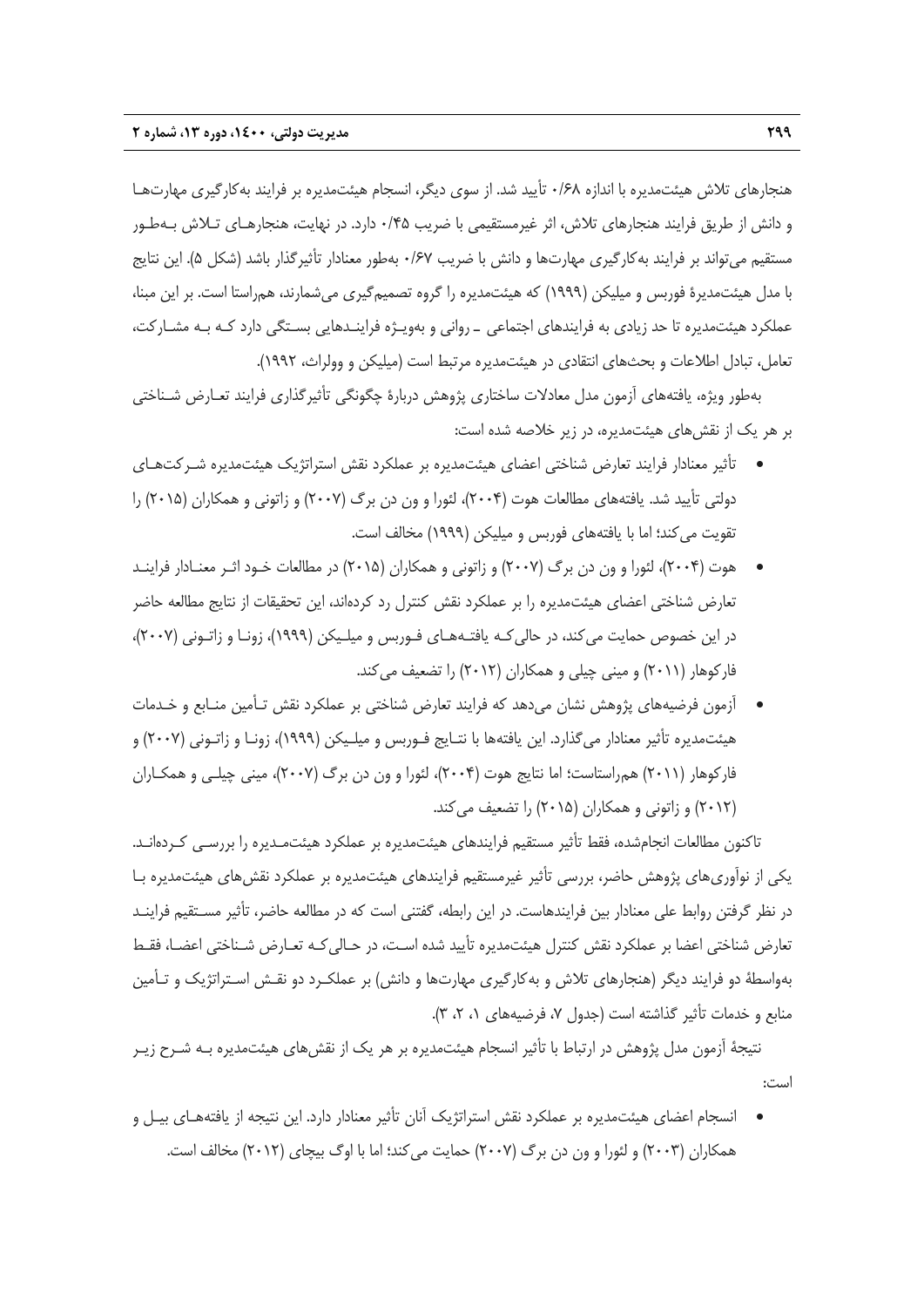- اثر معنادار انسجام اعضا بر عملكرد نقش كنترل هيئتمـديره تأييـد شـد. نتـايج مطالعـات فـوربس و ميلـيكن (1999)، بيل و همكاران (2003)، لئورا و ون دن برگ (2007) و فاركوهار (2011) با يافتههاي پژوهش حاضـر موافق است؛ اما مطالعه اوگ بيچاي (2012) را با ترديد مواجه ميكند.
- اثر انسجام اعضا بر عملكرد نقش تأمين منابع و خدمات هيئتمديره معنادار شناخته شده است. اين يافته، نتايج فوربس و ميليكن (1999)، بيل و همكاران (2003)، فاركوهار (2011) و اوگ بيچاي (2012) را تقويت و نتـايج لئورا و ون دن برگ (2007) را تضعيف ميكند.

در اين راستا، يافتههاي پژوهش، تأثير مستقيم و معنادار انسجام اعضا بر عملكرد نقشهاي هيئتمـديره را رد كـرد؛ اما انسجام هيئتمديره بهواسطة دو فرايند ديگر (هنجارهاي تلاش و بهكارگيري مهارتها و دانش) بهطور غيرمستقيم بر هر يک از نقش هاي هيئتمديره تأثير مثبت و معنادار گذاشته است (جدول ۷، فرضيههاي ۴، ۵، ۶).

آزمون فرضيههاي پژوهش در مدل عملياتي، نتايج زير را نشان ميدهد:

- هنجارهاي تلاش بر عملكرد نقش استراتژيك هيئتمديره تأثير معنادار داشته است، اين نتيجـه بـا يافتـههـاي لورش (1989)، هوت (2004) و وان و اونگ (2005) همراستا است؛ اما با فوربس و ميلـيكن (1999) ناسـازگار است.
- اثر معنادار هنجارهاي تلاش بر عملكرد نقش كنترل هيئتمديره تأييـد شـد، ايـن نتـايج بـا يافتـههـاي تمـام مطالعات، از قبيل لورش (1989)، فوربس و ميليكن (1999)، هوت (2004)، وان و اونگ (2005)، زونا و زاتوني (2007)، فاركوهار (2011)، ميني چيلي و همكاران (2012) و زاتوني و همكاران (2015) همراستاست.
- هنجارهاي تلاش بر عملكرد نقش تأمين منابع و خدمات هيئتمديره تأثير مثبت و معنادار دارد و نتيجـة تمـام پژوهشها، از قبيل لورش (1989)، فـوربس و ميلـيكن (1999)، هـوت (2004)، وان و اونـگ (2005)، زونـا و زاتوني (2007)، فاركوهار (2011)، مينـي چيلـي و همكـاران (2012) و زاتـوني و همكـاران (2015) از نتيجـه حاصل شده در اين پژوهش حمايت مي كند.

يافتههاي پژوهش نشان ميدهد كه هنجارهاي تلاش، فقط بهطور غيرمستقيم و بـهواسـطة فراينـد بـهكـارگيري و مهارتها و دانش، بر عملكرد نقش استراتژيك هيئتمديره تأثير مثبت و معنادار داشـته اسـت، در حـاليكـه هنجارهـاي تلاش هم بهطور مستقيم و هم بهطور غيرمستقيم (بهواسطة فرايند بهكارگيري مهارتها و دانش ) بر عملكـرد دو نقـش كنترل و تأمين منابع و خدمات تأثير مثبت و معنادار دارد (جدول ،7 فرضيههاي ،7 ،8 9).

نتايج آزمون فرضيههاي پژوهش حاكي از آن است كـه فراينـد بـهكـارگيري مهـارت و دانـش بـر عملكـرد نقـش استراتژيك هيئتمديره تأثير مثبت و معنادار دارد. اين يافتهها با مطالعة هوت (2004) و وان و اونگ (2005) هماهنـگ و با يافتههاي فوربس و ميليكن (1999) ناسازگار است. از سوي ديگر، كيفيت فرايند بـهكـارگيري مهـارتهـا و دانـش بـر عملكرد دو نقش كنترل و تأمين منابع و خدمات تأثير مثبت و معنادار ميگذارد. در اين خصوص نتايج مطالعات فـوربس و ميليكن (1999)، هوت (2004)، وان و اونگ (2005)، زونا و زاتوني (2007)، ميني چيلي و همكـاران (2012) و زاتـوني و همكاران (2015) از يافتههاي پژوهش حاضر حمايت ميكند.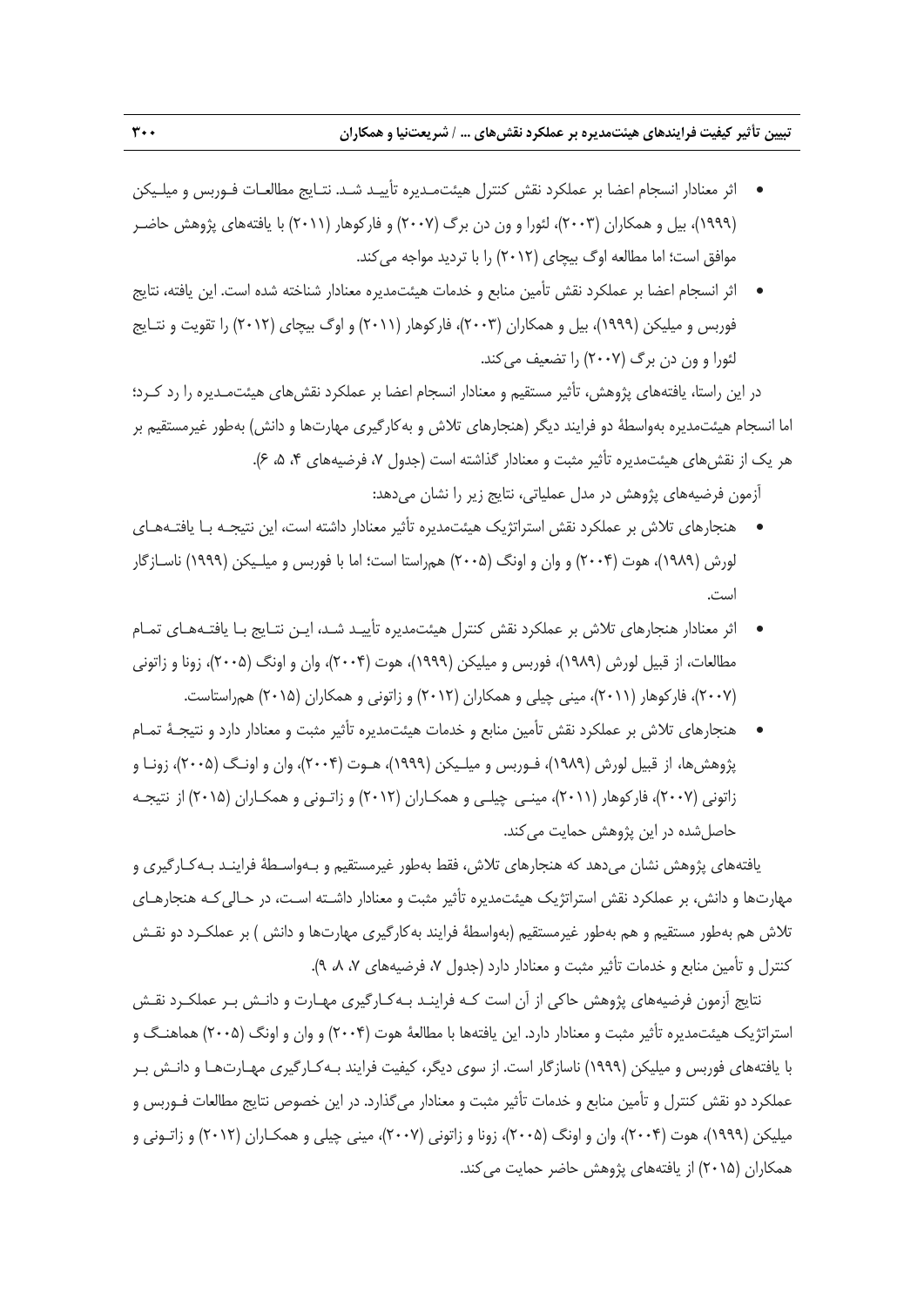با توجه به يافتههاي تحقيق، فرايند بهكارگيري مهارتها و دانش بر عملكرد هر يـك از نقـشهـاي هيئـتمـديره بيشترين تأثير (صرفاً اثر مستقيم) را دارد و ميتوان استدلال كرد كه فرايندهاي سهگانه هيئتمـديره (تعـارض شـناختي، انسجام و هنجارهاي تلاش هيئتمديره) بهواسطه نقش ميانجي قوي فرايند بهكارگيري مهارتها و دانـش، بـر عملكـرد نقشهاي هيئتمديره تأثير ميگـذارد. ايـن نتيجـه بـر ضـرورت برخـورداري اعضـاي هيئـتمـديره از سـطح بـالايي از شايستگيهاي مديريتي (ادراكي، انساني و فني) با رهيافت راهبردي ـ تحليلي و نگاه نتيجهگرايي تأكيد دارد و همچنـين، توضيح ميدهد كه چگونه تعارض شناختي اعضا و انسجام هيئتمديره با هنجارهاي بالاي تلاش آنان ميتواند با ارتقاي بهكارگيري مهارتها و دانش در اعضاي هيئتمديره، به ارتقاي عملكرد هيئتمديره منجر شود.

همچنين بر اساس يافتههاي پژوهش، با وجود آنكه اثر مستقيم فرايند تعارض شناختي هيئتمديره بر عملكرد نقش كنترل هيئتمديره منفي و معنادار بود؛ اما بهدليل اثر غيرمستقيم خنثيكننده، اثر كل فرايند تعارض شناختي بـر عملكـرد نقش كنترل رد شده است. اين پديده حاكي از اهميت همبسـتگيهـاي علّـي قـوي فراينـدهاي هيئـتمـديره بـهعنـوان متغيرهاي ميانجي است. اين استدلال هنگامي قويتر ميشود كه بر اساس يافتههاي تحقيق، اثر غيرمستقيم سه فراينـد تعارض شناختي، انسجام و هنجارهاي تلاش هيئتمديره بر هر يك از عملكرد نقشهـاي هيئـتمـديره نسـبت بـه اثـر مستقيم آنان بيشتر شود (جدول 7).

## **پيشنهادهاي پژوهش**

بر اساس يافتههاي پژوهش، پيشنهادهايي براي ارتقاي سطح عملكرد نقشهاي هيئتمديره شركتهاي دولتي بـه شـرح زير ارائه ميشود:

- .1 نتايج مطالعه حاكي از آن است كه هرچه ميزان مهارت و دانـش اعضـاي هيئـتمـديره بيشـتر باشـد و فراينـد بهكارگيري آنها از كيفيت بيشتري برخوردار باشد، عملكرد هيئتمديره در ايفاي نقشها بهتر خواهد بود. از اين رو، بهطور ويژه پيشنهاد ميشود كه از طريق برگزاري كارگاههـا و دورههـاي آموزشـي در زمينـة مهـارتهـاي مديريتي، تفكر استراتژيك و تحليلي و مهارتهـاي فنـي و ارتبـاطي، زمينـة توسـعه توانمنـديهـاي اعضـاي هيئتمديره شركتهاي دولتي فراهم شود. همچنين، انتخاب و جذب اعضاي شايسته هيئتمديره با توانمنـدي و مهارتهاي لازم، بايد بهطور جدي در كنار روش اول در كانون توجه قرار گيرد.
- .2 بر اساس يافتههاي پژوهش، هنجارهاي تلاش بهطور مستقيم و غيرمستقيم (بهواسطة ارتقـاي كيفيـت فراينـد بهكارگيري مهارتها و دانش اعضا) بر عملكرد نقشهاي هيئتمـديره تأثيرگـذار اسـت. در ايـن راسـتا، بـراي تقويت هنجارهاي تلاش هيئتمديره ميتوان استدلال كرد كه هنجارهاي تلاش بهطور چشمگيري از فرهنگ گروهي هيئتمديره كه يكي از مشخصههاي محتوايي و ارزشآفرين يك گروه پويـا و تلاشـگر اسـت، نشـئت ميگيرد و هنجارهاي تيم اغلب در طول زمان ريشة عميقي ميدوانـد، بنـابراين بهتـرين روش بـراي ايجـاد و تقويت هنجارهاي مثبت مانند هنجارهاي تلاش اين است كه اين هنجارها هنگام تشكيل هيئتمديره تعريـف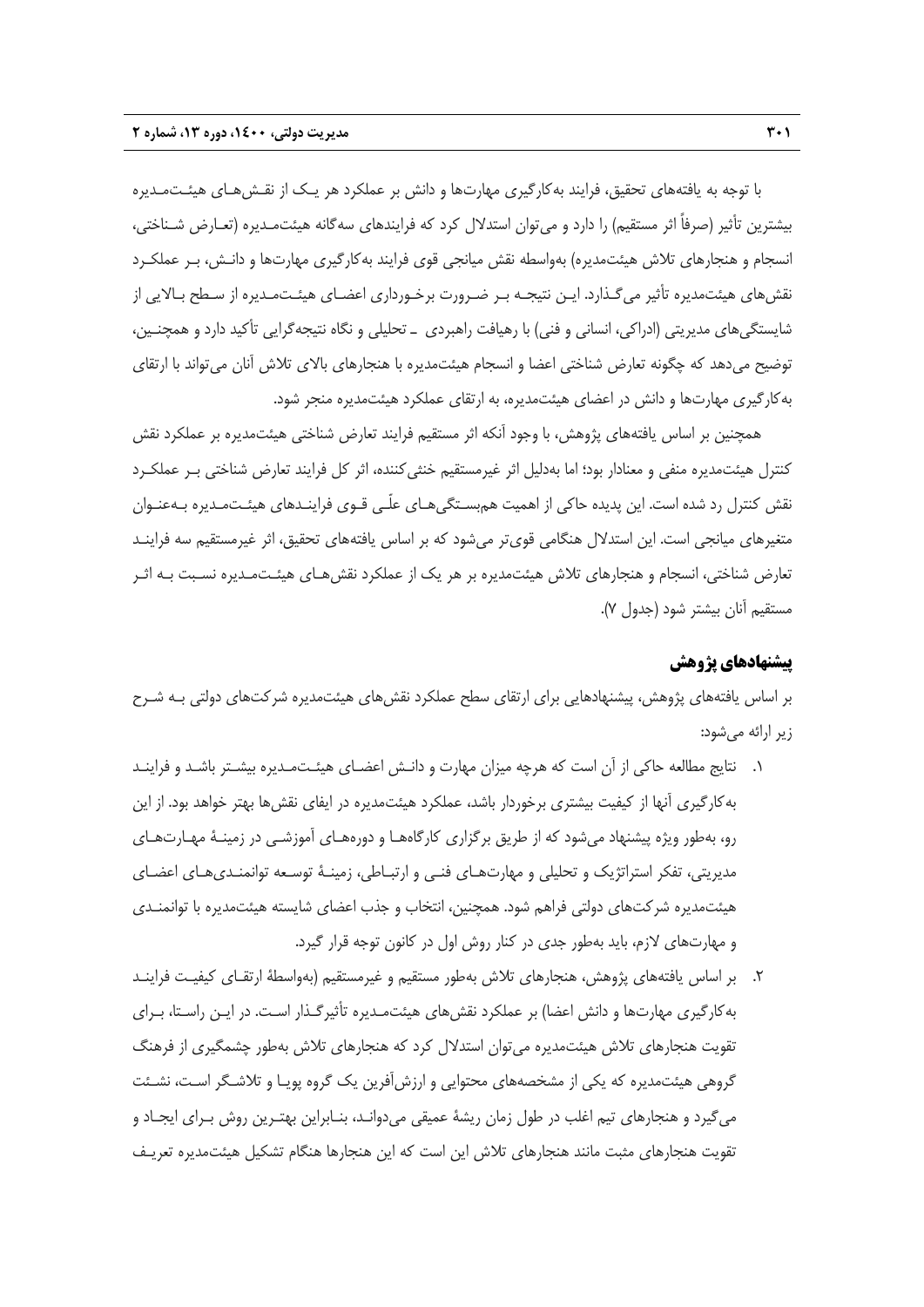شوند و رويكردهاي مدنظر موردتوافق همگي اعضا باشد. روش ديگري كه ميتواند بـهمـوازات روش قبلـي در كانون توجه قرار گيرد، انتخاب افرادي است كه از اين ارزشها برخوردارند.

- .3 مفروضات و الگوهاي رفتاري يكي از عوامل مهم مؤثر بر انسجام تيمي است كه بهصـورت كامـل در فرهنـگ تيمي و سازماني نمود مييابد. در اين راستا، با در نظر گرفتن پيشنهاد قبل، فرايندهاي هيئـتمـديره بيشـتر در ارتباط با تعاملات و چگونگي رفتار اعضاي هيئتمديره اسـت، بنـابراين تهيـه و تـدوين يـك منشـور اخلاقـي هيئتمديره كه راهنماي كاملي از چگونگي نقشآفرينـي اعضـا در هيئـتمـديره باشـد، در پيشـبرد وظـايف و نقش هاي هيئتمديره ياريدهنده است.
- .4 مطالعات نشان داده است كه ويژگيهاي ساختاري هيئتمديره، همچون اندازه هيئتمديره و ساختار و تركيـب هيئتمديره، بر كيفيت تعارض شناختي، انسـجام هيئـتمـديره و هنجارهـاي تـلاش تأثيرگذارنـد، از ايـن رو، هيئتمديرة اثربخش، در وهلة نخست به تركيب ويژهاي از افراد شايسته نياز دارد كه بايد سياستگذاران به آن توجه كنند. در اين راستا، به ساير محققان پيشنهاد ميشـود كـه در پـژوهشهـاي بعـدي، تـأثير ويژگـيهـاي ساختاري هيئتمديره را بر فرايندها و نقشهايشان بررسي كنند.
- .5 پيشنهاد ميگردد تركيب اعضاي هيئتمديره با تنـوع جمعيتـي و تخصصـي از سـاختارهاي فكـري و عقيـدتي مختلفي باشند؛ زيرا با تركيب متفاوت افراد، مسائل و فرصتها از جنبههاي مختلف بررسي ميشـود و افـزايش تعارض شناختي، به بهبود پويايي و انسجام هيئتمديره ميانجامد و كيفيـت فراينـدهاي هنجارهـاي تـلاش و بهكارگيري مهارتها و دانش را ارتقا ميدهد.
- .6 ايجاد فرهنگ باز، انتقادي، بانشاط و سازنده، فضاي جلسههاي هيئتمديره را با تقويـت هنجارهـاي اخلاقـي و كاري، تحت تأثير قرار مي دهد و نحوه تعاملات، رفتار و كار گروهي اعضا را بهسـمت بهتـرين عملكـرد سـوق ميدهد. البته بايد دقت شود كه طرز تفكرها، حالتها و سوءنگريهايي كه ميتواند چندينبار در هيئـتمـديره اتفاق بيفتد، بهصورت پنهان به ارزشها و هنجارهاي غالـب بـر هيئـتمـديره تبـديل نشـود؛ زيـرا تغييـر ايـن ارزشهاي نهادين تا حدي سخت است.
- .7 در اين پژوهش جامعه مطالعه شركتهاي دولتي بودند؛ پيشنهاد ميشود مدل پژوهش با تغييراتـي متناسـب بـا زمينة تحقيق در شركتهاي خصوصي و شركتهاي سهامي عام عضو سازمان بـورس و اوراق بهـادار آزمـون شده و نتايج آن با نتايج پژوهش حاضر مقايسه و تحليل شود.
- .8 در سالهاي اخير، مسائل بسياري براي شركتهاي دولتي در ايران ايجاد شد كه بازتاب چشـمگيري در رسـانه داشت؛ وقت آن است كه سياستگذاران اين عرصه، شرايط حاكميت شركتي در شركتهاي دولتـي را بـهطـور اساسي بازنگري كنند و به نتايج تحقيقات علمي اهميت دهند و پايگاهي قوي براي تصـميمهـاي خـود ايجـاد كنند.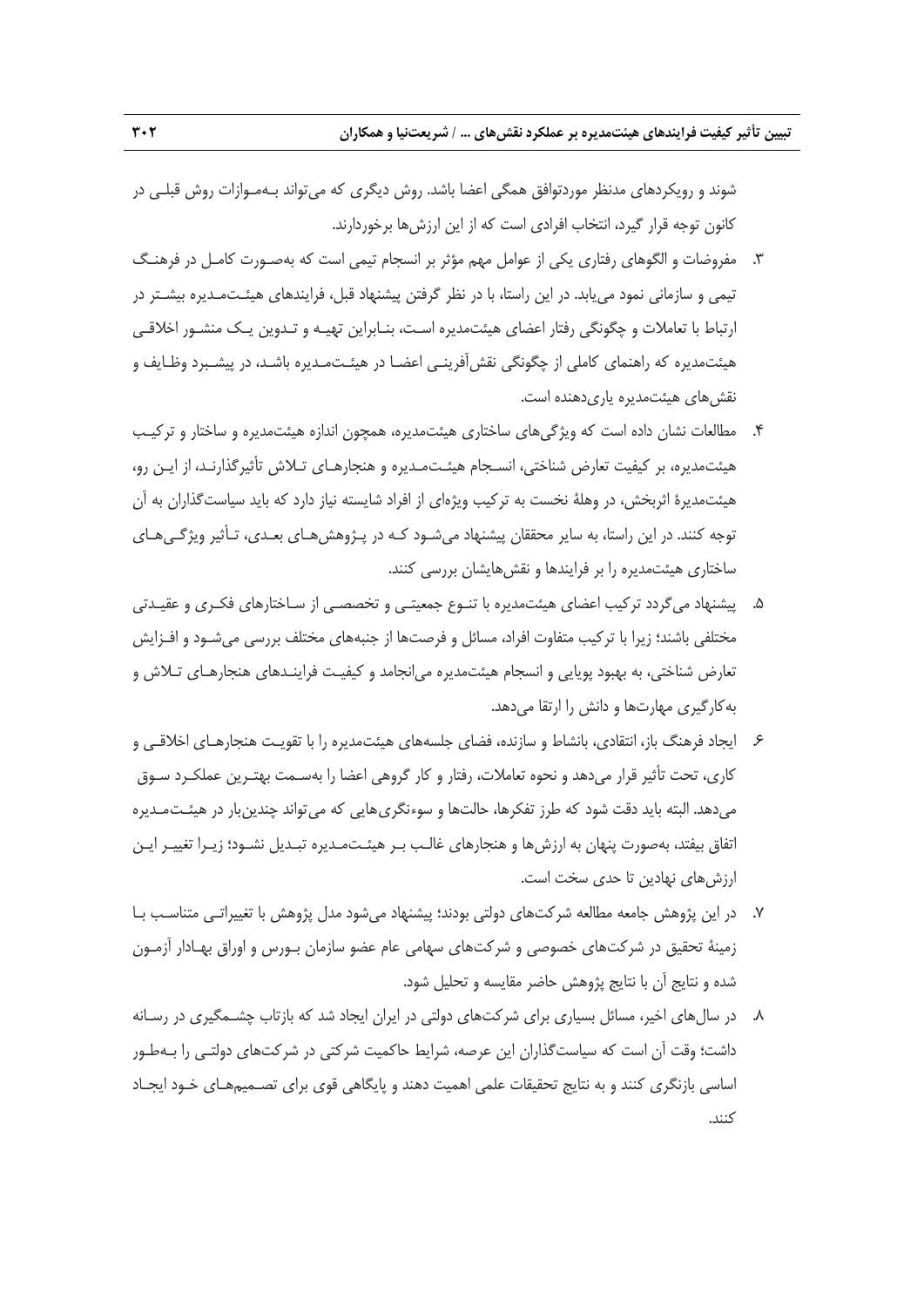.9 در نهايت پيشنهاد ميشود كه با توجه به فقدان دستورالعمل حاكميـت شـركتي دولتـي و مسـائلي كـه اجـراي ناموفق اصل 144 قانون اساسي، مبني بر خصوصيسازي شركتهاي دولتي به همراه داشـته اسـت، مطالعـات گستردهاي در اين زمينه صورت گيرد و دستورالعمل حاكميت شركتي دولتي مقتضي صادر شود.

## **منابع**

- ابراهيمي، علي؛ مرادي، محمد؛ جعفري، همت (١٣٩٩). چارچوب بهبود پاسخ گويي شركت هاي دولتي ايران. *مديريت دولتي*، ١/١٢)، .66-45
- بيگي، وحيد (1394). تحليل مباني نظري حاكميت شركتهاي دولتي و لزوم بهكارگيري رهنمودهاي اسـلامي ـ ايرانـي در منشـور حاكميت شركتهاي دولتي ايران. چهارمين كنفرانس الگوي اسلامي ايراني پيشرفت: پيشرفت ايران؛ گذشته، حال، آينـده. 31 ارديبهشتماه.
	- داوري، علي؛ رضازاده، آرش (1393). مدلسازي معادلات ساختاري با نرمافزار *PLS*. تهران: جهاد دانشگاهي.
- شريعت نيا، اكبر؛ طاهرپوركلانتري، حبيب االله؛ جهانگيري، علي، و رسوليقهرودي، مهدي (1398). اثر ويژگيهاي هيئتمـديره بـر كيفيت فرايندهاي هيئتمديره در شركتهاي دولتي. *مطالعات مديريت دولتي ايران،* ٢(۴)، ٠١-۴٠.
- طبقچي اكبري، لاله؛ بابازاده، محمود؛ سامعي، قاسم؛ آخوندزاده يوسفي، طاهره (1399). تأثيرات حكمراني خوب و اصـلاحات مـالي بر بهرهوري كل عوامل توليد در بخش صنعت و معدن ايران. *مديريت دولتي،* ١٢(٢)، ٢۶٣-٢٩٠.
- طيبنيا، علي (١٣٩۵). *شركت دولتي يعنـي رانـت، حقـوق نجـومي و سـفر خـارجي*. خبرگـزاري مهـر، ويراسـته محبوبـه فكـوري. 11اسفندماه ،1395 آدرس دسترسي به خبر: /3920526news/com.mehrnews.www://https
- غلامحسيني، هادي (1395). شركتهاي دولتي بودجه كشور را در ابهام ميبلعند. روزنامه جـوان، نسـخه آنلايـن، ويراسـته هـادي غلامحسيني. ٢ آذر ١٣٩۵. آدرس دسترسي به خبر: https://www.javanonline.ir/fa/news/826640
- مجلس شوراي اسلامي (1392). قانون بودجه كل كشور مصوب ،1392/03/19 ماده واحده <sup>و</sup> جداول كلان منابع <sup>و</sup> مصارف بودجـه. معاونت برنامهريزي و نظارت راهبردي رئيسجمهور، مركز اسناد، املاك و انتشارات.
- كاظمي، مهدي؛ علوي، سيد بابك؛ اصـانلو، بهـاره؛ نجمـي، منـوچهر (1393). ارائـه الگـويي بـراي ارزيـابي عملكـرد هيـاتمـديره شركتهاي تابعه يك گروهشركت، از منظر تحقق نقشهاي كنترل و پشـتيباني. *فصـلنامه انجمـن علـوم مـديريت ايـران*،  $P(\gamma\gamma)$ ,  $\gamma\gamma-\lambda$ .
- لگزيان، محمد؛ علوي، سيد مسلم؛ نجفي سياهرودي، مهدي (1390). هيئتمديره كارآمـد: اصـول، سـاختارها <sup>و</sup> كاركردهـا. مشـهد: آستان قدس رضوي.

نيكو اقبال، علي|كبر (١٣٩۶). مصيبت شركتهاي دولتي و شبهدولتي در ايران و حكمراني خوب. *پيام اتاق اروميه*، ٢١(١١)، ٢٩-٣١. هاشمي، محمدصادق؛ معينيان، امين؛ نرگسيان، عباس (1399). تبيين نقش ساختار مالكيت بنگاه در فرايند تصميمگيري استراتژيك هيئتمديره: مطالعه چند موردي بانکهاي دولتي، شبه خصوصي و خصوصي. *مديريت دولتي،* ۲۱(۳)، ۵۵۰–۵۸۳.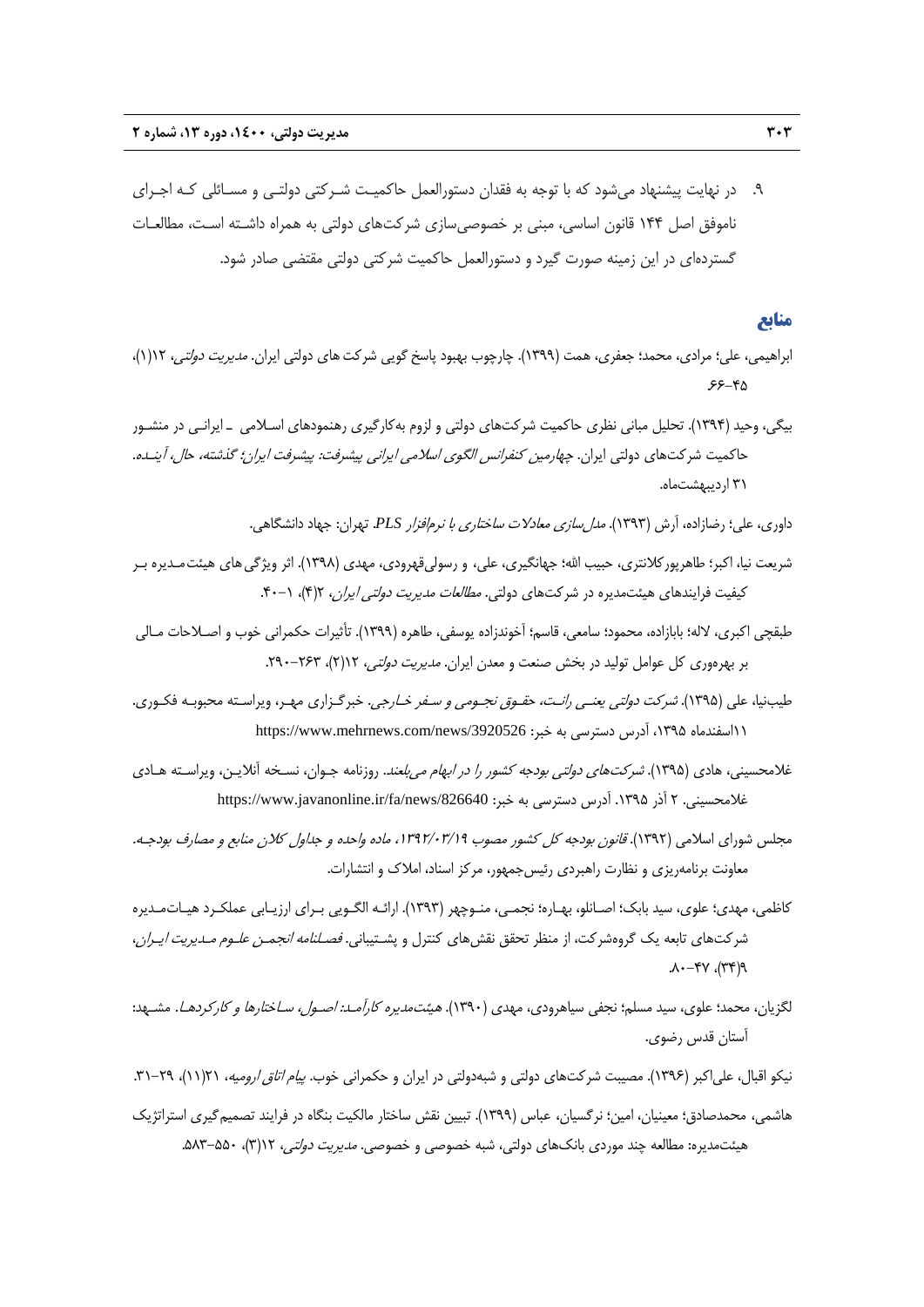### **References**

- Anderson, C. A., and Anthony, R. N. (1986). *The new corporate directors: Insights for board members and executives*. Wiley.
- Anderson, C., & Anthony, R. (1988). *The new corporate directors*. New York: John Wiley & Sons.
- Bankewitz, M. (2016). Boards' Different Advisory Tasks–What Makes Board Members Use Their Knowledge? *American Journal of Management*, *16*(1), 54-69.
- Barclay, D., Higgins, C., & Thompson, R. (1995). The partial least squares (PLS) approach to causal modeling: personal computer adoption and use as an illustration. *Thechnology studies*, 2(2), 285-309.
- Barton, D., and Wong, S. (2006). Improving board performance in emerging markets*. McKinsey Quarterly*, 1(1), 35–43.
- Beal, D.J., Cohen, R.R., Burke, M.J. and McLendon, C.L. (2003). Cohesiveness and performance in groups: a meta-analytic clarification of construct relations. *Journal of Applied Psychology,* 88 (6), 989-1004.
- Beigi, V. (2015, May 20-21). A Study of Theoretical Foundations of Corporate Governance in State-Owned Companies: Islamic-Iranian Guidelines in the Charter of Corporate Governance in Iranian State-Owned Companies, *4th Conference on Iranian Islamic Model of Progress: Past, present and Future*, Tehran, Iran. (*in Persian*)
- Bettenhausen, K. (1991). Five years of groups'research: What we have learned and what needs to be addressed. *Journal of Management*, 17(2), 345-381.
- Butler, R. (1981). Innovations in organizations: Appropriateness of perspectives from small group studies for strategy formulation. *Human Relations*, 34(9), 763-788.
- Carpenter, M. A. and Westphal, J. D. (2001). The strategic context of external network ties: Examining the impact of director appointments on board involvement in strategic decision making. *Academy of Management Journal*, 44(4), 639-660.
- Chin, W. W. (1998). The partial least squares approach to structural equation modeling. *Modern methods for business research*, *295*(2), 295-336.
- Cohen, S., & Bailey, D. (1997). What makes teams work: Group effectiveness research from the shop floor to the executive suite? *Journal of Management*, 23, 239-290.
- Daily, C.M., Dalton, D.R., and Cannella, A.A. (2003). Corporate governance: decades of dialogue and data. *Academy of Management Review*, 28 (3), 371-382.
- Davari, A., Rezazadeh, A. (2014). *Structural equation modeling with PLS software.* Tehran: University Jihad. (*in Persian*)
- Deutsch, Y (2005). The impact of board composition on firm's critical decisions: A Metaanalytic review. *Journal of Management*, 31 (3), 424-444.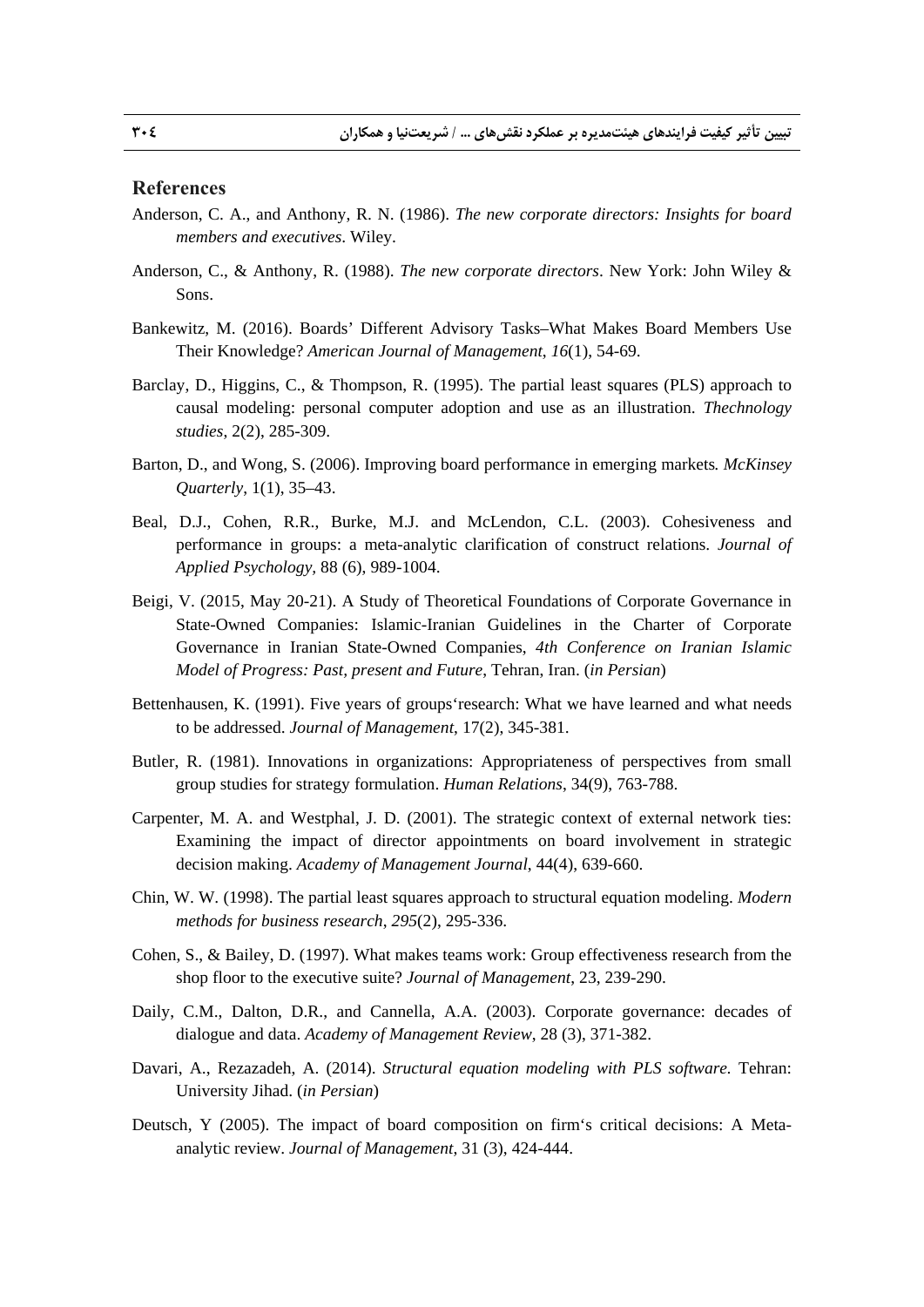- Ebrahimi, A., Moradi, M., Jafari, H. (2020). Improvement Structure of Accountability in Iranian State Owned Companies. *Journal of Public Administration*, 12(1), 45-66. (*in Persian*)
- Farquhar, S. (2011). *The impact of board processes on board role performance andeffectiveness: An empirical study of UK listed companies*. Doctoral dissertation. University of Wolverhampton.
- Finkelstein, S., & Mooney, A. (2003). Not the usual suspects: How to use board process to make boards better. *Academy of Management Executive*, 17(2), 101-113.
- Forbes, D.P., Milliken F. (1999). Cognition and corporate governance: understanding board of directors as strategic decision-making groups. *Academy of Management Review*, 24(3), 489-505.
- Fornell, C., & Larcker, D. F. (1981). Evaluating structural equation models with unobservable variables and measurement error. *Journal of marketing research*, 18(1), 39-50.
- Gabrielsson, J., Huse, M., Minichilli, A. (2007). Understanding the leadership role of the board chairperson through a team production approach. *International Journal of Leadership Studies,* 3(1), 21-39.
- Gholam Hosseini, H. (2016). *State-owned companies are secretly devouring the country's budget*. Young newspaper, online version, edited by Hadi Gholam Hosseini, available at https://www.javanonline.ir/fa/news/826640 (10/12/2016). (*in Persian*)
- Guzzo, R.A., & Dickson, M.W. (1996). Teams in organisations: recent research on performance and effectiveness, *Annual Review of Psychology*, 47, 307-338.
- Hackman, J. R., & Morris, C. G. (1975). Group tasks, group interaction process, and group performance effectiveness: A review and proposed integration. In *Advances in experimental social psychology* (Vol. 8, pp. 45-99). Academic Press.
- Hair Jr, J., Hult, G. T. M., Ringle, C., & Sarstedt, M. (2013). *A Primer on partial least squares structural equation modeling (PLS-SEM)*. SAGE Publications, Thousand Oaks, CA.
- Hashemi, M., Moeinian, A., Nargesian, A. (2020). Understanding the role of Ownership Structure in the Board Strategic Decision-Making Process: A Multiple Case Study of State-owned, Pseudo-Private and Private Banks in Iran. *Journal of Public Administration*, 12(3). (*in Persian*)
- Henseler, J., Ringle, C. M., & Sinkovics, R. R. (2009). The use of partial least squares path modeling in international marketing. In *New challenges to international marketing*. Emerald Group Publishing Limited.
- Hirota, S., Kubo, K., & Miyajima, H. (2008). Does corporate culture matter? Evidence from Japan. *Evidence from Japan* (April 2008).
- Huat, O. C. (2006). *Board structure, board process and board role performance*. Doctoral dissertation. National University of Singapore.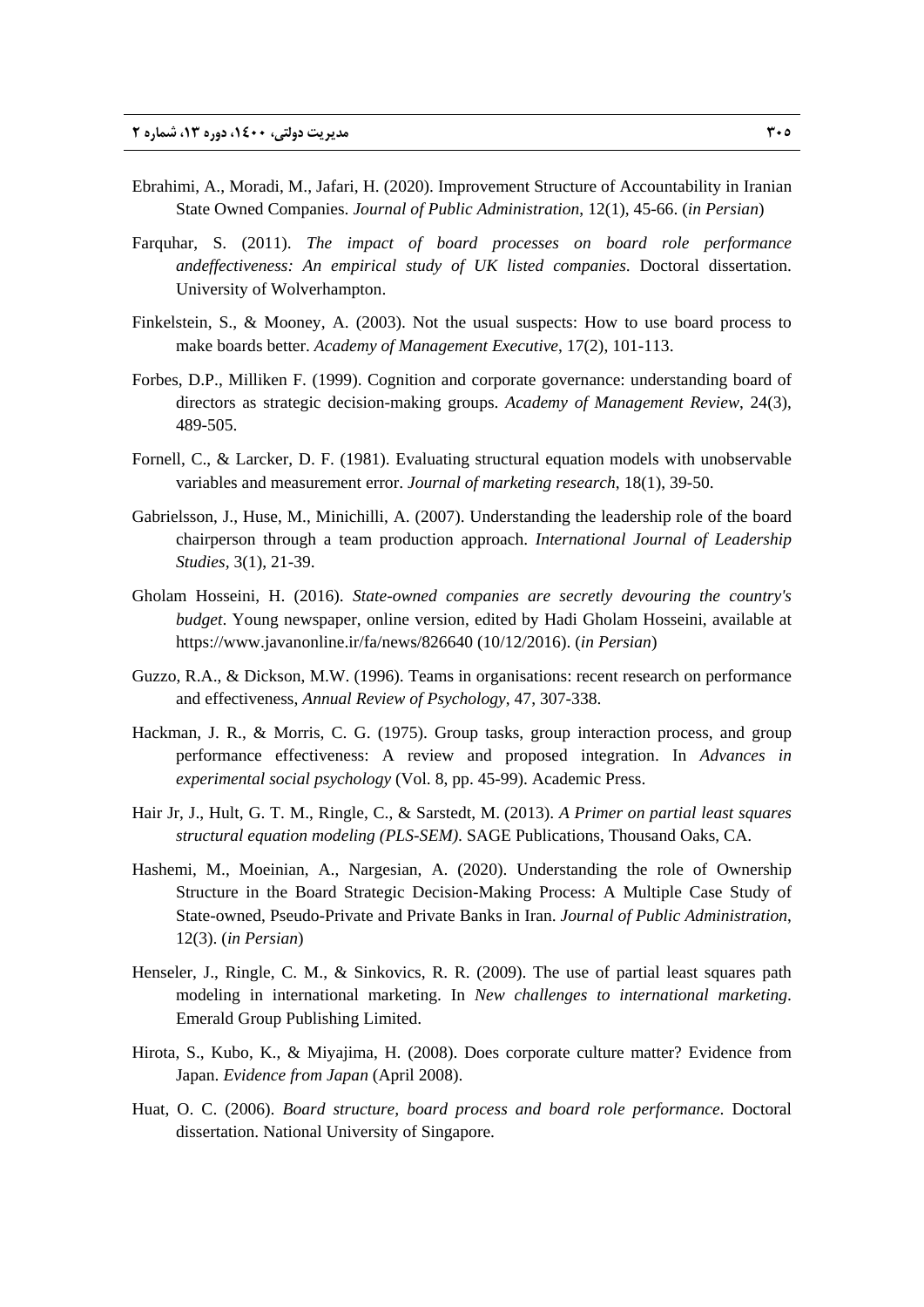- Hung, H. (1998). A typology of the theories of the roles of governing bodies‖, *Corporate Governance: An International Review*, 6(2), 101-111.
- Huse, M. (2005). Accountability and Creating Accountability: a Framework for Exploring Behavioural Perspectives of Corporate Governance. *British Journal of Management*, 16, 65-79.
- Huse, M. (2007). *Board, governance and value creation*. Cambridge, UK: Cambridge University Press.
- Ingley, C. B., & Walt, N. V. (2001). The strategies board: the changing role of directors in developing and maintaining corporate capability. *Corporate Governance: An International Review*, 9(3), 174-185.
- Islamic Consultative Assembly (2013). *The Iran Budget Law of 2013 Approved by the Islamic Consultative Assembly on 09/06/2013,* Vice President for Strategic Planning and Supervision, Center for Documents, Real Estate and Publications. (*in Persian*)
- Johnson, J. L., Daily, C. M. and Ellstrand, A. E. (1996) Boards of directors: A review and research agenda, *Journal of Management*, 22, 409–38.
- Kazemi, M., Alavi, S., Osanloo, B., Najmi, M. (2014). A Model for the Evaluation of Subsidiary companies' Board Task Performance in Control and Service Roles. *Iranian journal of management sciences*, 9(34), 47-80. (*in Persian*)
- Kiel, G. C., & Nicholson, G. J. (2005). Evaluating boards and directors. *Corporate Governance: An International Review*, 13(5), 613-631.
- Kiffen-Peterson, S. (2004). Trust: A neglected variable in team effectiveness research. *Journal of Management & Organisation*, 10 (1), 38-53.
- Legzian, M., Alavi, M. & Najafi Siahroudi, M. (2011). *Efficient Board of Directors: Principles, Structures and Functions*. Mashhad: Astan Quds Razavi. (*in Persian*)
- LePine, J.A., Piccolo, R.F., Jackson, C.L., Mathieu, J.E., & Saul, J.R. (2009). A meta-analysis of teamwork processes: tests of a multidimensional model and relationships with team effectiveness criteria. *Personnel Psychology*, 61, 273-307.
- Levrau, A., and Van den Berghe, L.A.A. (2007). Corporate governance and board effectiveness: Beyond formalism. *The ICFAI Journal of Corporate Governance*, 6(4), 58-85.
- Milliken, F. J., & Vollrath, D. A. (1991). Strategic decision-making tasks and group effectiveness: Insights from theory and research on small group performance. *Human Relations*, *44*(12), 1229-1253.
- Minichilli, A., Zattoni, A., Nielsen, S. and Huse, M. (2012). Board task performance: An exploration of micro- and macro-level determinants of board effectiveness, *Journal of Organisational Behavior*, 33(2), 193-215.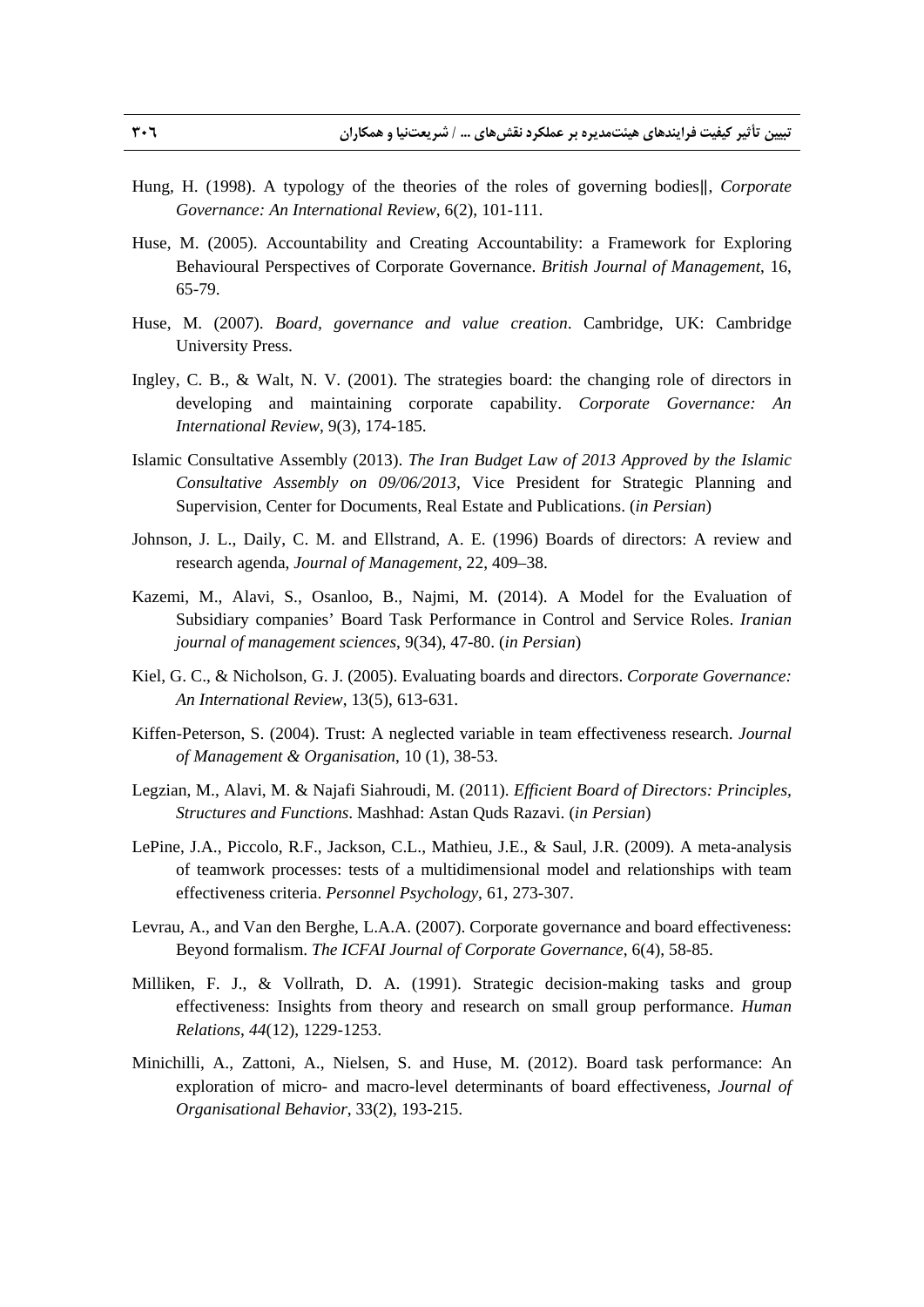- Mugobya, J. B. (2016). *Board roles and performance of national water and Sewerage Corporation (nwsc) in Uganda.* Doctoral dissertation, Uganda Technology and Management University.
- Nadler, A. (2004). Building better boards. *Harvard Business Review*, 82: 102-111.
- Niko Iqbal, A. (2017). The tragedy of state-owned and quasi-state-owned companies In Iran and good governance. *Message of Urmia Chamber*, 21(11). 31-29. (*in Persian*)
- Ogbechie, C. I. (2012). *Key determinants of effective board of directors-evidence from Nigeria*. Doctoral dissertation. Brunel University Brunel Business School.
- Pettigrew, A. M. (1992). On studying managerial elites. *Strategic management journal*, *13*(S2), 163-182.
- Shariatnia, A., Taherpour Kalantary, H., Jahangiri, A., Rasouli Ghahroudi, M. (2019). The Effect of Board Characteristics on Quality of Board Processes in State-Owned Companies. *Journal of Iranian Public Administration Studies*, 2(4), 1-40. (*in Persian*)
- Sonnenfeld, J. (2002). What makes great boards great? *Harvard Business Review*, 80: 106-113.
- Steiner, I. (1972). *Group process and productivity*. New York: Academic Press.
- Stiles, P. and Taylor, B. (2001). *Boards at work How directors view their roles and responsibilities*. Oxford: Oxford University Press.
- Tabaghchi Akbari, L., Babazadeh, M., Sameei, G., Akhundzadeh Yousefi, T. (2020). The Effects of Good Governance and Financial Reforms on Total Factor Productivity in Iran's Industry and Mining Sector. *Journal of Public Administration*, 12(2). (*in Persian*)
- Tayebnia, A. (2016). *State-owned company means rent-seeking, astronomical wages and foreign travel*. Mehr News Agency, edited by Mahboubeh Fakuri, edited by Mahboubeh Fakuri, available at https://www.mehrnews.com/news/3920526 (01/03/2017) (*in Persian*)
- Tenenhaus, M., Amato, S., & Esposito Vinzi, V. (2004, June). A global goodness-of-fit index for PLS structural equation modelling. In *Proceedings of the XLII SIS scientific meeting*, 1(2), 739-742.
- Van Ees, H., Gabrielsson, J. and Huse, M., (2009). Toward a behavioural theory of boards and corporate governance. *Corporate Governance: An International Review*, 17(3), 307-319.
- Wageman, R. (1995). Interdependence and group effectiveness. *Administrative Science Quarterly*, 40: 145-180.
- Wan, D., & Ong, C. H. (2005). Board Structure, Process and Performance: evidence from public‐listed companies in Singapore. *Corporate Governance: An International Review*, *13*(2), 277-290.
- Westphal, J. D., & Bednar, M. K. (2005). Pluralistic ignorance in corporate boards and firms strategic persistence in response to low firm performance*. Administrative Science Quarterly*, 50(June), 262–298.